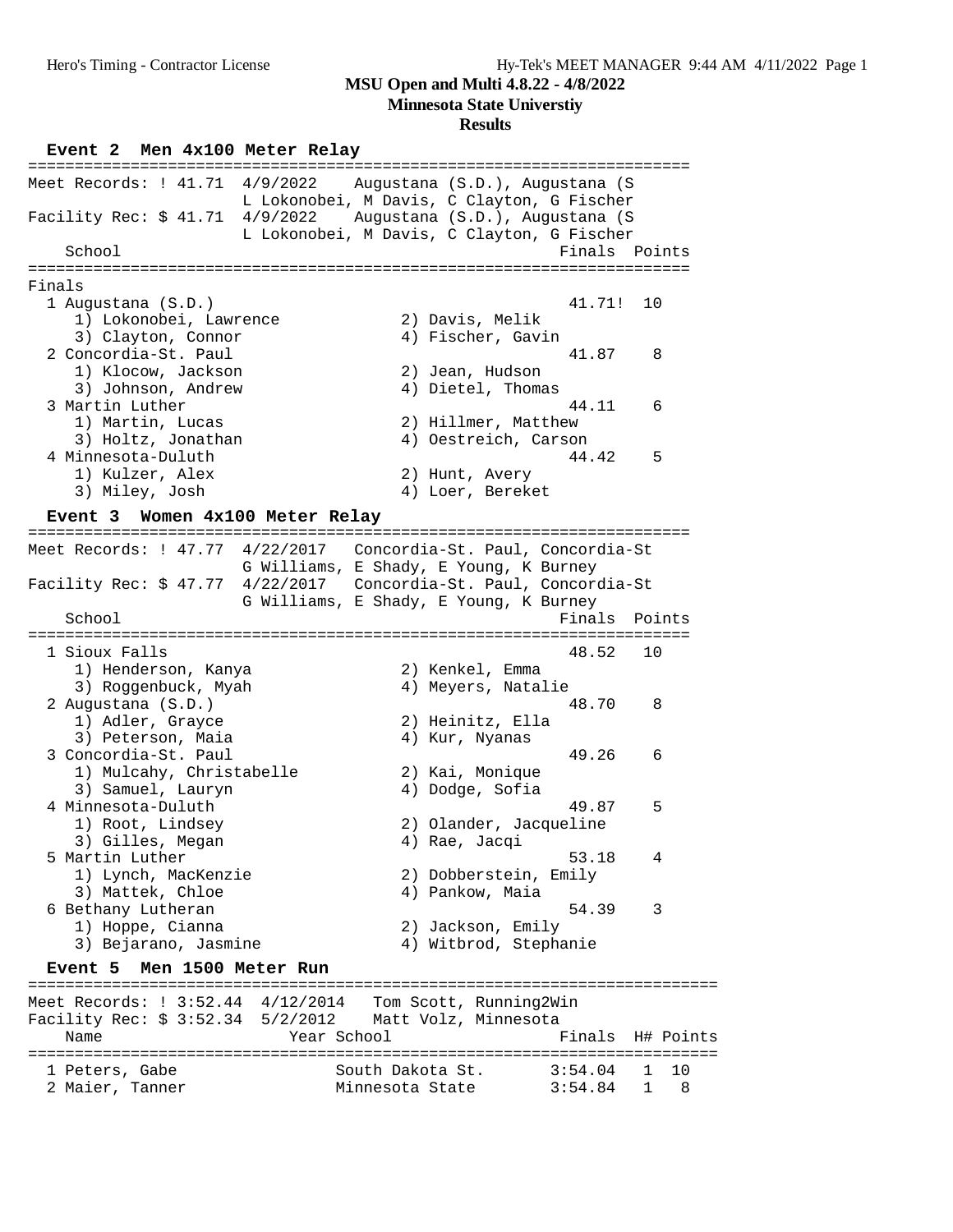**Minnesota State Universtiy**

**Results**

|  | Event 5 Men 1500 Meter Run |  |                                                |         |                |                |
|--|----------------------------|--|------------------------------------------------|---------|----------------|----------------|
|  | 3 Schmied, Ben             |  | Minnesota State                                | 3:55.18 | $\mathbf{1}$   | 6              |
|  | 4 Knaus, Carter            |  | South Dakota St. 3:55.48                       |         | $\mathbf{1}$   | 5              |
|  | 5 Steiger, Matt            |  | Augustana (S.D.) 3:56.14                       |         | $\mathbf{1}$   | $\overline{4}$ |
|  | 6 Stewart, Noah            |  | South Dakota St. 3:56.39                       |         | $\mathbf{1}$   | $\overline{3}$ |
|  | 7 Brand, Colten            |  | Augustana (S.D.) 3:56.54                       |         | $\mathbf{1}$   | $\overline{2}$ |
|  | 8 Ecker, David             |  | Sioux Falls 3:56.90                            |         | $\mathbf{1}$   | $\mathbf{1}$   |
|  | 9 Hanna, Jakob             |  | Sioux Falls 3:59.07                            |         | $\mathbf{1}$   |                |
|  | 10 Anteau, Ben             |  | South Dakota St. 4:01.67                       |         | $\mathbf{1}$   |                |
|  | 11 Rivera, Caleb           |  | Sioux Falls 4:03.34                            |         | $\mathbf{1}$   |                |
|  | 12 Peterson, Brennen       |  | Unattached                          4:05.15    |         | $\mathbf{1}$   |                |
|  |                            |  | 13 Notgrass, Nathan South Dakota St. 4:07.10   |         | $\mathbf{1}$   |                |
|  | 14 Owen, Carter            |  | Minnesota State $4:07.43$                      |         | $\mathbf{1}$   |                |
|  |                            |  | 15 Faltesek, Emmett Concordia-St. Paul 4:07.90 |         | $\mathbf{1}$   |                |
|  |                            |  | 16 Valentin, William Minnesota State 4:08.55   |         | $\mathbf{1}$   |                |
|  | 17 Matzner, Zachary        |  | Sioux Falls                                    | 4:11.02 | 2              |                |
|  | 18 Brock, Beau             |  | Augustana (S.D.) 4:13.20                       |         | $\overline{2}$ |                |
|  | 19 Knodle, Jacob           |  | Unat-South D 4:13.40                           |         | $\mathbf{1}$   |                |
|  | 20 Kraft, Ethan            |  | Sioux Falls 4:13.45                            |         | $\overline{2}$ |                |
|  | 21 Nordling, Kyle          |  | Unat-South $D$ 4:14.99                         |         | $\overline{2}$ |                |
|  | 22 Ziemkowski, John        |  | SW Minnesota St. 4:15.22                       |         | $\overline{2}$ |                |
|  |                            |  | 23 Tofteland, Brayden SW Minnesota St. 4:15.70 |         | $\overline{2}$ |                |
|  | 24 Anderson, Jakin         |  | Bethany Lutheran 4:15.98                       |         | $\overline{a}$ |                |
|  | 25 Zander, Joshua          |  | Martin Luther $4:22.40$                        |         | $\overline{2}$ |                |
|  | 26 Loersch, Josiah         |  | Martin Luther $4:24.21$                        |         | $\overline{2}$ |                |
|  | 27 Schibbelhut, Micah      |  | Martin Luther $4:26.69$                        |         | $\overline{2}$ |                |
|  | 28 Montoya, Ruben          |  |                                                |         | $\overline{2}$ |                |
|  | -- Jones, Zack             |  | SW Minnesota St.                               |         | 2              |                |
|  |                            |  |                                                |         |                |                |

#### **Event 6 Women 1500 Meter Run**

==========================================================================

|                     | Meet Records: ! 4:25.06  4/16/2016  Madeline Strandemo, Minnesota<br>Facility Rec: \$ 4:25.06 4/16/2016 Madeline Strandemo, Minnesota |              |                |
|---------------------|---------------------------------------------------------------------------------------------------------------------------------------|--------------|----------------|
| Name                |                                                                                                                                       |              |                |
| 1 English, PJ       | Augustana (S.D.) 4:27.98 1 10                                                                                                         |              |                |
|                     | 2 Schmidt, Nicolette Augustana (S.D.) 4:30.97 1 8                                                                                     |              |                |
|                     | 3 Montplaisir, Amanda Minnesota State 4:36.57 1 6                                                                                     |              |                |
| 4 Means, Megan      | Augustana (S.D.) 4:37.45 1                                                                                                            |              | 5              |
| 5 Salas, Mia        | Augustana (S.D.) 4:39.52 1 4                                                                                                          |              |                |
| 6 Melton, Taylor    | Augustana (S.D.) 4:40.18 1                                                                                                            |              | $\overline{3}$ |
| 7 Greyer, Nicole    | South Dakota St. 4:41.86 1                                                                                                            |              | 2              |
|                     | 8 Thurston, MaKenna Minnesota State 4:41.88 1                                                                                         |              | $\mathbf{1}$   |
| 9 Juac, Khot        | Sioux Falls 4:42.34                                                                                                                   | $\mathbf{1}$ |                |
| 10 Gehl, Morgan     | Sioux Falls 4:43.47 1                                                                                                                 |              |                |
|                     | 11 Sudbeck, Caroline Mugustana (S.D.) 4:43.69                                                                                         | $\mathbf{1}$ |                |
| 12 O'Meara, Cassidy | Sioux Falls 4:47.83                                                                                                                   | $\mathbf{1}$ |                |
| 13 Hughs, Emma      | Augustana (S.D.) 4:50.02                                                                                                              | $\mathbf{1}$ |                |
| 14 Lutmer, Jessica  | Sioux Falls 4:50.25                                                                                                                   | $\mathbf{1}$ |                |
|                     | 15 Waterfall, Haylee Augustana (S.D.) 4:50.91                                                                                         | $\mathbf{1}$ |                |
|                     | 16 Gaherty, Mackenzie           Minnesota State         4:51.46                                                                       | $\mathbf{1}$ |                |
| 17 Bouley, Cheresa  | St. Cloud State 4:54.94                                                                                                               | $\mathbf{1}$ |                |
| 18 Klocek, Kasey    | South Dakota St. 4:58.23                                                                                                              | $\mathbf{1}$ |                |
| 19 Lee, Julia       | Augustana (S.D.) 4:59.23                                                                                                              | $\mathbf{1}$ |                |
| 20 Ihrke, Catherine | SW Minnesota St. 5:05.19 1                                                                                                            |              |                |
| 21 Boyd, Josephine  | Sioux Falls 5:09.52                                                                                                                   | 2            |                |
|                     |                                                                                                                                       |              |                |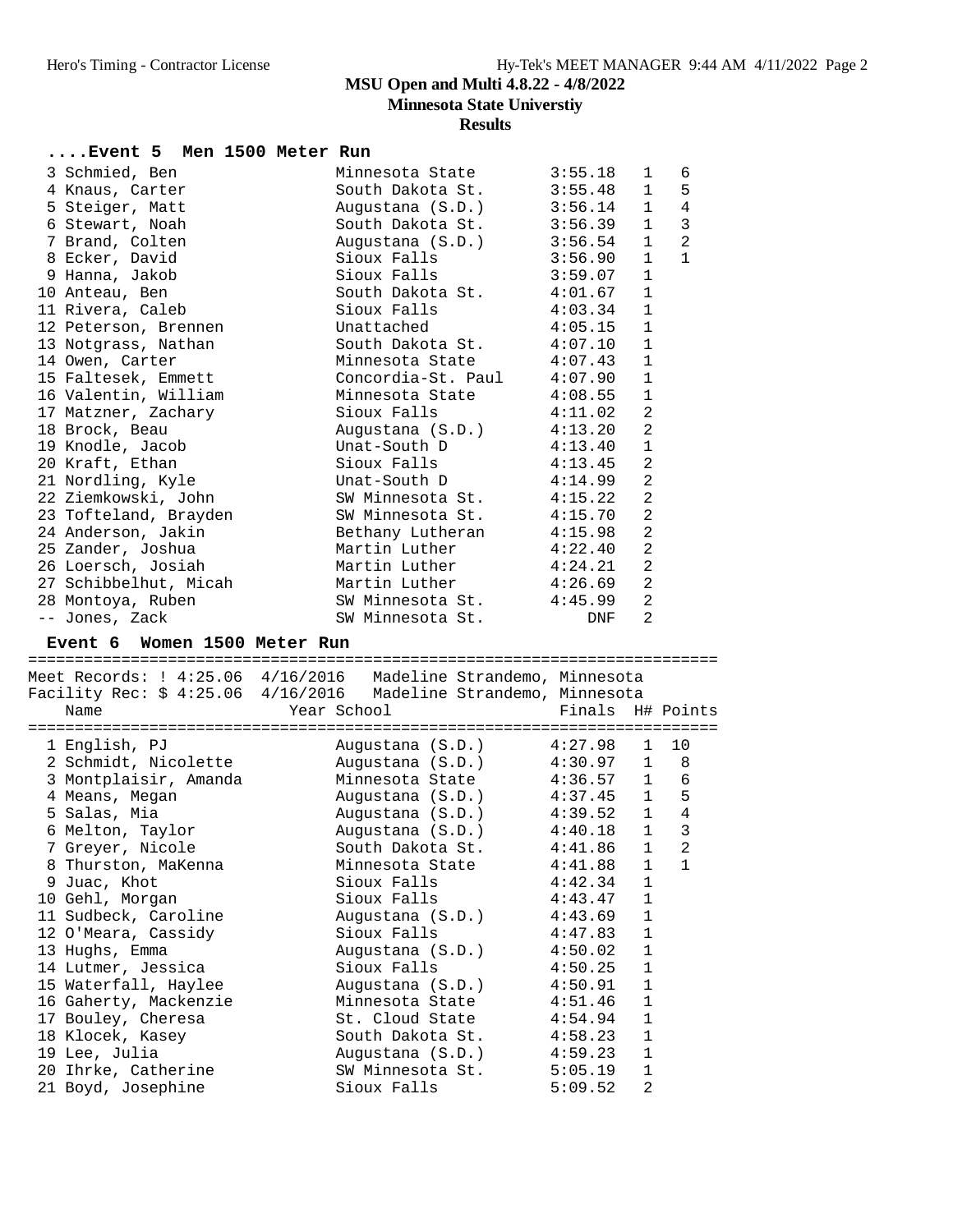| Event 6 Women 1500 Meter Run                                     |                                             |                                |                                |              |
|------------------------------------------------------------------|---------------------------------------------|--------------------------------|--------------------------------|--------------|
|                                                                  |                                             |                                |                                |              |
| 22 Sievers, Megan                                                | South Dakota St. 5:12.75                    |                                | 2                              |              |
| 23 Narveson, Megan                                               | Minnesota State                             | 5:16.14                        | 2                              |              |
| 24 Sertich, Lauren                                               | St. Cloud State<br>South Dakota St.         | 5:17.29                        | $\overline{2}$<br>$\mathbf{1}$ |              |
| 25 Schmoll, Malorie<br>26 Bullerman, Moriah<br>27 Nelson, Hannah | Sioux Falls                                 | 5:19.28<br>5:19.50             | 2                              |              |
|                                                                  |                                             | 5:23.15                        | $\overline{2}$                 |              |
|                                                                  | South Dakota St.<br>St. Cloud State         |                                |                                |              |
| 28 Kraft, Isabella                                               |                                             | 5:23.37                        | 2                              |              |
| 29 Busch, Savanna<br>30 Ward, Emma                               | SW Minnesota St. 5:24.10<br>Minnesota State | 5:24.88                        | 2<br>2                         |              |
|                                                                  | Sioux Falls                                 | 5:25.91                        | 2                              |              |
| 31 Ebert, Hannah<br>32 Lentz, Josephine                          | SW Minnesota St.                            | 5:30.05                        | 2                              |              |
|                                                                  | Minnesota-Duluth                            | 5:30.73                        | 2                              |              |
| 33 McKonkey, Katie<br>34 Busch, Grace                            | SW Minnesota St.                            | 5:34.27                        | 2                              |              |
|                                                                  | Minnesota State                             | 5:42.49                        | 2                              |              |
| 35 Bruessel, Madeline<br>36 Sovacool, Rachel                     | Bethany Lutheran                            | 5:54.24                        | 2                              |              |
| 37 Sajdak, Anna                                                  | Concordia-St. Paul                          | 5:56.97                        | 2                              |              |
| 38 Sulzle, Hope                                                  | Martin Luther                               | 5:57.92                        | $\overline{2}$                 |              |
|                                                                  | Bethany Lutheran                            | 5:59.51                        | $\overline{2}$                 |              |
| 39 Montgomery, Callie<br>40 Schotter, Abby<br>40 Schotter, Abby  | SW Minnesota St. 6:18.39                    |                                | 2                              |              |
| 41 Metz, Emmeline                                                | Bethany Lutheran 6:25.81                    |                                | 2                              |              |
| 42 Stitt, Alexandra                                              | Bethany Lutheran 6:29.54                    |                                | $\overline{2}$                 |              |
| 43 Rethemeyer, Hannah                                            | Bethany Lutheran                            | 6:33.26                        | $\overline{2}$                 |              |
| 44 Giger, Emma                                                   | Concordia-St. Paul 7:20.94                  |                                | 2                              |              |
| -- Rauk, Alyssa                                                  | Minnesota State                             | DNF                            | 1                              |              |
|                                                                  |                                             |                                |                                |              |
| Event 7 Men 110 Meter Hurdles                                    |                                             |                                |                                |              |
|                                                                  |                                             |                                |                                |              |
|                                                                  |                                             |                                |                                |              |
| Year School<br>Name                                              |                                             | Prelims                        | Wind H#                        |              |
|                                                                  |                                             |                                |                                |              |
| Preliminaries                                                    |                                             |                                |                                |              |
| 1 Durnin, Nick                                                   | Minnesota State                             | : 14.32Q 1.6                   |                                | 2            |
| 2 Pierre, Renald                                                 | SW Minnesota St.                            | 14.68Q 0.5 1                   |                                |              |
| 3 Lokonobei, Lawrence                                            | Augustana (S.D.)                            | 14.41q 1.6                     |                                | 2            |
| 4 Martens, Andrew                                                | Augustana (S.D.)                            | 14.70q 1.6                     |                                | 2            |
| 5 Adams, Justus                                                  | Minnesota State                             | $15.13q$ 1.6 2                 |                                |              |
| 6 Palmquist, Ben                                                 |                                             |                                |                                |              |
| 7 Mandel, Ben                                                    | Minnesota-Duluth 15.17q 0.5                 |                                |                                | $\mathbf{1}$ |
|                                                                  | Sioux Falls                                 | $15.39q$ 0.5                   |                                | $\mathbf{1}$ |
| 8 Erick, Calder                                                  | Concordia-St. Paul                          | 15.58q 1.6 2                   |                                |              |
| 9 Kubitz, Zak                                                    | SW Minnesota St.                            | $15.62q$ 0.5 1                 |                                |              |
| 10 Johnson, Arik                                                 | Concordia-St. Paul                          | 15.76                          | 1.6 <sub>2</sub>               |              |
| 11 Jean, Hudson                                                  | Concordia-St. Paul                          | 15.91                          | 1.6 <sub>2</sub>               |              |
| 12 Clark, Jack                                                   | SW Minnesota St.                            | 16.54 1.6 2                    |                                |              |
| 13 Law, Andrew                                                   | South Dakota St.                            |                                |                                |              |
| 14 Enders, Peyton                                                | Concordia-St. Paul                          | 16.58  0.5  1<br>$17.64$ 0.5 1 |                                |              |
| Event 7 Men 110 Meter Hurdles                                    |                                             |                                |                                |              |
|                                                                  |                                             |                                |                                |              |
|                                                                  |                                             |                                |                                |              |
| Facility Rec: \$ 14.32 4/9/2022     Nick Durnin, Minnesota St    |                                             |                                |                                |              |
| Name                                                             | Year School                                 | Finals Wind Points             |                                |              |
| Finals                                                           |                                             |                                |                                |              |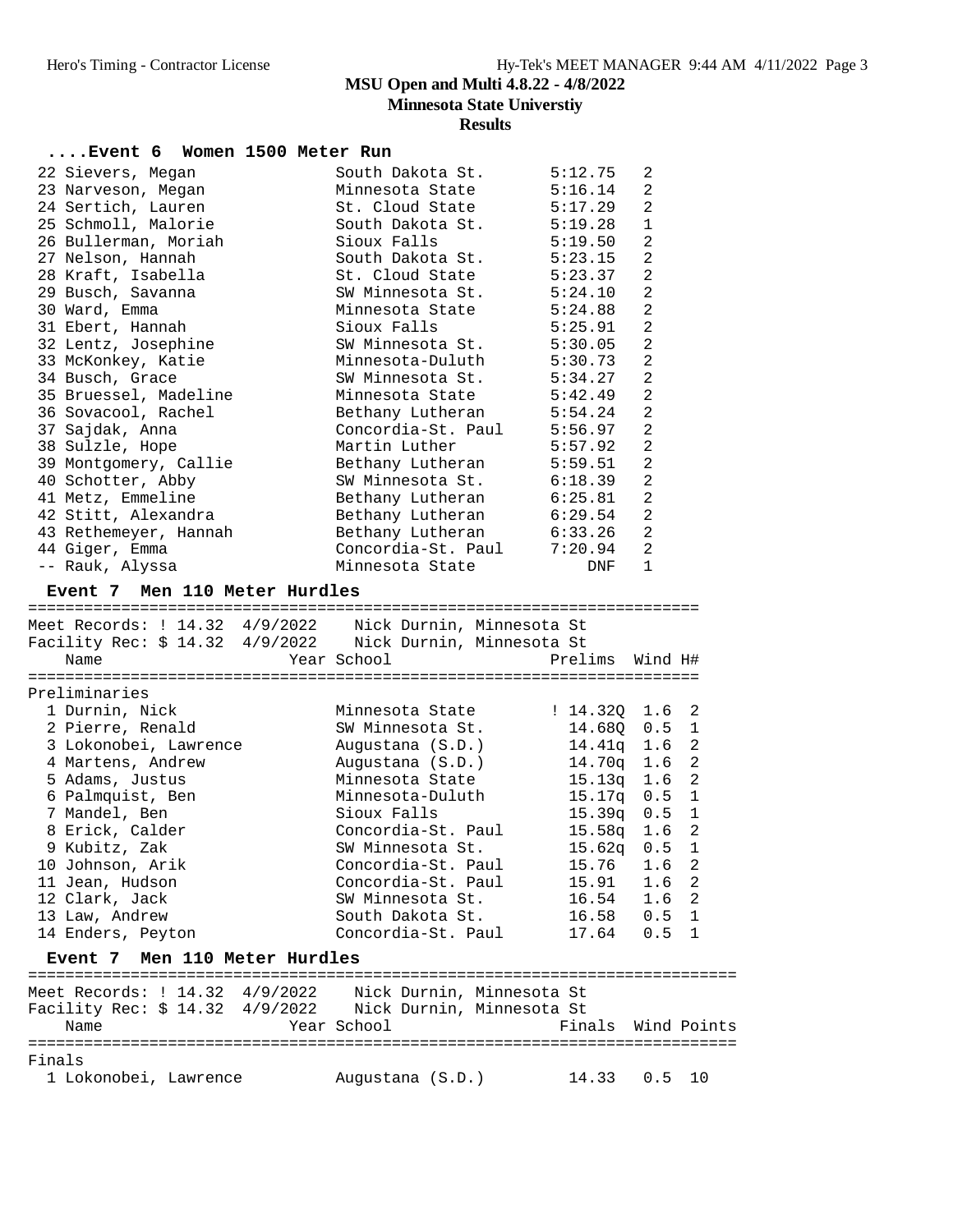**Minnesota State Universtiy**

| Event 7 Men 110 Meter Hurdles                                 |                    |                                |         |                |
|---------------------------------------------------------------|--------------------|--------------------------------|---------|----------------|
| 2 Pierre, Renald                                              | SW Minnesota St.   | 14.49                          | 0.5     | 8              |
| 3 Durnin, Nick                                                | Minnesota State    | 14.50                          | 0.5     | $\epsilon$     |
| 4 Palmquist, Ben                                              | Minnesota-Duluth   | 14.57                          | 0.5     | 5              |
| 5 Martens, Andrew                                             | Augustana (S.D.)   | 14.78                          | 0.5     | $\overline{4}$ |
| 6 Mandel, Ben                                                 | Sioux Falls        | 14.82                          | 0.5     | $\mathsf 3$    |
| 7 Adams, Justus                                               | Minnesota State    | 14.93                          | 0.5     | $\overline{2}$ |
| 8 Kubitz, Zak                                                 | SW Minnesota St.   | 15.74                          | 0.5     | $\mathbf{1}$   |
| Event 8 Women 100 Meter Hurdles                               |                    |                                |         |                |
|                                                               |                    |                                |         |                |
| Meet Records: ! 13.81 4/18/2015 Kimberly Golding, Unattached  |                    |                                |         |                |
| Facility Rec: \$ 13.81 4/18/2015 Kimberly Golding, Unattached |                    |                                |         |                |
| Name                                                          | Year School        | Prelims                        | Wind H# |                |
|                                                               |                    |                                |         |                |
| Preliminaries                                                 |                    |                                |         |                |
| 1 Shirek, Isatu                                               | SW Minnesota St.   | 14.620 1.2                     |         | 2              |
| 2 Romig, Shelby                                               | St. Cloud State    | 15.03Q 1.7                     |         | $\mathbf{1}$   |
| 3 Darnell, Katelyn                                            | South Dakota St.   | $15.93Q -1.4$                  |         | 3              |
| 4 Malone, Kynnedi                                             | Minnesota State    | $15.06q$ $1.2$                 |         | $\overline{a}$ |
| 5 Paschka, Kaye                                               | Augustana (S.D.)   | $15.18q$ 1.2                   |         | $\overline{a}$ |
| 6 Sallee, Kylee                                               | Augustana (S.D.)   | $15.73q$ 1.7                   |         | $\mathbf{1}$   |
| 7 Hazel, Moira                                                | Concordia-St. Paul | $16.12q$ 1.2                   |         | $\mathbf{2}$   |
| 8 Gilles, Megan                                               | Minnesota-Duluth   | $16.22q -1.4$                  |         | $\mathbf{3}$   |
| 9 Langseth, Anna                                              | Augustana (S.D.)   | $16.26q -1.4$                  |         | $\mathbf{3}$   |
| 10 Mickelson, Isadora                                         | SW Minnesota St.   | $16.27$ 1.7                    |         | $\mathbf 1$    |
| 11 Stanton, Sierra                                            | Sioux Falls        | $17.04 -1.4$                   |         | $\mathfrak{Z}$ |
| 12 Dobberstein, Emily                                         | Martin Luther      | $17.64$ 1.2                    |         | 2              |
| 13 Mlejnek, Jasmine                                           | Minnesota State    | 17.89 1.7                      |         | $\mathbf 1$    |
| 14 Jackson, Emily                                             | Bethany Lutheran   | $18.06 - 1.4$                  |         | 3              |
| 15 Seim, Grace                                                | Martin Luther      | $18.12 - 1.4$                  |         | $\overline{3}$ |
| 16 Plitzuweit, Madelyn                                        | Martin Luther      | $18.37$ 1.7                    |         | $\mathbf{1}$   |
| 17 Becker, Jayda                                              | Augustana (S.D.)   |                                |         | 2              |
| 18 McCue, Megan                                               | Bethany Lutheran   | $19.36$ $1.2$<br>$20.20$ $1.7$ |         | $\mathbf{1}$   |
| 19 Sunnarborg, Samantha                                       | Minnesota State    | $20.51$ 1.2                    |         | 2              |
| -- Pedroso, Maria                                             | Augustana (S.D.)   | DNF                            | $-1.4$  | $\overline{3}$ |
| -- Brennen, Lyric                                             | Minnesota State    | DNF                            | 1.2     | 2              |
| Event 8 Women 100 Meter Hurdles                               |                    |                                |         |                |
|                                                               |                    |                                |         |                |
| Meet Records: ! 13.81 4/18/2015 Kimberly Golding, Unattached  |                    |                                |         |                |
| Facility Rec: \$ 13.81 4/18/2015 Kimberly Golding, Unattached |                    |                                |         |                |
| Name                                                          | Year School        | Finals                         |         | Wind Points    |
|                                                               |                    |                                |         |                |
| Finals                                                        |                    |                                |         |                |
| 1 Shirek, Isatu                                               | SW Minnesota St.   | 14.43                          | 0.5     | 10             |
| 2 Malone, Kynnedi                                             | Minnesota State    | 14.56                          | 0.5     | 8              |
| 3 Romig, Shelby                                               | St. Cloud State    | 15.12                          | 0.5     | 6              |
| 4 Darnell, Katelyn                                            | South Dakota St.   | 15.20                          | 0.5     | 5              |
| 5 Sallee, Kylee                                               | Augustana (S.D.)   | 15.75                          | 0.5     | $\bf 4$        |
| 6 Hazel, Moira                                                | Concordia-St. Paul | 15.95                          | 0.5     | $\mathsf 3$    |
| 7 Gilles, Megan                                               | Minnesota-Duluth   | 16.16                          | 0.5     | $\overline{2}$ |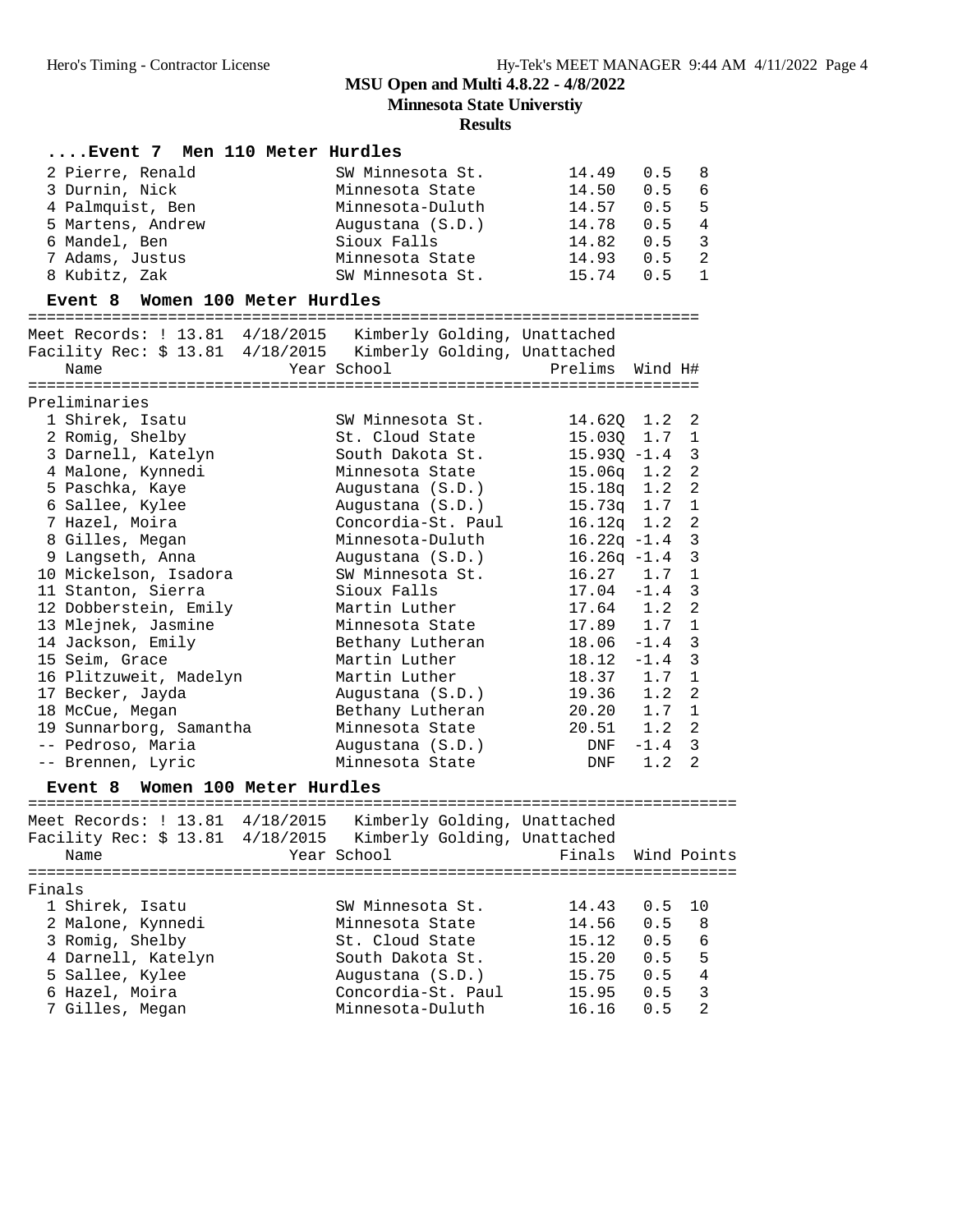**Results**

Event 9 Men 400 Meter Dash

| Meet Records: ! 48.09 4/16/2016 Manni Egbujor, Augsburg         |                          |                                           |  |
|-----------------------------------------------------------------|--------------------------|-------------------------------------------|--|
| Facility Rec: \$ 48.09 4/16/2016 Manni Egbujor, Augsburg        |                          |                                           |  |
| Name                                                            | Year School              | Finals<br>H# Points                       |  |
|                                                                 |                          |                                           |  |
| 1 Gumbs, Adriano                                                | Unattached               | 48.76<br>10<br>1                          |  |
|                                                                 |                          |                                           |  |
| 2 Phelps, Josh                                                  | Minnesota State          | 1<br>8<br>49.03                           |  |
| 3 Dooyema, Jed                                                  | Augustana (S.D.)         | 50.10<br>$\mathbf{1}$<br>6                |  |
| 4 Schoessow, Matthew                                            | Augustana (S.D.)         | 1<br>50.42<br>5                           |  |
| 5 Smith, Tyler                                                  | SW Minnesota St.         | $\overline{a}$<br>4<br>50.51              |  |
| 6 Loer, Bereket                                                 | Minnesota-Duluth         | $\overline{3}$<br>$\overline{a}$<br>50.96 |  |
| 7 Bade, Kyler                                                   | Minnesota State          | $\mathbf{1}$<br>$\overline{a}$<br>50.98   |  |
| 8 Nzibariza, Kudra                                              | South Dakota St.         | $\mathbf{1}$<br>51.31<br>1                |  |
|                                                                 | South Dakota St.         | 51.39<br>$\mathbf{1}$                     |  |
| 9 Slaba, Reggie                                                 |                          |                                           |  |
| 10 Schumacher, Josh                                             | Augustana (S.D.)         | $\mathbf 1$<br>51.57                      |  |
| 11 Rudzitis, Taaron                                             | Concordia-St. Paul       | $\mathbf{1}$<br>52.09                     |  |
| 12 Slaba, Jayden                                                | Sioux Falls              | $\overline{a}$<br>52.36                   |  |
| 13 Decker, Denver                                               | Sioux Falls              | $\overline{a}$<br>52.48                   |  |
| 14 Raasch, Eric Martin                                          | Martin Luther            | 3<br>52.70                                |  |
| 15 Peterson, Payton                                             | Concordia-St. Paul       | 2<br>53.58                                |  |
| 16 Pausma, Nathan                                               | Martin Luther            | 3<br>53.83                                |  |
|                                                                 | Sioux Falls              |                                           |  |
| 17 Muller, Nicholas                                             |                          | 2<br>53.88                                |  |
| 18 Jack, Carter                                                 | Bethany Lutheran         | $\overline{a}$<br>54.08                   |  |
| 19 Rauh, Robert                                                 | Sioux Falls              | $\sqrt{2}$<br>54.30                       |  |
| 20 Wietzke, Andrew                                              | Martin Luther            | 3<br>55.40                                |  |
| 21 Maalim, Aweys                                                | Sioux Falls              | 3<br>56.61                                |  |
| 22 Hillmer, Matthew                                             | Martin Luther            | 3<br>57.65                                |  |
| 23 Mufind, Broddy                                               | Bethany Lutheran         | 3<br>58.37                                |  |
| 24 Weyiouanna, Esau                                             | Bethany Lutheran         | $\mathbf{3}$<br>59.17                     |  |
|                                                                 |                          | 3                                         |  |
| 25 Drapac, Emerson                                              | Unattached               | 59.19                                     |  |
| Event 10 Women 400 Meter Dash                                   |                          |                                           |  |
|                                                                 |                          |                                           |  |
| Meet Records: ! 53.79 4/22/2017 Titania Markland, UNAT-Minneso  |                          |                                           |  |
| Facility Rec: \$ 53.79 4/22/2017 Titania Markland, UNAT-Minneso |                          |                                           |  |
|                                                                 |                          |                                           |  |
| Name                                                            | Year School              | Finals H# Points                          |  |
|                                                                 |                          |                                           |  |
| 1 Van Dyke, Lauren                                              | South Dakota St.         | 57.74<br>10<br>$\mathbf{1}$               |  |
| 2 Clifford, Sierra                                              | SW Minnesota St. 58.67 1 | 8                                         |  |
| 3 Colvin, Dyashia                                               | Minnesota State 58.89 1  | 6                                         |  |
| 4 Peterson, Maia                                                | Augustana (S.D.)         | 5<br>59.08<br>$\mathbf{1}$                |  |
| 5 Lewis, Cece                                                   |                          | Concordia-St. Paul 59.22 1 4              |  |
| 6 Rystrom, Emily                                                | South Dakota St.         | 59.41<br>1<br>3                           |  |
| 7 Jaworski, Rachel                                              | Minnesota State          | 59.77<br>2<br>2                           |  |
|                                                                 |                          |                                           |  |
| 8 Mulder, Kaitlyn                                               | Augustana (S.D.)         | 2<br>$\mathbf 1$<br>1:00.03               |  |
| 9 Jackson, Sydney                                               | Concordia-St. Paul       | 1:00.42<br>1                              |  |
| 10 Barnes, Amaiya                                               | Minnesota State          | 2<br>1:00.59                              |  |
| 11 Mayers, Holly                                                | Sioux Falls              | 2<br>1:01.36                              |  |
| 12 Schmidt, Elizabeth                                           | Augustana (S.D.)         | 2<br>1:01.40                              |  |
| 13 Nelson, Rylee                                                | Minnesota State          | 3<br>1:02.26                              |  |
| 14 Sonday, Lily                                                 | Augustana (S.D.)         | 3<br>1:02.42                              |  |
| 15 Hartinger, Michaella                                         | Concordia-St. Paul       | 2<br>1:02.72                              |  |
|                                                                 |                          |                                           |  |
| 16 Bares, Makenna                                               | Minnesota State          | 3<br>1:03.41                              |  |
| 17 Zelee, Mercy                                                 | Minnesota State          | 3<br>1:04.19                              |  |
| 18 Zaccaria, Angela                                             | Bethany Lutheran         | 1:13.85<br>3                              |  |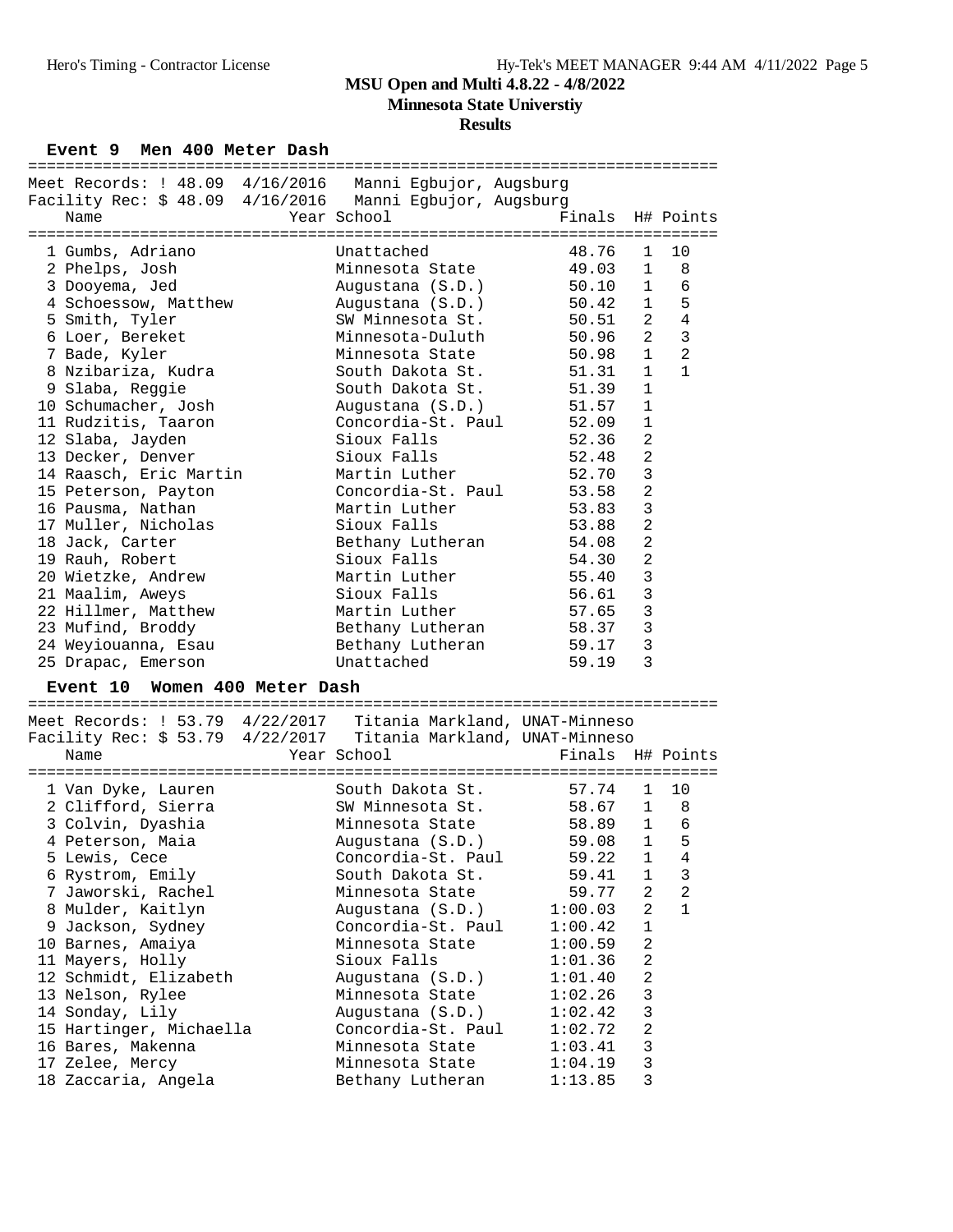**Minnesota State Universtiy**

### **Results**

**Event 11 Men 100 Meter Dash** 

| Meet Records: ! 10.60 4/22/2017         | Seth Boomsma, Brooks                                 |                    |            |                |        |
|-----------------------------------------|------------------------------------------------------|--------------------|------------|----------------|--------|
|                                         | Facility Rec: \$ 10.44 5/2/2012 Sean King, Minnesota |                    |            |                |        |
| Name                                    | Year School                                          | Prelims Wind H#    |            |                |        |
|                                         |                                                      |                    |            |                |        |
| Preliminaries                           |                                                      |                    |            |                |        |
| 1 Fischer, Gavin                        | Augustana (S.D.)                                     | $10.84Q$ $0.4$ 2   |            |                |        |
| 2 Szutkowski, Brian                     | Hybrid Velocity                                      | $11.27Q - 1.6$     |            | 1              |        |
| 3 Donahue, Joe                          | Sioux Falls                                          | $10.94q$ 0.4 2     |            |                |        |
| 4 Henderson, Evan                       | South Dakota St.                                     | $11.01q$ 0.4       |            | $\overline{2}$ |        |
| 5 Klah, Kornelius                       | Unattached                                           | 11.03q             | 0.4        | 2              |        |
| 6 Oestreich, Carson                     | Martin Luther                                        | $11.26q$ 0.4 2     |            |                |        |
| 7 Blackwell, Eddie                      | Minnesota State                                      | $11.34q - 1.6$     |            | $\mathbf{1}$   |        |
| 8 Clayton, Connor                       |                                                      | $11.39q - 1.6$     |            | 1              |        |
|                                         | Augustana (S.D.)                                     |                    |            | -2             |        |
| 9 Sikel, Jonathan                       | Augustana (S.D.)                                     | $11.47q$ 0.4       |            |                |        |
| 10 Klocow, Jackson                      | Concordia-St. Paul                                   | $11.55 - 1.6$      |            | 1              |        |
| 11 Berends, Cole                        | Augustana (S.D.)                                     | $11.75 - 1.6$      |            | 1              |        |
| 12 DuVall, David                        | SW Minnesota St.                                     | $11.83$ 0.4 2      |            |                |        |
| 13 Hillmer, Matthew                     | Martin Luther                                        | $12.14 - 1.6$      |            | 1              |        |
| 14 Owens, Jarvis                        | Bethany Lutheran                                     | $12.33 - 1.6$ 1    |            |                |        |
| 15 Fofana, Mamy                         | Unattached                                           | $12.72 - 1.6$ 1    |            |                |        |
| 16 Agre, Malick                         | Unattached                                           | 13.29  0.4  2      |            |                |        |
| -- Martin, Lucas                        | Martin Luther                                        |                    | DNF 0.4 2  |                |        |
| Event 11 Men 100 Meter Dash             |                                                      |                    |            |                |        |
|                                         |                                                      |                    |            |                |        |
|                                         | Meet Records: ! 10.60 4/22/2017 Seth Boomsma, Brooks |                    |            |                |        |
|                                         | Facility Rec: \$ 10.44 5/2/2012 Sean King, Minnesota |                    |            |                |        |
| Name                                    | Year School                                          | Finals Wind Points |            |                |        |
|                                         |                                                      |                    |            |                |        |
| Finals                                  |                                                      |                    |            |                |        |
| 1 Fischer, Gavin                        | Augustana (S.D.)                                     | 10.86              | 0.1        | 10             |        |
|                                         |                                                      |                    |            |                |        |
|                                         |                                                      |                    |            |                |        |
| 2 Donahue, Joe                          | Sioux Falls                                          | 10.92              | 0.1        | 8              |        |
| 3 Henderson, Evan                       | South Dakota St.                                     | 10.99              | 0.1        | 6              | 10.983 |
| 4 Klah, Kornelius                       | Unattached                                           | 10.99              | 0.1        | 5              | 10.985 |
| 5 Blackwell, Eddie                      | Minnesota State                                      | 11.11              | 0.1        | 4              |        |
| 6 Oestreich, Carson                     | Martin Luther                                        | 11.16              | 0.1        | 3              |        |
| 7 Szutkowski, Brian                     | Hybrid Velocity                                      | 11.36              | 0.1        | $\overline{2}$ |        |
| 8 Clayton, Connor                       | Augustana (S.D.)                                     | 11.43              | 0.1        | $\mathbf{1}$   |        |
| Event 12 Women 100 Meter Dash           |                                                      |                    |            |                |        |
|                                         |                                                      |                    |            |                |        |
| Meet Records: ! 11.92 4/9/2022          | Kanya Henderson, Sioux Falls                         |                    |            |                |        |
| Facility Rec: \$ 11.92 4/9/2022         | Kanya Henderson, Sioux Falls                         |                    |            |                |        |
| Name                                    | Year School                                          | Prelims            | Wind H#    |                |        |
|                                         |                                                      |                    |            |                |        |
| Preliminaries                           |                                                      |                    |            |                |        |
| 1 Henderson, Kanya                      | Sioux Falls                                          | 12.02Q             | 0.8        | 1              |        |
| 2 Kur, Nyanas                           | Augustana (S.D.)                                     | 12.35Q             | 0.8        | 2              |        |
| 3 Bertram, Ashtyn                       | South Dakota St.                                     | $12.39Q - 1.6$     |            | 3              |        |
| 4 Heinitz, Ella                         | Augustana (S.D.)                                     | $12.65q -1.6$      |            | 3              |        |
| 5 Benson, Ciara                         | South Dakota St.                                     | 12.76q             | 0.8        | $\mathbf{1}$   |        |
| 6 Hodapp, Emma                          | Minnesota State                                      | 12.78q             | 0.8        | 2              |        |
| 7 Adler, Grayce                         | Augustana (S.D.)                                     | 13.00q             | 0.8        | $\mathbf{1}$   |        |
| 8 Graham, Breonna<br>9 Roggenbuck, Myah | Concordia-St. Paul<br>Sioux Falls                    | 13.17q<br>13.18q   | 0.8<br>0.8 | 2<br>2         |        |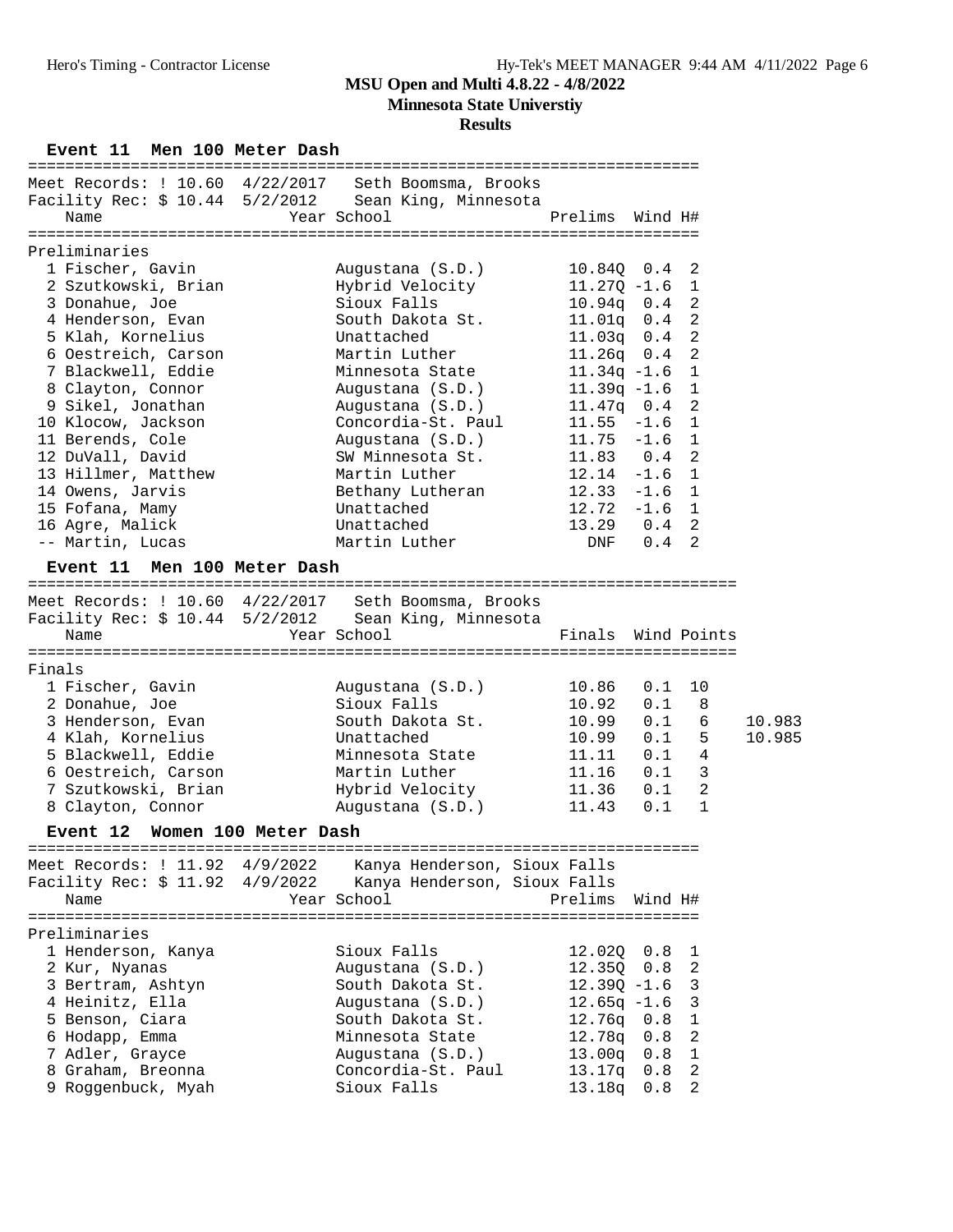|        | Event 12 Women 100 Meter Dash                                                                                                                                                                                                                                                                                                                                                                                |                                                                                                                                                                                                                                                                                                                                                                                                |                                                                                                                                                                                                             |                                                                                                                                 |                                                                                |                 |
|--------|--------------------------------------------------------------------------------------------------------------------------------------------------------------------------------------------------------------------------------------------------------------------------------------------------------------------------------------------------------------------------------------------------------------|------------------------------------------------------------------------------------------------------------------------------------------------------------------------------------------------------------------------------------------------------------------------------------------------------------------------------------------------------------------------------------------------|-------------------------------------------------------------------------------------------------------------------------------------------------------------------------------------------------------------|---------------------------------------------------------------------------------------------------------------------------------|--------------------------------------------------------------------------------|-----------------|
|        | 10 Anderson, Stella<br>11 Gilbert, Lexy<br>12 Reyes, Karla<br>13 Strandemo, Sarah<br>14 Fox, Olivia<br>15 Kuchel, Paige<br>16 Reintsma, Callie<br>17 Lynch, MacKenzie<br>18 Pankow, Maia<br>19 Hinkle, MaryGrace<br>20 Brown, Rylie<br>21 Mattek, Chloe<br>Event 12 Women 100 Meter Dash                                                                                                                     | SW Minnesota St.<br>SW Minnesota St.<br>Minnesota State<br>SW Minnesota St.<br>Sioux Falls<br>South Dakota St.<br>Concordia-St. Paul<br>Martin Luther<br>Martin Luther<br>SW Minnesota St.<br>SW Minnesota St.<br>Martin Luther                                                                                                                                                                | 13.20  0.8  1  13.196<br>13.20<br>$13.38 - 1.6$ 3<br>13.50 0.8<br>13.54 0.8<br>$13.55$ 0.8<br>$13.70 - 1.6$<br>13.79 0.8<br>$13.85$ 0.8<br>$13.88 - 1.6$<br>$14.04$ 0.8<br>$14.62 - 1.6$                    |                                                                                                                                 | $\overline{2}$<br>$\mathbf{1}$<br>2<br>3<br>1<br>1<br>3<br>$\overline{2}$<br>3 | $-1.6$ 3 13.199 |
|        | Meet Records: ! 11.92  4/9/2022     Kanya Henderson, Sioux Falls<br>Facility Rec: \$ 11.92  4/9/2022     Kanya Henderson, Sioux Falls<br>Name                                                                                                                                                                                                                                                                | Year School                                                                                                                                                                                                                                                                                                                                                                                    | Finals Wind Points                                                                                                                                                                                          |                                                                                                                                 |                                                                                |                 |
| Finals | 1 Henderson, Kanya<br>2 Bertram, Ashtyn<br>3 Kur, Nyanas<br>4 Heinitz, Ella<br>5 Benson, Ciara<br>6 Hodapp, Emma<br>7 Adler, Grayce<br>8 Graham, Breonna<br>9 Roggenbuck, Myah<br>Event 13 Men 800 Meter Run                                                                                                                                                                                                 | Sioux Falls<br>South Dakota St.<br>Augustana (S.D.)<br>Augustana (S.D.)<br>South Dakota St.<br>Minnesota State<br>Augustana (S.D.)<br>Concordia-St. Paul<br>Sioux Falls                                                                                                                                                                                                                        | 11.92!<br>12.22<br>12.36<br>$12.51$ $1.9$<br>12.60 1.9<br>12.75 1.9<br>12.91 1.9<br>13.18<br>13.21                                                                                                          | 1.9<br>1.9<br>1.9<br>1.9<br>1.9                                                                                                 | 10<br>8<br>$\epsilon$<br>5<br>$\overline{4}$<br>3<br>2<br>$\mathbf{1}$         |                 |
|        | Facility Rec: \$ 1:49.26    4/9/2022    Austin Miller, Augustana (S<br>Name                                                                                                                                                                                                                                                                                                                                  | Year School                                                                                                                                                                                                                                                                                                                                                                                    | Finals H# Points                                                                                                                                                                                            |                                                                                                                                 |                                                                                |                 |
|        | 1 Miller, Austin<br>2 Johnson, Evan<br>3 Leonard, Christian<br>4 Peters, Gabe<br>5 Helser, Matthew<br>6 Fechner, Cole<br>7 Breuer, Jonah<br>8 Moeller, Andrew<br>9 Schauerman, Thomas<br>10 Collins, Maquanet<br>11 Youberg, Finn<br>12 Kvaal, Mikey<br>13 Ceplecha, Max<br>14 Matzner, Zachary<br>15 Gruenes, Jordan<br>16 Notgrass, Nathan<br>17 Rivera, Caleb<br>18 Feist, Cullen<br>19 Valentin, William | Augustana (S.D.)<br>Augustana (S.D.)<br>Minnesota-Duluth<br>South Dakota St.<br>Concordia-St. Paul 1:53.49 1 4<br>Minnesota-Duluth<br>Augustana (S.D.)<br>South Dakota St.<br>Concordia-St. Paul<br>Minnesota State<br>Minnesota-Duluth<br>Minnesota-Duluth<br>South Dakota St.<br>Sioux Falls<br>Minnesota-Duluth<br>South Dakota St.<br>Sioux Falls<br>Concordia-St. Paul<br>Minnesota State | $1:49.26!$ 1<br>$1:52.63$ 1<br>1:52.83<br>1:53.36<br>1:53.64<br>1:53.73<br>1:54.42<br>1:58.34<br>1:58.97<br>1:59.02<br>1:59.97<br>2:00.62<br>2:02.29<br>2:02.87<br>2:03.06<br>2:03.22<br>2:03.58<br>2:03.73 | $\mathbf{1}$<br>1<br>1<br>1<br>1<br>$\overline{a}$<br>2<br>$\overline{c}$<br>2<br>2<br>2<br>$\sqrt{2}$<br>2<br>$\mathbf 1$<br>3 | 10<br>8<br>$1\quad 6$<br>5<br>3<br>2<br>1                                      |                 |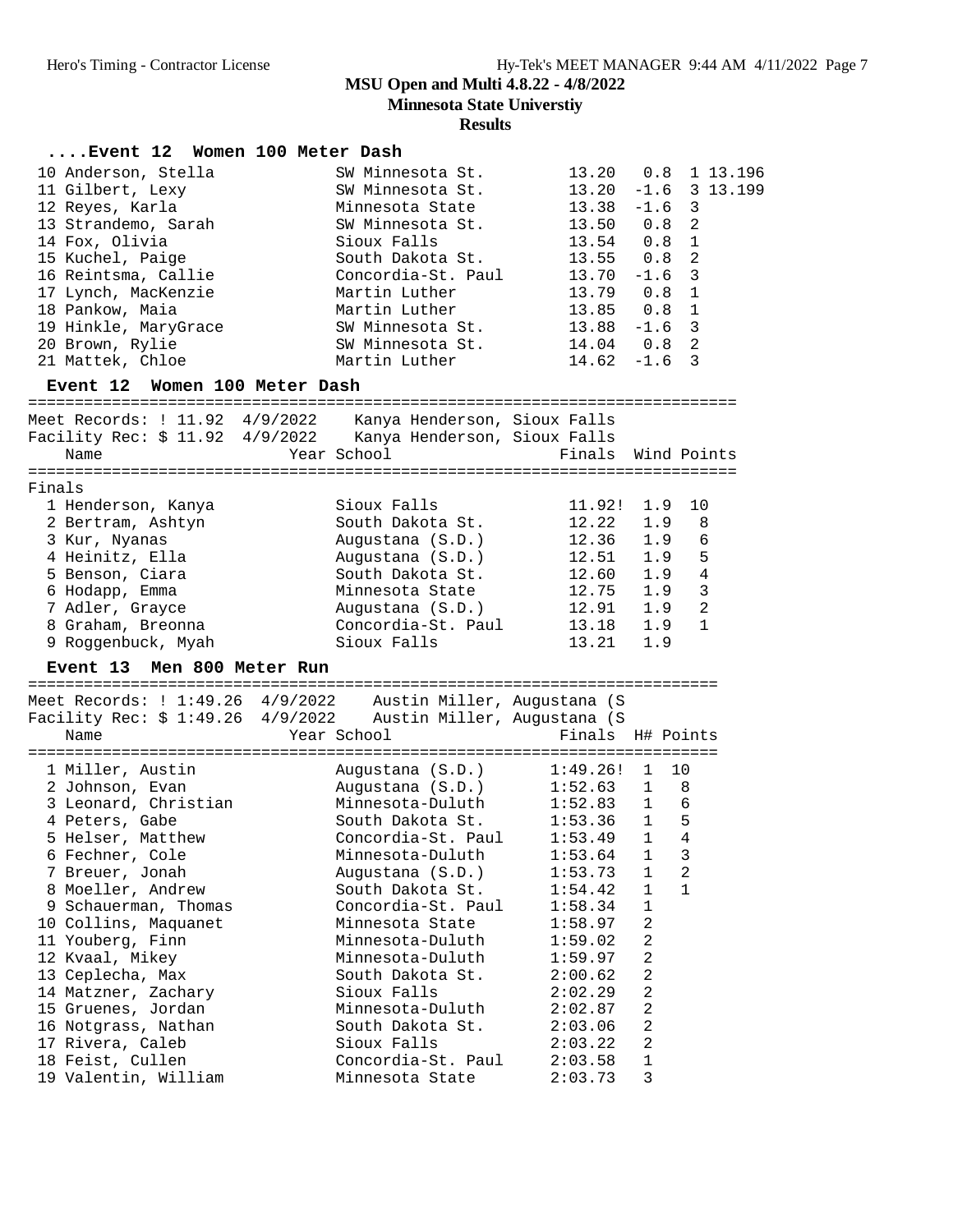### **Results**

| Event 13 Men 800 Meter Run                                   |             |                                 |                    |                |                |
|--------------------------------------------------------------|-------------|---------------------------------|--------------------|----------------|----------------|
| 20 Speikers, Caden                                           |             | Minnesota State                 | 2:04.01            | 2              |                |
| 21 Modjeski, Wil                                             |             | Sioux Falls                     | 2:04.08            | 2              |                |
| 22 Jaimes, Diego                                             |             | Sioux Falls                     | 2:04.43            | 2              |                |
| 23 Olofson, Miles                                            |             | Sioux Falls                     | 2:04.61            | $\overline{a}$ |                |
| 24 Andrews, Travis                                           |             | Concordia-St. Paul 2:04.96      |                    | 1              |                |
| 25 Kraft, Ethan                                              |             | Sioux Falls                     | 2:05.26            | $\overline{3}$ |                |
|                                                              |             | Martin Luther                   |                    | $\overline{3}$ |                |
| 26 Wegner, Luke                                              |             | Minnesota-Duluth                | 2:05.78<br>2:06.34 | $\overline{3}$ |                |
| 27 Croston, Alexander<br>28 Anderson, Jakin                  |             | Bethany Lutheran 2:06.46        |                    | $\overline{3}$ |                |
|                                                              |             |                                 |                    |                |                |
| 29 Jenkins, Patrick                                          |             | SW Minnesota St. 2:06.91        |                    | $\mathsf 3$    |                |
| 30 Loersch, Josiah                                           |             | Martin Luther                   | 2:06.95            | $\overline{a}$ |                |
| 31 Schibbelhut, Micah                                        |             | Martin Luther                   | 2:08.52            | $\overline{3}$ |                |
| 32 Zander, Joshua                                            |             | Martin Luther<br>Martin Luther  | 2:10.63            | $\overline{3}$ |                |
| 33 Pausma, Nathan                                            |             |                                 | 2:11.18            | $\overline{3}$ |                |
| 34 Huonder, Christian                                        |             | Martin Luther                   | 2:37.68            | $\overline{3}$ |                |
| -- Hartman, Ryan                                             |             | Augustana (S.D.)                | DNF                | 1              |                |
| -- Peterson, Brennen                                         |             | Unattached                      | <b>DNF</b>         | 1              |                |
| -- Steiger, Matt                                             |             | Augustana (S.D.)                | <b>DNF</b>         | 1              |                |
| Event 14 Women 800 Meter Run                                 |             |                                 |                    |                |                |
| Meet Records: ! 2:13.51 4/9/2022  Tori Glazier, South Dakota |             |                                 |                    |                |                |
|                                                              |             |                                 |                    |                |                |
| Name                                                         | Year School |                                 | Finals H# Points   |                |                |
|                                                              |             |                                 |                    |                |                |
| 1 Glazier, Tori                                              |             | South Dakota St. 2:13.51! 1 10  |                    |                |                |
| 2 Brezinka, Isabelle                                         |             | Minnesota-Duluth 2:14.08 1 8    |                    |                |                |
| 3 Reindl, Haleigh                                            |             | Minnesota-Duluth 2:15.29 1 6    |                    |                |                |
| 4 Schley, Savannah                                           |             | Minnesota-Duluth 2:15.33 1 5    |                    |                |                |
| 5 Waage, Grace                                               |             | South Dakota St.                | $2:18.23$ 1 4      |                |                |
| 6 Bishop, Makayla                                            |             | Minnesota State                 | 2:18.69            | 1              | $\overline{3}$ |
| 7 Seidel, Francine                                           |             | Minnesota-Duluth                | $2:20.04$ 2        |                | $\overline{2}$ |
| 8 Juac, Khot                                                 |             | Sioux Falls                     | 2:20.20            | $\mathbf{1}$   | $\mathbf{1}$   |
| 9 Ellenbecker, Marissa                                       |             | Minnesota State 2:21.36         |                    | $\mathbf{1}$   |                |
| 10 Bond, Josie                                               |             | Minnesota-Duluth 2:21.69        |                    | 1              |                |
| 11 O'Meara, Cassidy                                          |             | Sioux Falls                     |                    | $\mathbf{1}$   |                |
| 12 Klocek, Kasey                                             |             | South Dakota St.                | 2:22.12            | 2              |                |
| 13 Regan, Caitlyn                                            |             | SW Minnesota St.                | 2:22.33<br>2:22.61 | $\mathbf{1}$   |                |
| 14 Boelke, Rachel                                            |             | Minnesota-Duluth 2:22.94        |                    | $\mathbf{1}$   |                |
| 15 Aho, Annika                                               |             | Sioux Falls 2:22.97             |                    | $\mathbf 1$    |                |
|                                                              |             |                                 |                    | 2              |                |
| 16 Muhlenkamp, Rebekah<br>17 Gehl, Morgan                    |             | Minnesota-Duluth<br>Sioux Falls | 2:23.00            | 1              |                |
|                                                              |             |                                 | 2:23.20            |                |                |
| 18 D'Burke, Isabella                                         |             | Concordia-St. Paul              | 2:23.52            | 2              |                |
| 19 Lutmer, Jessica                                           |             | Sioux Falls                     | 2:26.73            | 2              |                |
| 20 Butte, Allie                                              |             | St. Cloud State                 | 2:27.00            | $\sqrt{2}$     |                |
| 21 Mattingly, Destiny                                        |             | Concordia-St. Paul              | 2:28.20            | 3              |                |
| 22 Tomhave, Claire                                           |             | Martin Luther                   | 2:29.53            | 3              |                |
| 23 Steele, Alaina                                            |             | Minnesota-Duluth                | 2:29.61            | $\overline{a}$ |                |
| 24 Perry, Jaid                                               |             | Concordia-St. Paul              | 2:31.25            | $\overline{a}$ |                |
| 25 Boyd, Josephine                                           |             | Sioux Falls                     | 2:31.67            | $\overline{2}$ |                |
| 26 Gabb, Margaret                                            |             | Martin Luther                   | 2:32.27            | 3              |                |
| 27 Hoppe, Cianna                                             |             | Bethany Lutheran                | 2:32.32            | 2              |                |
|                                                              |             |                                 |                    |                |                |
| 28 Nelson, Abby<br>29 Sierra, Marcella                       |             | Bethany Lutheran<br>Sioux Falls | 2:34.41<br>2:34.61 | 3<br>3         |                |

30 Skjeveland, Madelyn Minnesota State 2:35.51 2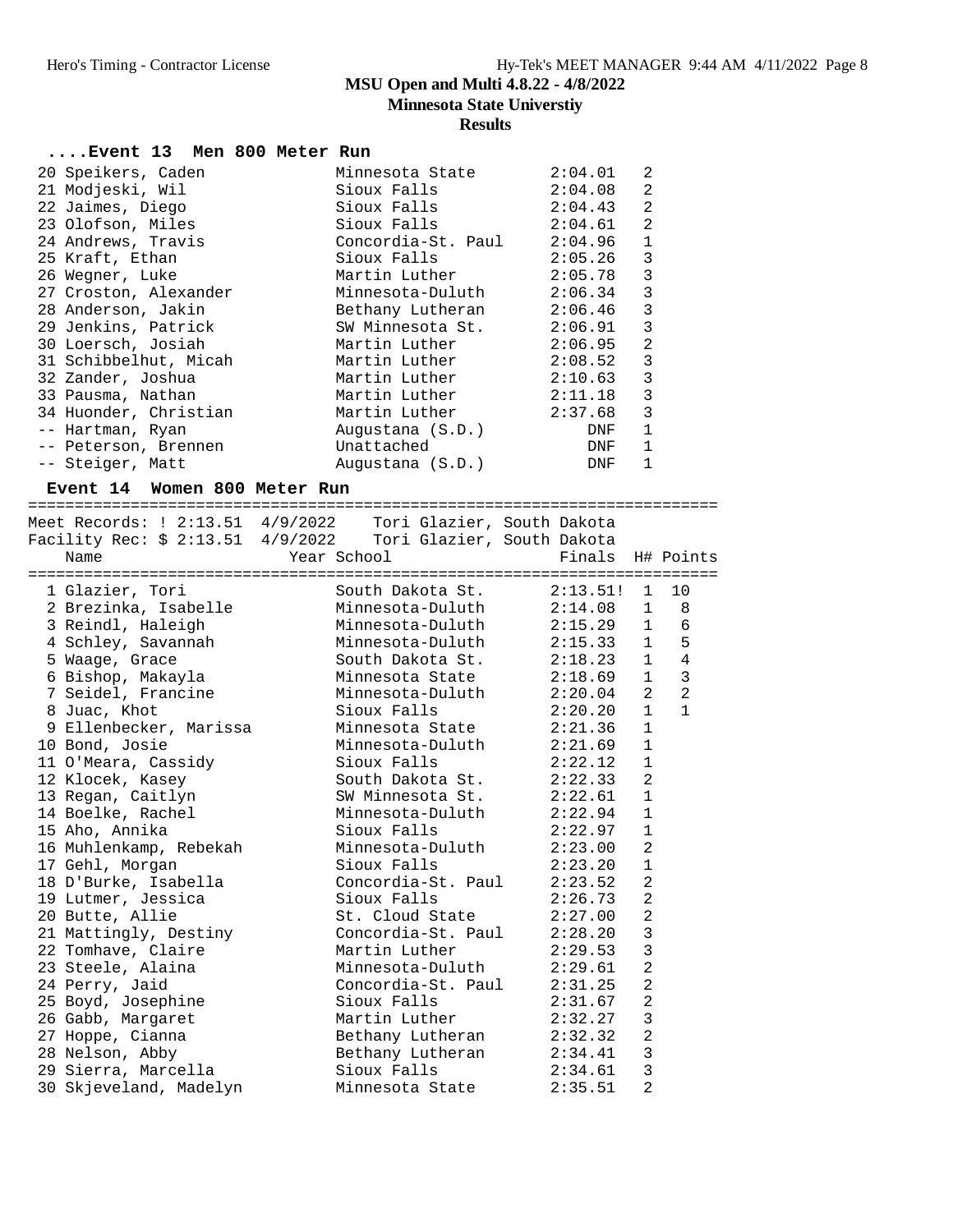**Minnesota State Universtiy**

### **Results**

#### **....Event 14 Women 800 Meter Run**

| 31 Bullerman, Moriah  | Sioux Falls      | 2:36.08 | - 3           |
|-----------------------|------------------|---------|---------------|
| 32 Kuhlman, Chloe     | Bethany Lutheran | 2:36.92 | ્ર            |
| 33 Merwin, Jordan     | Bethany Lutheran | 2:37.84 | ्द            |
| 34 Krenke, Lydia      | Martin Luther    | 2:41.57 | $\mathcal{R}$ |
| 35 Nelson, Hannah     | South Dakota St. | 2:47.56 | $\mathcal{E}$ |
| 36 Anderson, Naomi    | Bethany Lutheran | 2:53.15 | $\mathcal{R}$ |
| 37 Mensching, Katelyn | Martin Luther    | 2:53.96 | $\mathbf{3}$  |
| 38 Wahl, Jenna        | Bethany Lutheran | 3:01.57 | २             |
| 39 Hintz, Stephanie   | Martin Luther    | 3:05.51 |               |

#### **Event 15 Men 400 Meter Hurdles**

========================================================================== Meet Records: ! 54.19 4/22/2017 Austin LaFollette, SW Minnesota Facility Rec: \$ 53.07 5/2/2012 Alex Migit, Minnesota Name Year School Finals H# Points ========================================================================== 1 Durnin, Nick Minnesota State 55.28 1 10 2 Martens, Andrew Augustana (S.D.) 55.38 1 8 3 Revere, JeremiAH Minnesota State 56.20 1 6 4 Bock, Tegan South Dakota St. 56.36 1 5 5 Schmitt, Max SW Minnesota St. 57.04 1 4 6 Karnik, Braxton South Dakota St. 57.27 1 3 7 Lear, Nathan SW Minnesota St. 57.39 1 2 8 Fritsch, Luke Augustana (S.D.) 58.46 2 1 9 Lokonobei, Lawrence Augustana (S.D.) 59.59 1 10 Wenderski, Landon Sioux Falls 59.99 2 11 Landwehr, Jonas Martin Luther 1:03.13 2

#### **Event 16 Women 400 Meter Hurdles**

| Meet Records: ! 1:01.00 4/16/2016 Erin Huls, Unattached<br>Facility Rec: $$1:01.00$ 4/16/2016 Erin Huls, Unattached |                            |                  |                |                |
|---------------------------------------------------------------------------------------------------------------------|----------------------------|------------------|----------------|----------------|
| Name                                                                                                                | Year School                | Finals H# Points |                |                |
| 1 Borowicz, Emma                                                                                                    | Minnesota State 1:03.61 1  |                  |                | 10             |
| 2 Brouse, Brooklyn                                                                                                  | St. Cloud State 1:03.91 1  |                  |                | 8              |
| 3 Marteau, Noa                                                                                                      | Augustana (S.D.) 1:04.35 1 |                  |                | 6              |
| 4 Boque, Laura                                                                                                      | South Dakota St.           | 1:06.66          | $\mathbf{1}$   | 5              |
| 5 Lackovic, Cassidy                                                                                                 | St. Cloud State            | 1:07.00          | $\mathbf{1}$   | 4              |
| 6 Van Zee, Kasey                                                                                                    | Augustana (S.D.) 1:07.59   |                  | $\mathbf{1}$   | 3              |
| 7 Gilles, Megan                                                                                                     | Minnesota-Duluth           | 1:08.80          | $\mathbf{1}$   | $\mathfrak{D}$ |
| 8 Boyum, Molly                                                                                                      | Augustana (S.D.)           | 1:08.84          | $\mathbf{1}$   | $\mathbf{1}$   |
| 9 Stanton, Sierra                                                                                                   | $Sioux$ $Falls$ $1:10.85$  |                  | 2              |                |
| 10 Severa, Alannah                                                                                                  | SW Minnesota St. 1:11.81   |                  | 2              |                |
| 11 Smidel, Kaaryna                                                                                                  | SW Minnesota St.           | 1:11.88          | 2              |                |
| 12 Mensah, Courtney                                                                                                 | Concordia-St. Paul         | 1:13.99          | $\mathfrak{D}$ |                |
| 13 Langseth, Anna                                                                                                   | Augustana (S.D.)           | 1:14.54          | $\mathbf{1}$   |                |
| 14 Nelson, Emma                                                                                                     | Martin Luther              | 1:15.56          | $\mathfrak{D}$ |                |
| 15 McCue, Megan                                                                                                     | Bethany Lutheran 1:21.19   |                  | $\mathfrak{D}$ |                |
| 16 Nauden, Nijie                                                                                                    | SW Minnesota St.           | 1:23.49          | $\mathfrak{D}$ |                |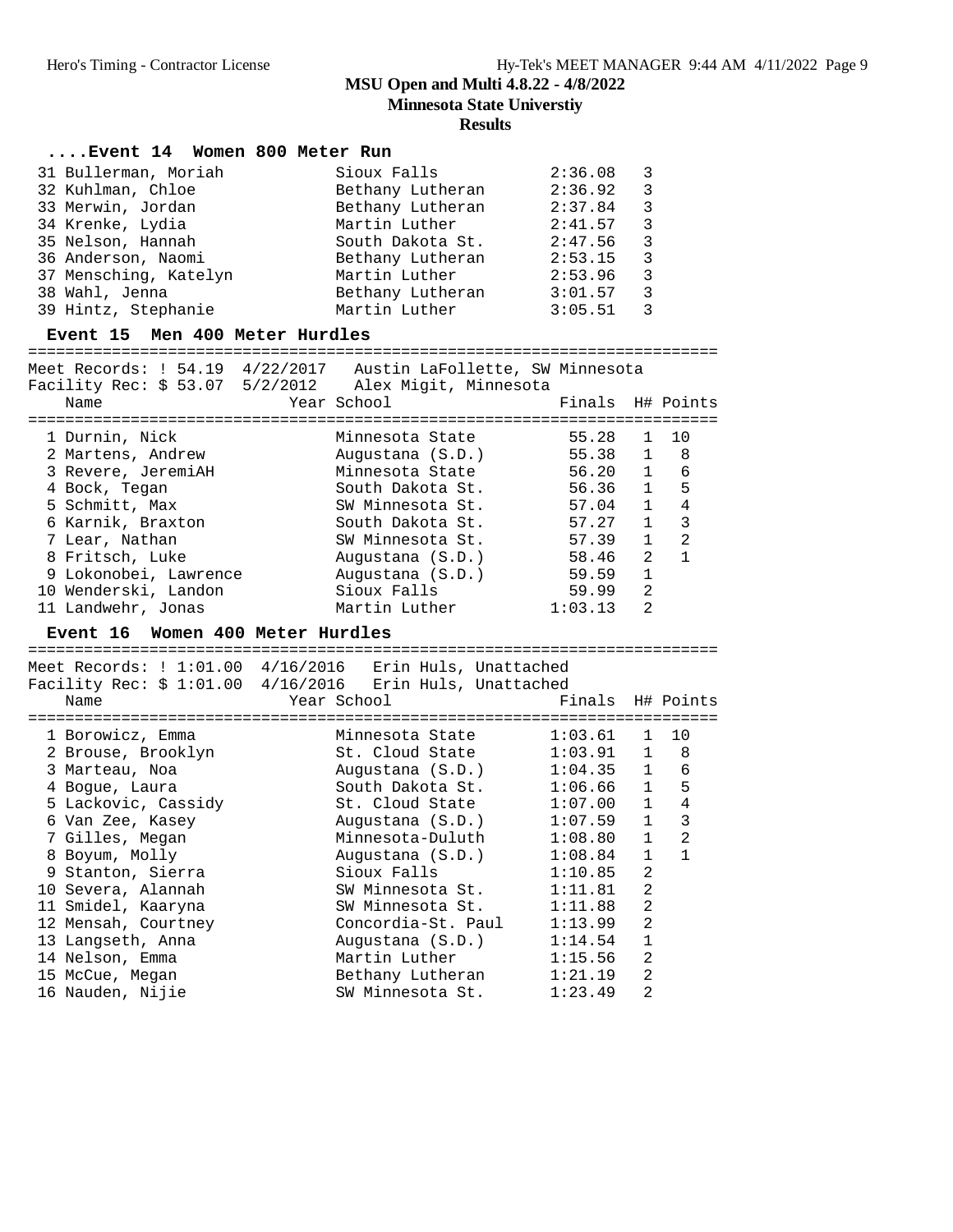## Hero's Timing - Contractor License Hy-Tek's MEET MANAGER 9:44 AM 4/11/2022 Page 10

### **MSU Open and Multi 4.8.22 - 4/8/2022**

**Minnesota State Universtiy**

#### **Results**

Event 17 Men 200 Meter Dash

| Meet Records: ! 21.98 2010 Nick Trisko, St. Cloud St<br>Facility Rec: \$ 21.85 5/2/2012    Diahn Zeon, Conc. St. Paul<br>Name | ================================<br>Year School           | Finals Wind H# Points |                |                |        |
|-------------------------------------------------------------------------------------------------------------------------------|-----------------------------------------------------------|-----------------------|----------------|----------------|--------|
|                                                                                                                               |                                                           |                       |                |                |        |
| 1 Gumbs, Adriano Chattached                                                                                                   |                                                           | $22.48 -1.1$ 1        |                | 10<br>8        |        |
| 2 Atubel, Kenry Minnesota State 22.53 -1.1 1                                                                                  |                                                           |                       |                |                |        |
| 3 Nesvold, Carter 6 1.1 Minnesota State 22.69 -1.1 1                                                                          |                                                           |                       |                | 6              |        |
| 4 Marks, Steven                                                                                                               | Minnesota State $22.71$ -1.0 2                            |                       |                | 5              | 22.704 |
| 5 Dietel, Thomas Concordia-St. Paul 22.71 -1.1 1                                                                              |                                                           |                       |                | $\overline{4}$ | 22.710 |
| 6 Smith, Tyler                                                                                                                | SW Minnesota St. 22.89 -1.1 3<br>Sioux Falls 23.24 -1.0 2 |                       |                | 3              |        |
| 7 Donahue, Joe                                                                                                                |                                                           |                       |                | $\overline{2}$ | 23.232 |
| 8 Oestreich, Carson Martin Luther 23.24 -1.1 3                                                                                |                                                           |                       |                | $\mathbf{1}$   | 23.233 |
| 9 Henderson, Evan                                                                                                             | South Dakota St. 23.24 -1.0                               |                       | $\overline{2}$ |                | 23.234 |
| 10 DePrenger, Max Minnesota State 23.27 -1.0                                                                                  |                                                           |                       | 2              |                |        |
| 11 Lewison, Drew                                                                                                              | Minnesota State 23.28 -1.0                                |                       | 2              |                |        |
| 12 Miley, Josh                                                                                                                | Minnesota-Duluth 23.36 -1.0                               |                       | 2              |                |        |
| 13 Makela, Tyler                                                                                                              | Minnesota State                                           | $23.38 - 1.0$         | 2              |                |        |
| 14 Jean, Hudson                                                                                                               | Concordia-St. Paul $23.43$ -1.1 3                         |                       |                |                |        |
| 15 Clayton, Connor (S.D.) 23.77 -1.1                                                                                          |                                                           |                       | $\overline{3}$ |                |        |
| 16 Rudzitis, Taaron Concordia-St. Paul 24.01 -0.5 4                                                                           |                                                           |                       |                |                |        |
| 17 Law, Andrew                                                                                                                | South Dakota St. $24.19 -1.1$                             |                       | 3              |                |        |
| 18 Holtz, Jonathan Martin Luther                                                                                              | $24.30 - 1.1$                                             |                       | 3              |                |        |
| 19 Peterson, Payton                                                                                                           | Concordia-St. Paul $24.52 -0.5$ 4                         |                       |                |                |        |
| 20 Raasch, Eric Martin Martin Luther                                                                                          |                                                           | $24.70 - 1.7$         | 5              |                |        |
| 21 Grannes, Luke                                                                                                              | SW Minnesota St. 24.91 -1.7                               |                       | 5              |                |        |
| 22 Jack, Carter                                                                                                               | Bethany Lutheran 24.98 -0.5                               |                       | $\overline{4}$ |                |        |
| 23 Hillmer, Matthew Martin Luther                                                                                             | $25.27 - 0.5$                                             |                       | $\overline{4}$ |                |        |
| 24 Mufind, Broddy                                                                                                             | Bethany Lutheran 25.35 -1.1                               |                       | 3              |                |        |
| 25 Drapac, Emerson Chattached                                                                                                 |                                                           | $25.45 - 0.5$         | 4              |                |        |
| 26 Weyiouanna, Esau Bethany Lutheran 26.06 -0.5 4                                                                             |                                                           |                       |                |                |        |
| 27 Fofana, Mamy                                                                                                               | Unattached                                                | $27.84 - 1.7$ 5       |                |                |        |
| 28 Agre, Malick                                                                                                               | Unattached $28.77 -1.7 5$                                 |                       |                |                |        |
| Event 18 Women 200 Meter Dash                                                                                                 |                                                           |                       |                |                |        |

Meet Records: ! 24.34 4/9/2022 Rose Gaye, Minnesota St Facility Rec: \$ 24.34 4/9/2022 Rose Gaye, Minnesota St Name The Year School The Finals Wind H# Points =============================================================================== 1 Gaye, Rose Minnesota State 24.34! 1.9 1 10 2 Woodard, Mackenzie Minnesota State 25.08 1.9 1 8 3 Fields, Carson Minnesota State 25.31 1.9 1 6 4 White, Akela Minnesota State 25.44 1.9 1 5 5 Heinitz, Ella Augustana (S.D.) 25.52 1.9 1 4 6 Samuel, Lauryn Concordia-St. Paul 25.56 1.9 1 3 7 Lewis, Cece Concordia-St. Paul 25.57 2.0 2 2 8 Klink, Taytum SW Minnesota St. 26.01 2.0 2 1 9 Darnell, Katelyn South Dakota St. 26.03 1.9 1 10 Clifford, Sierra SW Minnesota St. 26.09 2.0 2 11 Benson, Ciara South Dakota St. 26.25 2.0 2 12 Zelee, Mercy Minnesota State 26.31 1.8 3 13 Sallee, Kylee Augustana (S.D.) 26.42 2.0 2 14 Schmidt, Elizabeth Augustana (S.D.) 26.61 1.8 3 15 Mulder, Kaitlyn Augustana (S.D.) 26.62 1.8 3 16 Schaefer, Elizabeth Augustana (S.D.) 26.79 2.0 2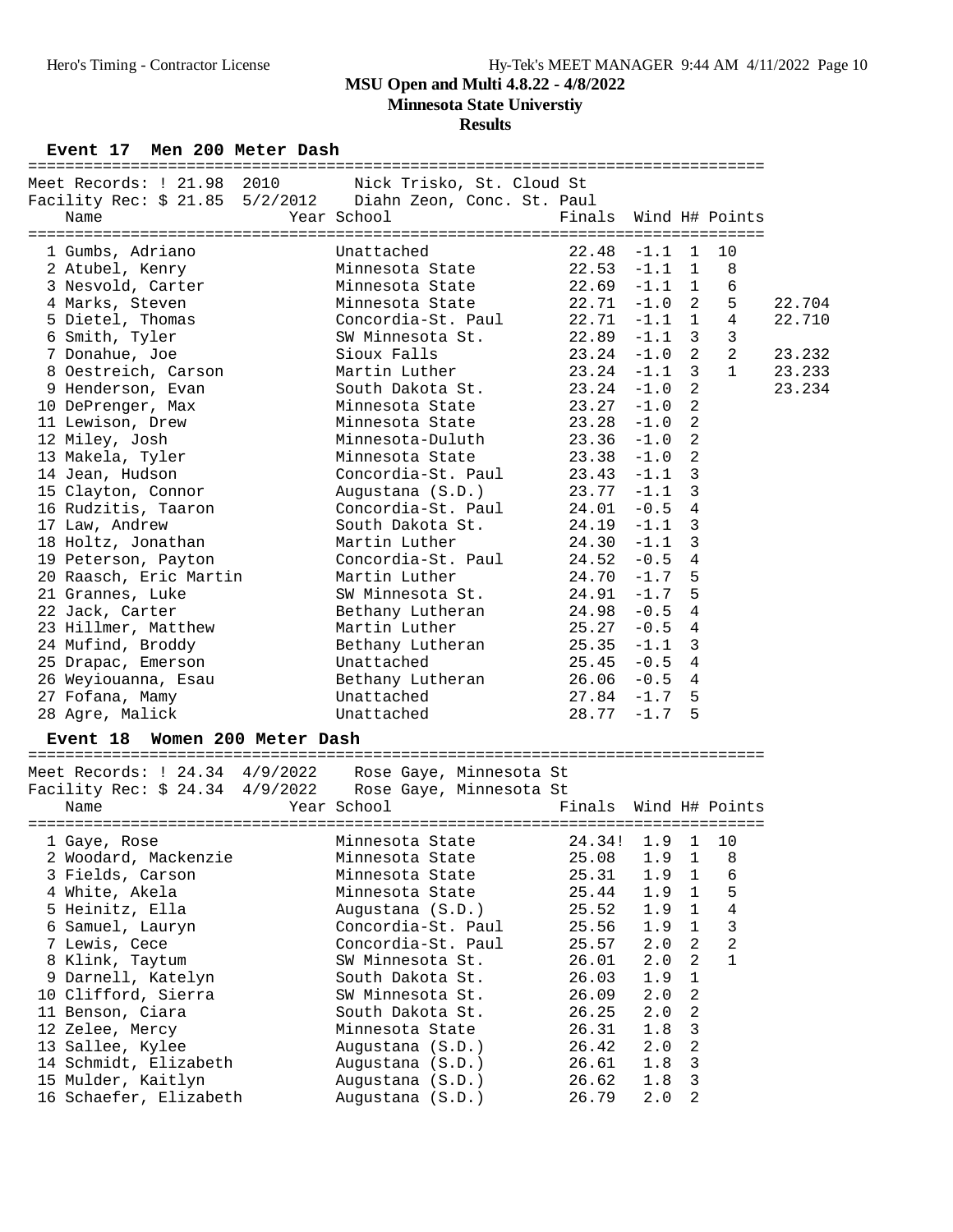**Minnesota State Universtiy**

| Event 18 Women 200 Meter Dash       |                                                                             |               |          |                |
|-------------------------------------|-----------------------------------------------------------------------------|---------------|----------|----------------|
|                                     |                                                                             |               |          |                |
| 17 Rae, Jacqi                       | Minnesota-Duluth                                                            | 27.04         | 1.8      | 3              |
| 18 Swanson, Emily                   | Sioux Falls                                                                 | $27.05 - 1.4$ |          | $\overline{4}$ |
| 19 Reyes, Karla                     | Minnesota State                                                             | 27.37         | 1.8      | 3              |
| 20 Paschka, Kaye                    | Augustana (S.D.)                                                            | 27.39         | 1.8      | $\mathbf{3}$   |
| 21 Moore, Trinity                   | Minnesota State                                                             | 27.46         | 2.0      | $\overline{a}$ |
| 22 Gilbert, Lexy                    | SW Minnesota St.                                                            | 27.65         | 1.8      | 3              |
| 23 Kuchel, Paige                    | South Dakota St.                                                            | 27.66         | 1.8      | 3              |
| 24 Roggenbuck, Myah                 | Sioux Falls                                                                 | 27.70         | $-1.4$   | $\overline{4}$ |
| 25 Evans, Chloey                    | Minnesota-Duluth                                                            | 28.09         | $-1.4$   | 4              |
| 26 Strandemo, Sarah                 | SW Minnesota St.                                                            | 28.39         | $-1.1$   | $\overline{5}$ |
| 27 Sonday, Lily                     | Augustana (S.D.)                                                            | 28.51         | $-1.4$   | 4              |
| 28 Regan, Caitlyn                   | SW Minnesota St.                                                            | 28.67         | $-1.4$   | 4              |
| 29 Fox, Olivia                      | Sioux Falls                                                                 | 28.83         | $-1.4$   | $\overline{4}$ |
| 30 Hinkle, MaryGrace                | SW Minnesota St.                                                            | 29.21         | $-1.1$   | 5              |
| 31 Pankow, Maia                     | Martin Luther                                                               | 29.67         | $-1.6$   | 6              |
| 32 Mickelson, Isadora               | SW Minnesota St.                                                            | 29.68         | $-1.1$   | 5              |
| 33 Lynch, MacKenzie                 | Martin Luther                                                               | 29.78         | $-1.1$   | 5              |
| 34 Hoppe, Cianna                    | Bethany Lutheran                                                            | 30.11         | $-1.1$   | 5              |
| 35 Brown, Rylie                     | SW Minnesota St.                                                            | 31.00         | $-1.1$   | 5              |
| 36 Nelson, Abby                     | Bethany Lutheran                                                            | 31.42         | $-1.6$   | $\epsilon$     |
| 37 Wahl, Jenna                      | Bethany Lutheran                                                            | 31.85         | $-1.6$   | 6              |
| 38 Anderson, Naomi                  | Bethany Lutheran                                                            | 32.00         | $-1.6$   | 6              |
| 39 Zaccaria, Angela                 | Bethany Lutheran                                                            | 33.71         | $-1.1$ 5 |                |
| 40 Floyd, Mackenzie                 | Bethany Lutheran                                                            | 38.71         | $-1.6$ 6 |                |
| Event 21 Men 4x400 Meter Relay      |                                                                             |               |          |                |
|                                     |                                                                             |               |          |                |
|                                     | Meet Records: ! 3:16.31 4/16/2016 Minnesota State, Minnesota St             |               |          |                |
|                                     | R Diamond, J Brice, J Schuster, T Ogren                                     |               |          |                |
|                                     | Facility Rec: \$ 3:16.31    4/16/2016         Minnesota State, Minnesota St |               |          |                |
|                                     | R Diamond, J Brice, J Schuster, T Ogren                                     |               |          |                |
| School                              |                                                                             | Finals Points |          |                |
|                                     |                                                                             |               |          |                |
| 1 South Dakota St.                  |                                                                             | 3:21.18       | 10       |                |
| 1) Slaba, Reggie                    | 2) Ceplecha, Max                                                            |               |          |                |
| 3) Nzibariza, Kudra                 | 4) Moeller, Andrew                                                          |               |          |                |
| 2 Minnesota-Duluth                  |                                                                             | 3:22.65       | 8        |                |
| 1) Leonard, Christian               | 2) Fechner, Cole                                                            |               |          |                |
| 3) Youberg, Finn                    | 4) Kvaal, Mikey                                                             |               |          |                |
| 3 Minnesota State                   |                                                                             | 3:24.47       | 6        |                |
| 1) Maier, Tanner                    | 2) Schmied, Ben                                                             |               |          |                |
| 3) Ure, Ray                         | 4) Speikers, Caden                                                          |               |          |                |
| 4 Augustana (S.D.)                  |                                                                             | 3:25.51       | 5        |                |
| 1) Dooyema, Jed                     | 2) Schoessow, Matthew                                                       |               |          |                |
| 3) Schumacher, Josh                 | 4) Fritsch, Luke                                                            |               |          |                |
| 5 Sioux Falls<br>'B'                |                                                                             | 3:33.45       | 4        |                |
| 1) Voigt, Aaron                     | 2) Ecker, David                                                             |               |          |                |
| 3) Modjeski, Wil                    | 4) Jaimes, Diego                                                            |               |          |                |
| 6 Martin Luther                     |                                                                             | 3:38.16       |          |                |
|                                     |                                                                             |               | 3        |                |
| 1) Holtz, Jonathan                  | 2) Wegner, Luke                                                             |               |          |                |
| 3) Pausma, Nathan                   | 4) Schibbelhut, Micah                                                       |               |          |                |
| 7 Sioux Falls                       |                                                                             | 3:39.71       |          |                |
| 1) Slaba, Jayden<br>3) Rauh, Robert | 2) Muller, Nicholas                                                         |               |          |                |
|                                     | 4) Decker, Denver                                                           |               |          |                |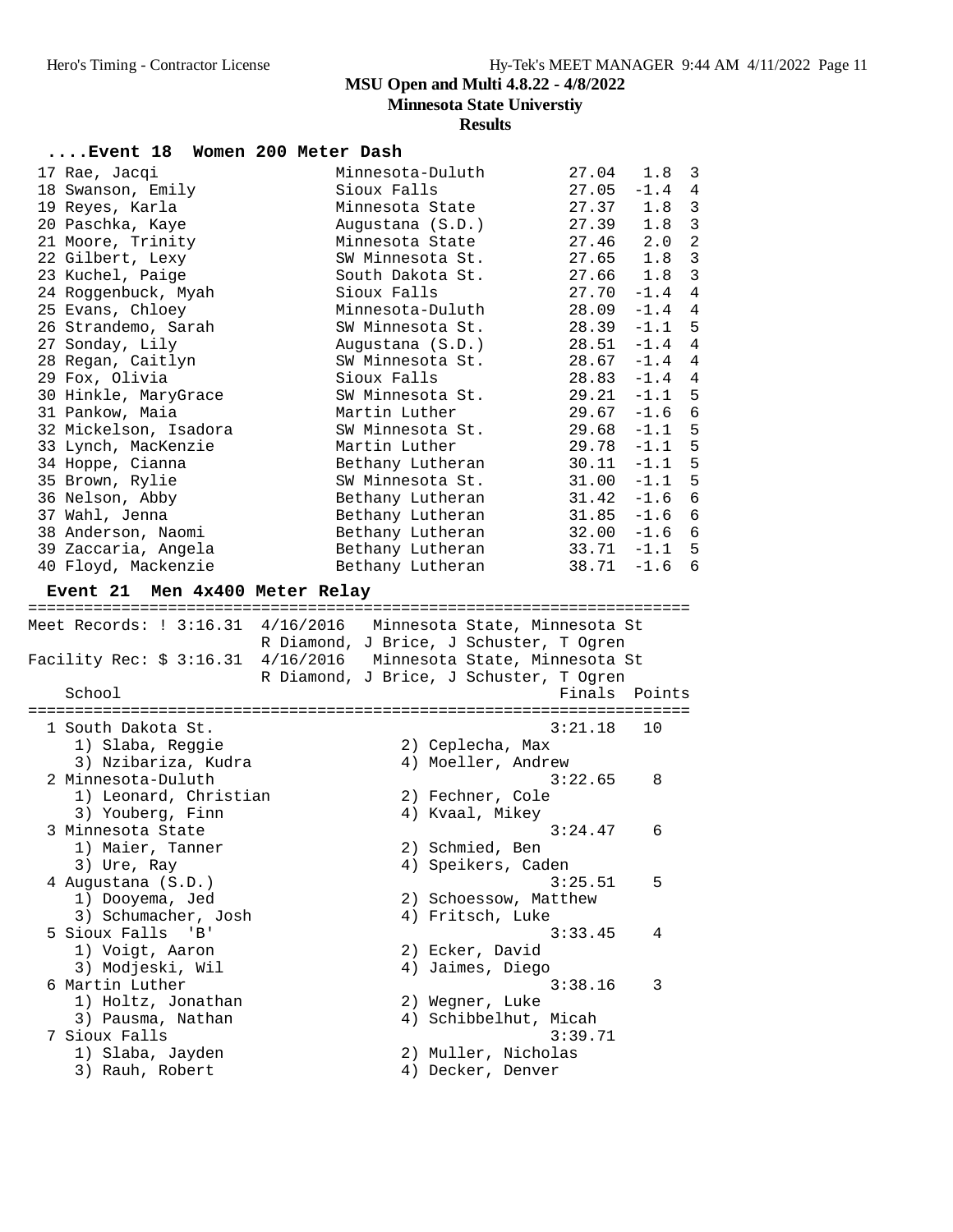**Minnesota State Universtiy**

#### **Results**

**Event 22 Women 4x400 Meter Relay** ======================================================================= Meet Records: ! 3:52.10 4/22/2017 Minnesota, Minnesota M Biermaier, V Larson, M Gourley, T Markland Facility Rec: \$ 3:52.10 4/22/2017 Minnesota, Minnesota M Biermaier, V Larson, M Gourley, T Markland School **Finals** Points ======================================================================= 1 South Dakota St. 3:59.30 10 1) Rystrom, Emily 1997 (2) Glazier, Tori 3) Van Dyke, Lauren (1988) 4) Waage, Grace 2 Minnesota-Duluth 4:01.86 8 1) Brezinka, Isabelle 2) Reindl, Haleigh 3) Schley, Savannah (4) Bond, Josie 3 Sioux Falls 4:05.30 6 1) Swanson, Emily 2) Mayers, Holly 3) Voigt, Tianna (1988) 4) Kenkel, Emma 4 St. Cloud State 4:07.60 5 1) Bouley, Cheresa 2) Welhouse, Clara 3) Sertich, Lauren 4) Guerra-Reese, Marianna 5 Minnesota-Duluth 'B' 4:13.66 1) Muhlenkamp, Rebekah 2) Seidel, Francine 3) Boelke, Rachel (4) Steele, Alaina 6 Martin Luther 4:27.34 4 1) Gabb, Margaret 2) Habben, Maya 3) Tomhave, Claire (4) Nelson, Emma 7 Sioux Falls 'B' 4:41.69 1) Aho, Annika 2) Simmons, Karlee 3) Sierra, Marcella (4) Ebert, Hannah 4:4<br> **Event 23 Men Javelin Throw**<br> **Event 23 Men Javelin Throw**<br> **Event 23 Men Javelin Throw** ==================================================================================== Meet Records: ! 60.18m 4/9/2022 Kevin Wu, Minnesota St Facility Rec: \$ 60.18m 4/9/2022 Kevin Wu, Minnesota St Name The Year School Team Pinals H# Points ==================================================================================== 1 Wu, Kevin Minnesota State 60.18m! 197-05 2 10 FOUL 60.18m 59.42m 56.51m 59.59m FOUL 2 Woelber, Tyl Augustana (S.D.) 59.15m 194-01 2 8 59.15m 52.31m 55.70m FOUL FOUL PASS 3 Tordsen, Jakob Concordia-St. Paul 55.58m 182-04 2 6 55.58m 52.91m FOUL PASS PASS PASS 4 Foelske, Caleb Martin Luther 47.82m 156-11 2 5 43.29m 47.82m 43.38m 41.87m 43.42m FOUL 5 Knudson, Gabe Augustana (S.D.) 46.43m 152-04 2 4 FOUL 40.57m 46.43m 41.50m FOUL PASS 6 Feist, Cullen Concordia-St. Paul 43.10m 141-05 2 3 40.40m 41.89m 40.49m 42.18m 40.28m 43.10m 7 Mufind, Broddy Bethany Lutheran 42.09m 138-01 2 2 37.69m 42.09m 38.18m 36.61m 40.94m 37.07m 8 Decker, Denver Sioux Falls 41.39m 135-09 2 1

 36.21m 36.17m 41.39m 38.92m 38.31m 37.48m 9 Lear, Nathan SW Minnesota St. 40.67m 133-05 1 36.51m 38.00m 40.67m PASS PASS PASS 10 Wenz, Gustav Martin Luther 40.55m 133-00 2 36.43m 38.92m 40.55m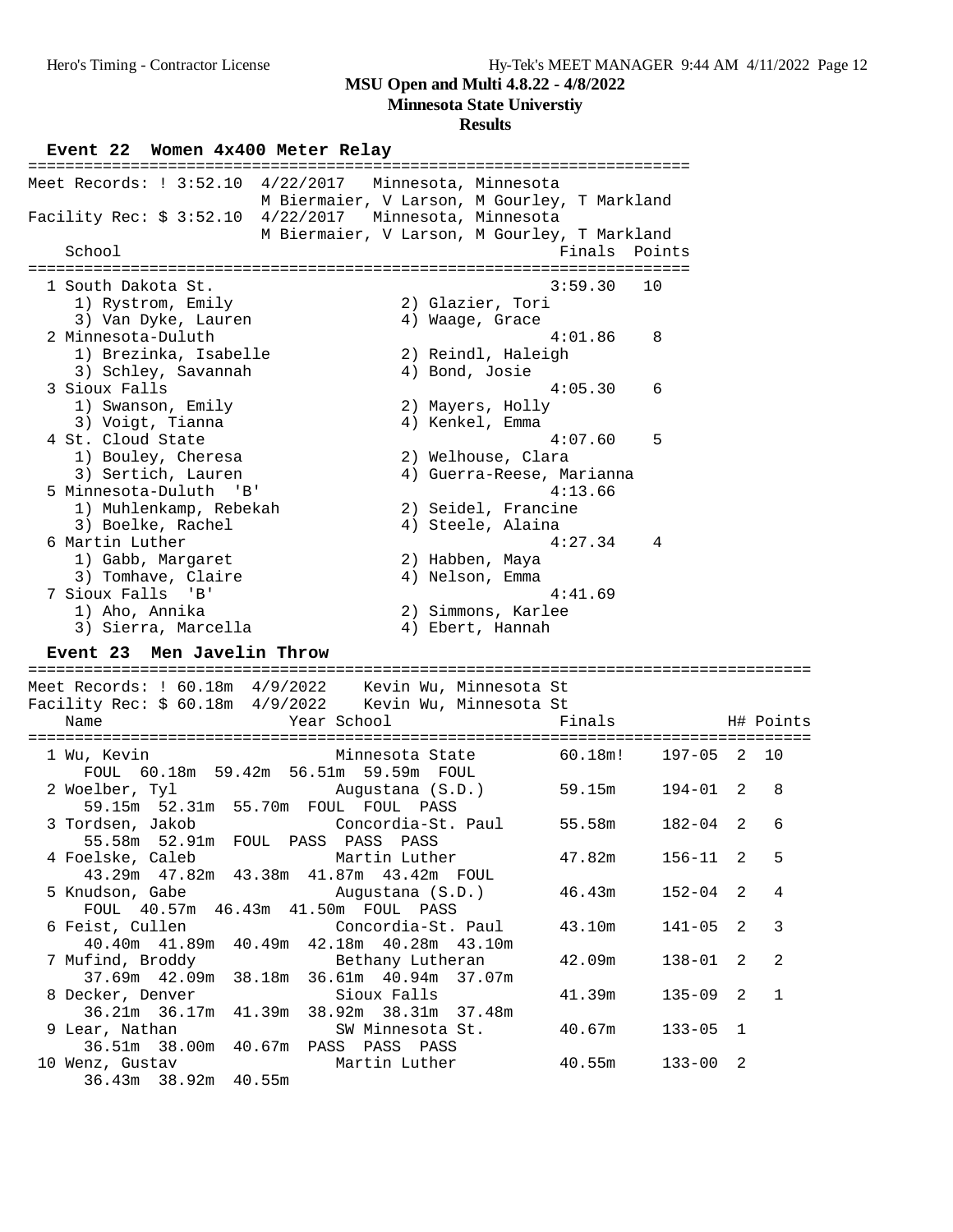**Results**

| Event 23 Men Javelin Throw |                      |                         |        |              |   |
|----------------------------|----------------------|-------------------------|--------|--------------|---|
| 11 Dilly, Blain            |                      | SW Minnesota St. 39.18m |        | $128 - 06$ 2 |   |
|                            | 39.18m 32.57m 34.07m |                         |        |              |   |
| 12 Rex, Marek              |                      | Sioux Falls             | 36.88m | $121 - 00$ 1 |   |
|                            | 34.52m 36.88m 34.81m |                         |        |              |   |
| 13 Scheuerlein, Zach       |                      | Martin Luther           | 35.44m | $116 - 03$ 2 |   |
|                            | 34.70m 34.12m 35.44m |                         |        |              |   |
| 14 Clark, Jack             |                      | SW Minnesota St.        | 34.84m | $114 - 04$ 1 |   |
|                            | 33.87m 34.84m 29.03m |                         |        |              |   |
| 15 Gregorious, Zachary     |                      | Martin Luther           | 32.64m | $107 - 01$ 1 |   |
| 16 Landwehr, Jonas         | 32.24m 32.25m 32.64m | Martin Luther           | 31.67m | $103 - 11$ 1 |   |
|                            | 30.33m 29.16m 31.67m |                         |        |              |   |
| 17 Enders, Peyton          |                      | Concordia-St. Paul      | 31.06m | $101 - 11$ 1 |   |
|                            | 30.83m FOUL 31.06m   |                         |        |              |   |
| 18 Little, Caleb           |                      | Martin Luther           | 30.69m | $100 - 08$ 1 |   |
|                            | 29.58m 30.54m 30.69m |                         |        |              |   |
| 19 Worster, Noah           |                      | Martin Luther           | 30.68m | $100 - 08$ 1 |   |
|                            | FOUL 30.68m 28.31m   |                         |        |              |   |
| 20 Holmes, Maxwell         |                      | Martin Luther           | 27.01m | $88 - 07$ 1  |   |
|                            | 23.58m 24.97m 27.01m |                         |        |              |   |
| 21 Skorenkyi, Kostiatyn    |                      | Martin Luther           | 21.74m | $71 - 04$ 1  |   |
|                            | 20.12m 21.74m 21.10m |                         |        |              |   |
| 22 Johannes, Kelvin        |                      | Martin Luther           | 21.58m | $70 - 10$ 1  |   |
|                            | 20.12m 21.58m 17.37m |                         |        |              |   |
| -- Marzinske, Jake         |                      | Bethany Lutheran        | FOUL   |              | 2 |
| FOUL                       |                      |                         |        |              |   |

#### **Event 24 Women Javelin Throw**

==================================================================================== Meet Records: ! 41.93m 4/9/2022 Hannah Arason, St. Cloud St Facility Rec: \$ 41.93m 4/9/2022 Hannah Arason, St. Cloud St Name The Year School The Finals H# Points ==================================================================================== 1 Arason, Hannah St. Cloud State 41.93m! 137-07 2 10 39.12m 41.93m 37.20m 36.56m 36.53m 36.43m 2 Sunnarborg, Samantha Minnesota State 40.03m 131-04 2 8 36.76m 37.63m 38.62m 37.44m 37.88m 40.03m 3 Parish, Kasey St. Cloud State 37.29m 122-04 2 6 35.31m 33.84m 37.29m 35.95m 34.45m 33.95m 4 Baumberger, Olivia Sioux Falls 35.91m 117-10 2 5 35.91m 32.68m 28.39m 27.08m Martin Luther 34.88m 114-05 2 4 30.99m 32.27m 33.89m 34.88m 32.91m 32.60m 6 Hawk, Kennedy Minnesota-Duluth 33.28m 109-02 2 3 28.64m 26.26m 31.28m 29.31m FOUL 33.28m 7 Haakenson, Paige South Dakota St. 31.69m 104-00 2 2 31.69m 28.26m 25.33m 26.70m FOUL 25.01m 8 Mlejnek, Jasmine Minnesota State 31.19m 102-04 2 1 31.19m 27.40m 30.04m 28.61m 29.71m 23.82m 9 Swanson, Emily Sioux Falls 30.26m 99-03 2 30.26m 27.88m FOUL 21.05m 27.46m 26.74m 10 Paaverud, Ella Concordia-St. Paul 29.22m 95-10 2 28.13m 29.22m FOUL 11 Welch, Ally Sioux Falls 28.23m 92-07 2

28.23m 27.04m 20.77m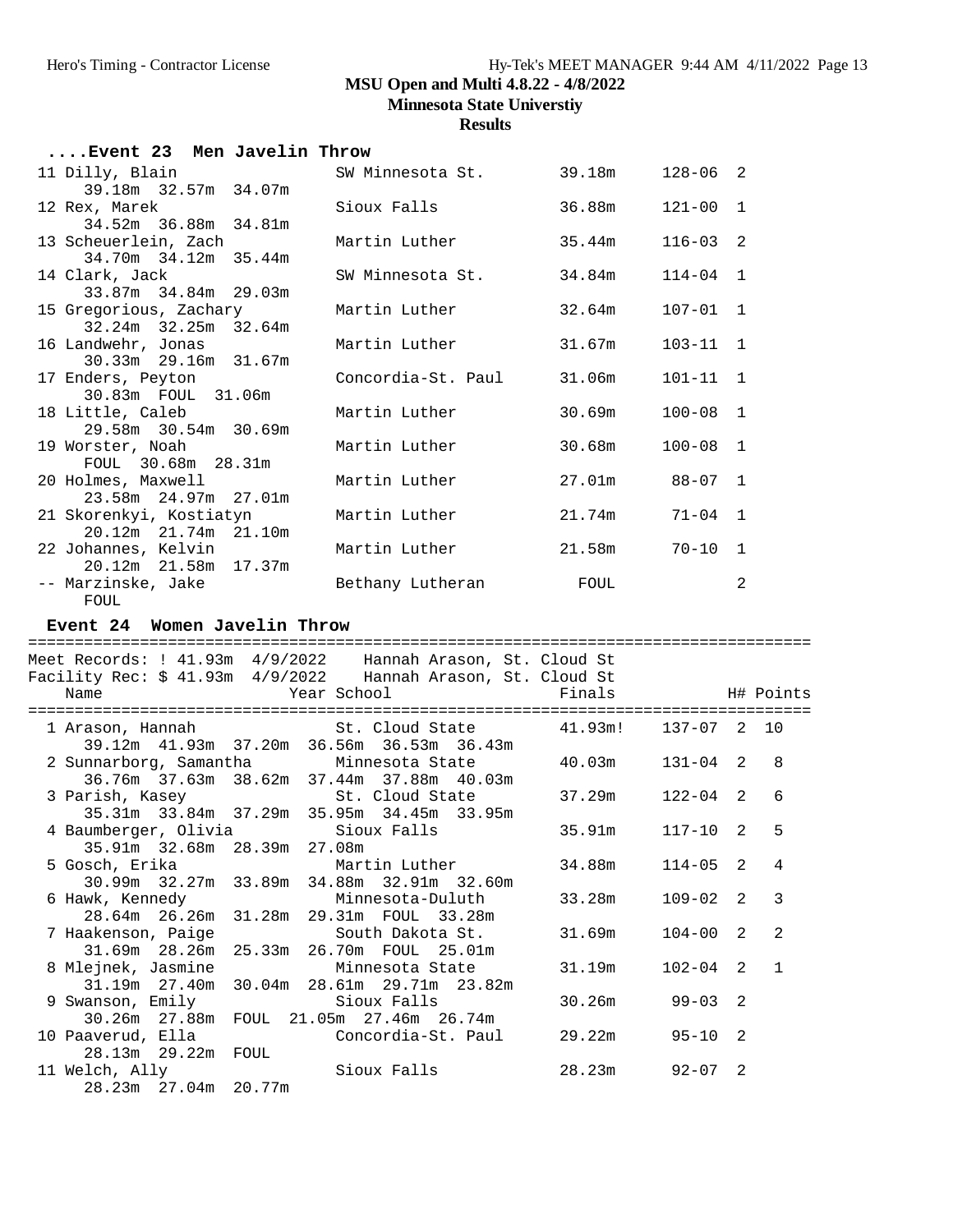**Minnesota State Universtiy**

**Results**

| Event 24 Women Javelin Throw                                      |                                                              |        |                 |                |              |
|-------------------------------------------------------------------|--------------------------------------------------------------|--------|-----------------|----------------|--------------|
| 12 Comstock, McKenna<br>28.20m FOUL 18.39m                        | Sioux Falls                                                  | 28.20m | 92-06           | 2              |              |
| 13 Witbrod, Stephanie<br>26.32m 25.84m 27.33m                     | Bethany Lutheran                                             | 27.33m | $89 - 08$       | 1              |              |
| 14 Robinson, Arika<br>27.33m 25.36m 24.99m                        | Concordia-St. Paul                                           | 27.33m | $89 - 08$       | 1              |              |
| 15 Jeppesen, Sarah                                                | Unattached                                                   | 24.77m | $81 - 03$       | 1              |              |
| 22.93m 24.77m 21.40m<br>16 Tietz, Sophie                          | Minnesota State                                              | 22.94m | $75 - 03$       | $\mathbf{1}$   |              |
| 21.01m  22.94m  21.89m<br>17 Plitzuweit, Madelyn                  | Martin Luther                                                | 22.25m | $73 - 00$       | 1              |              |
| 21.36m 22.25m 16.61m<br>18 Rae, Jacqi                             | Minnesota-Duluth                                             | 20.60m | 67-07           | $\mathbf{1}$   |              |
| FOUL 20.60m<br>19 Arlen, Heather                                  | SW Minnesota St.                                             | 19.99m | $65 - 07$       | 1              |              |
| 18.53m 19.99m 17.32m<br>20 Haman, Jessie                          | SW Minnesota St.                                             | 19.94m | $65 - 05$       | $\mathbf 1$    |              |
| 19.94m 15.81m 19.12m<br>21 Colvin, Samantha                       | Martin Luther                                                | 16.18m | $53 - 01$       | $\mathbf{1}$   |              |
| 16.08m  15.89m  16.18m<br>22 Hintz, Stephanie                     | Martin Luther                                                | 15.05m | $49 - 04$       | $\mathbf{1}$   |              |
| FOUL 15.05m 14.88m<br>23 Schwab, Katlyn                           | Martin Luther                                                | 14.27m | 46-10           | 1              |              |
| 14.27m  11.42m  12.37m<br>-- McCue, Megan                         | Bethany Lutheran                                             | FOUL   |                 | 1              |              |
|                                                                   |                                                              |        |                 |                |              |
| FOUL FOUL FOUL<br>Event 25 Men Shot Put                           |                                                              |        |                 |                |              |
|                                                                   |                                                              |        |                 |                |              |
| Meet Records: ! 17.69m  4/16/2016  Luke Johnson, Minnesota        |                                                              |        |                 |                |              |
| Facility Rec: \$ 17.69m  4/16/2016  Luke Johnson, Minnesota       |                                                              |        |                 |                |              |
| Name                                                              | Year School                                                  | Finals |                 |                | H# Points    |
| 1 Hiatt, Tyler                                                    | Sioux Falls                                                  | 17.40m | 57-01.00        | $\overline{2}$ | 10           |
| 16.42m  16.13m  16.62m  FOUL  16.51m  17.40m<br>2 Orzolek, Steven | Minnesota State                                              |        | 16.53m 54-02.75 | 2              | 8            |
| 3 Kucera, Tommy                                                   | 15.97m 16.53m 16.38m 16.36m 16.45m 16.40m<br>Minnesota State | 16.09m | $52 - 09.50$    | $\overline{2}$ | 6            |
| 15.72m 15.24m FOUL FOUL 16.09m FOUL<br>4 Naba, Bedale             | Minnesota State 15.81m                                       |        | $51 - 10.50$    | 2              | 5            |
| 15.81m  14.87m  15.54m  FOUL  FOUL  15.17m<br>5 Kostynick, Colton | Minnesota-Duluth                                             | 15.55m | $51 - 00.25$    | 2              | 4            |
| FOUL 14.77m 14.69m 15.09m 15.55m FOUL<br>6 Aguilera, Carter       | Minnesota State                                              | 14.57m | $47 - 09.75$    | 2              | 3            |
| 14.22m  14.31m<br>7 Swedzinski, Carl                              | FOUL 14.53m 14.57m FOUL<br>SW Minnesota St.                  | 14.48m | $47 - 06.25$    | 2              | 2            |
| 13.40m 14.10m<br>14.04m<br>8 Davito, Dawson                       | 14.48m FOUL 14.18m<br>Sioux Falls                            | 14.20m | $46 - 07.25$    | 1              | $\mathbf{1}$ |
| 13.99m 14.14m<br>9 Bicek, Eli                                     | 13.90m  13.75m  14.20m  FOUL<br>Minnesota-Duluth             | 14.08m | $46 - 02.50$    | 2              |              |
| 14.04m 14.08m<br>FOUL<br>10 Hagan, Patrick                        | 14.03m FOUL FOUL<br>Sioux Falls                              | 13.96m | $45 - 09.75$    | 1              |              |

13.04m 13.89m 13.90m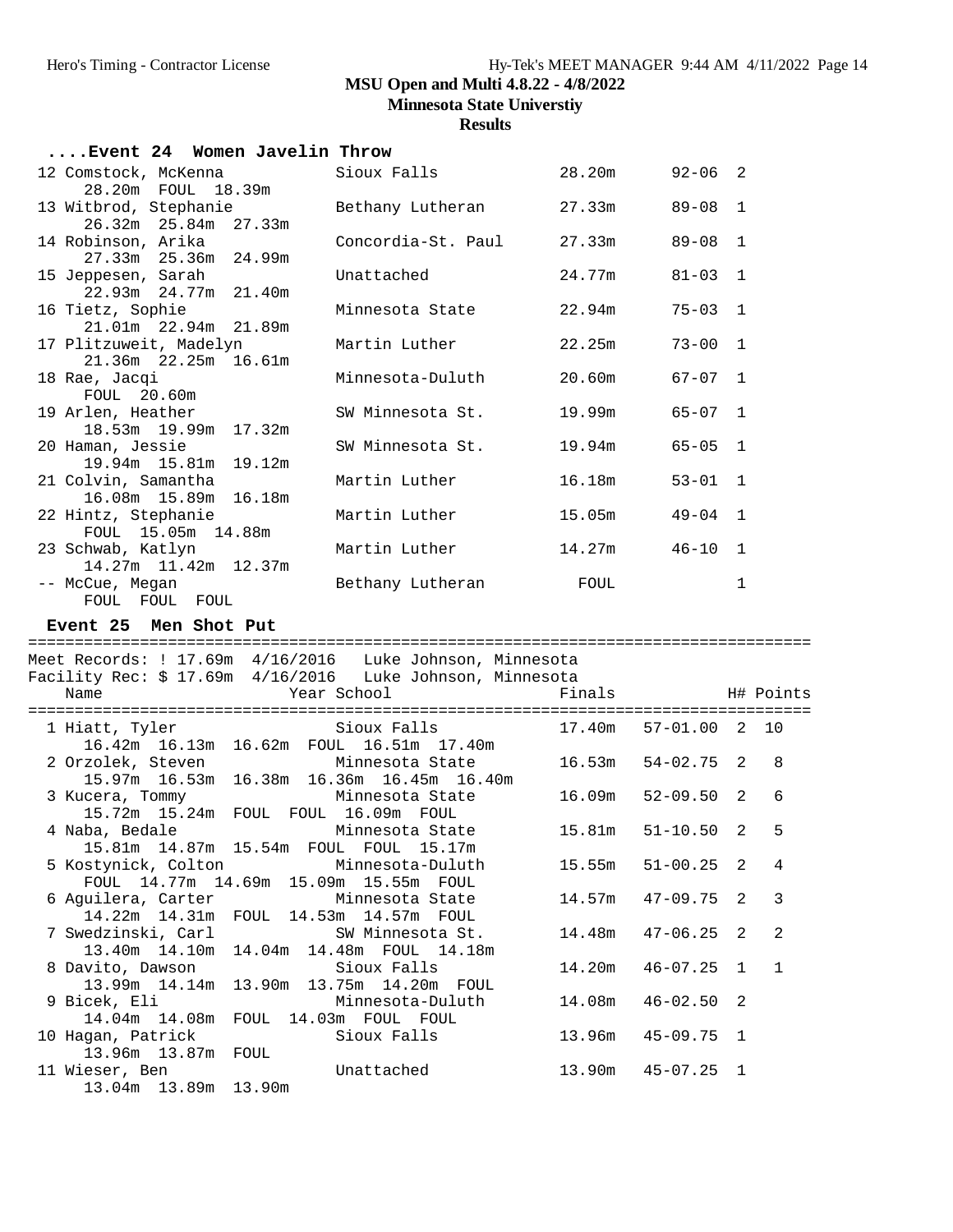# Hero's Timing - Contractor License Hy-Tek's MEET MANAGER 9:44 AM 4/11/2022 Page 15 **MSU Open and Multi 4.8.22 - 4/8/2022**

**Minnesota State Universtiy**

| Event 25 Men Shot Put                                                          |                                           |                       |                |              |   |
|--------------------------------------------------------------------------------|-------------------------------------------|-----------------------|----------------|--------------|---|
| 12 Ouinn, Hunter<br>12.60m  13.89m  FOUL                                       | Concordia-St. Paul                        | 13.89m  45-07.00      |                | 1            |   |
| 13 Foelske, Caleb                                                              | Martin Luther                             | 13.59m                | $44 - 07.00$   | 2            |   |
| 13.46m FOUL 13.59m<br>14 Wolkow, Jaymeson                                      | Sioux Falls                               | 13.22m                | $43 - 04.50$   | 2            |   |
| FOUL 13.22m FOUL<br>15 Nebelung, Tyler                                         | SW Minnesota St.                          | 13.10m                | $42 - 11.75$   | $\mathbf{1}$ |   |
| 12.65m 12.78m 13.10m<br>16 Skorenkyi, Kostiatyn                                | Martin Luther                             | 10.75m                | $35 - 03.25$   | 1            |   |
| 10.37m  10.75m  10.06m<br>17 Gregorious, Zachary                               | Martin Luther                             | 10.70m                | $35 - 01.25$   | 1            |   |
| 10.70m  10.44m  FOUL<br>18 Iverson, Simon                                      | Unattached                                | 10.70m                | $35 - 01.25$   | 1            |   |
| 10.23m  10.29m  10.70m                                                         |                                           |                       |                |              |   |
| 19 Hahm, Isaiah<br>10.28m  10.09m  FOUL                                        | Martin Luther                             | 10.28m                | $33 - 08.75$   | $\mathbf{1}$ |   |
| 20 Kabengele, Aaron<br>9.65m FOUL 9.82m                                        | Bethany Lutheran                          | 9.82m                 | $32 - 02.75$   | $\mathbf{1}$ |   |
| 21 Johannes, Kelvin<br>8.77m 8.95m FOUL                                        | Martin Luther                             | 8.95m                 | $29 - 04.50$   | $\mathbf{1}$ |   |
| 22 Costin, William<br>FOUL 7.79m 8.65m                                         | Martin Luther                             | 8.65m                 | 28-04.50       | $\mathbf{1}$ |   |
| -- Larson, Keegan<br>FOUL FOUL FOUL                                            | Concordia-St. Paul                        | FOUL                  |                | 2            |   |
| Event 26 Women Shot Put                                                        |                                           |                       |                |              |   |
|                                                                                |                                           |                       |                |              |   |
|                                                                                |                                           |                       |                |              |   |
| Meet Records: ! 14.71m 4/9/2022 Brea Perron, Minnesota St                      |                                           |                       |                |              |   |
| Facility Rec: \$ 14.71m  4/9/2022  Brea Perron, Minnesota St                   |                                           |                       |                |              |   |
| Name                                                                           | Year School                               | Finals                | H# Points      |              |   |
| 1 Perron, Brea                                                                 | Minnesota State                           | 14.71m! 48-03.25 3 10 |                |              |   |
| 13.63m  14.06m  14.71m  13.94m  FOUL  FOUL<br>2 Taylor, Katie                  | Minnesota State                           | 14.04m                | 46-00.75       | 3            | 8 |
| 13.56m  13.67m  14.04m  13.66m  FOUL  FOUL<br>3 Hertz, Emma Sioux Falls        |                                           | 13.93m                | $45 - 08.50$ 3 |              | 6 |
| FOUL 12.64m 13.93m FOUL FOUL FOUL<br>4 Schroeder, Kaitlyn Minnesota State      |                                           | 13.52m                | $44 - 04.25$ 3 |              | 5 |
| 12.80m FOUL FOUL 13.52m 12.13m 12.39m<br>5 Zimmerman, Dacoda (St. Cloud State) |                                           | $12.75m$ $41-10.00$ 3 |                |              | 4 |
| 11.77m<br>12.75m<br>12.52m                                                     | 12.06m  11.84m  12.60m                    | 12.61m                |                | 3            | 3 |
| 6 Thorne, True<br>12.27m 12.49m<br>12.45m                                      | South Dakota St.<br>12.61m FOUL 12.21m    |                       | $41 - 04.50$   |              |   |
| 7 Haakenson, Paige<br>11.25m   11.47m<br>12.41m                                | South Dakota St.<br>FOUL FOUL 11.63m      | 12.41m                | $40 - 08.75$   | 2            | 2 |
| 8 Fretag, Madeline<br>11.90m  12.30m<br>12.04m                                 | Minnesota State<br>11.20m  11.85m  11.17m | 12.30m                | $40 - 04.25$   | 2            | 1 |
| 9 Lindsey, Kamry<br>12.25m  11.31m<br>11.16m                                   | Sioux Falls<br>FOUL 11.43m 11.58m         | 12.25m                | $40 - 02.25$   | 2            |   |
| 10 Battaforyen, Kate                                                           | SW Minnesota St.                          | 12.11m                | $39 - 08.75$   | 2            |   |
| 11.99m FOUL 12.11m<br>11 Sanford, Nadia                                        | SW Minnesota St.                          | 12.07m                | $39 - 07.25$   | 3            |   |
| 11.65m  11.38m  12.07m<br>12 VanOsdel, Kayla<br>11.73m  11.81m  11.80m         | Sioux Falls                               | 11.81m                | $38 - 09.00$   | 3            |   |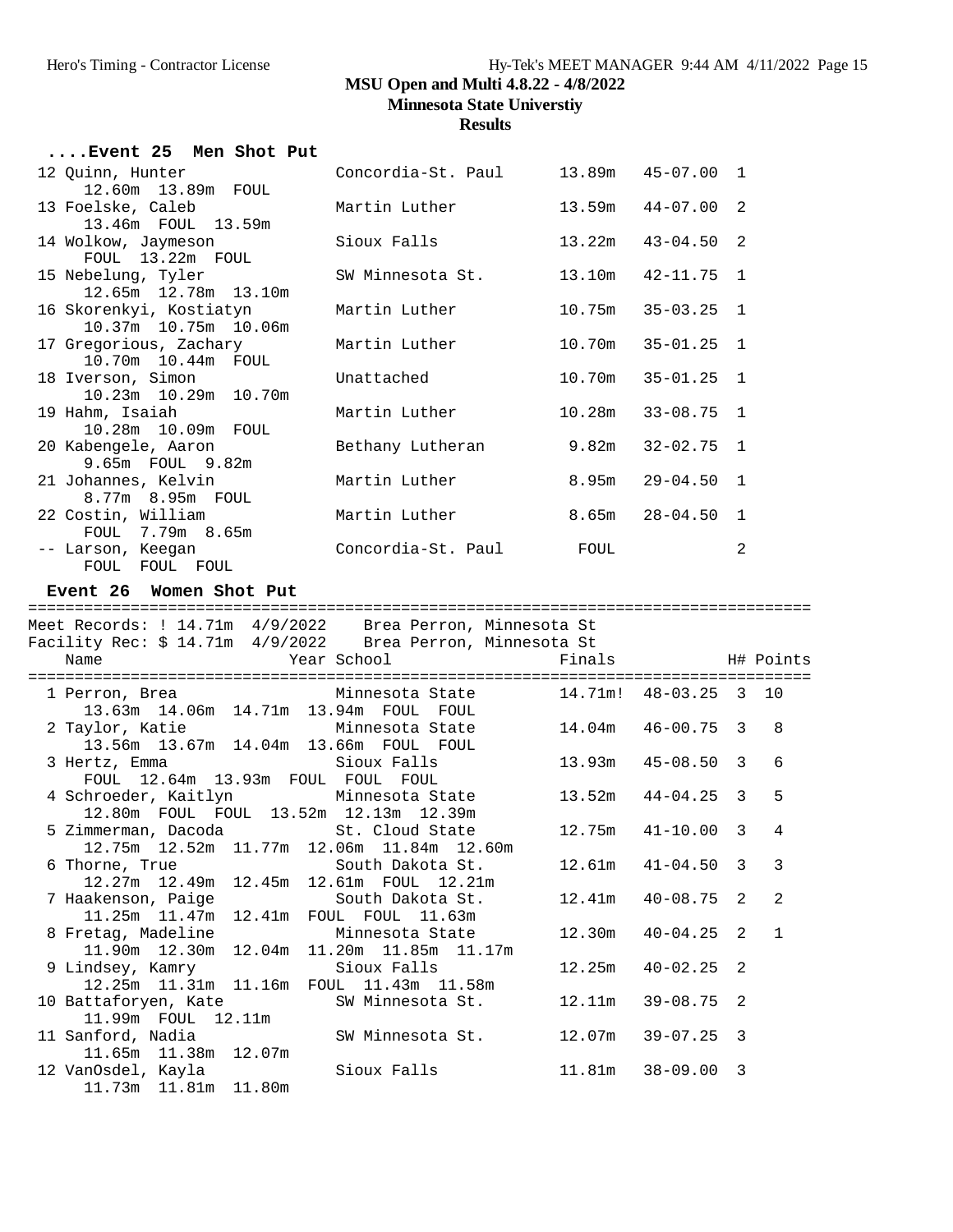## Hero's Timing - Contractor License Hy-Tek's MEET MANAGER 9:44 AM 4/11/2022 Page 16 **MSU Open and Multi 4.8.22 - 4/8/2022**

**Minnesota State Universtiy**

**Results**

| Event 26 Women Shot Put                       |                    |        |              |              |
|-----------------------------------------------|--------------------|--------|--------------|--------------|
| 13 Thompson, Adrianne                         | Minnesota-Duluth   | 11.53m | $37 - 10.00$ | 2            |
| 10.13m 11.53m 10.73m                          |                    |        |              |              |
| 14 Robinson, Morgan                           | Minnesota State    | 11.39m | $37 - 04.50$ | 2            |
| 10.78m  11.39m  10.71m                        | Minnesota State    | 11.28m | $37 - 00.25$ | 2            |
| 15 Beck, Libby<br>FOUL FOUL 11.28m            |                    |        |              |              |
| 16 Bot, Kaitlynn                              | South Dakota St.   | 11.11m | $36 - 05.50$ | 2            |
| 10.74m  11.11m  10.27m                        |                    |        |              |              |
| 17 Boehm, Abby                                | South Dakota St.   | 10.94m | $35 - 10.75$ | 2            |
| 10.94m  10.93m  FOUL                          |                    |        |              |              |
| 18 Mccauley, Haley                            | Minnesota-Duluth   | 10.46m | $34 - 04.00$ | $\mathbf{1}$ |
| 10.12m 10.31m 10.46m                          |                    |        |              |              |
| 19 Arlen, Heather                             | SW Minnesota St.   | 10.37m | $34 - 00.25$ | $\mathbf{1}$ |
| 10.37m 10.17m 9.60m<br>20 Nelson, Emma        | Martin Luther      | 10.34m | $33 - 11.25$ | $\mathbf{1}$ |
| 10.07m 9.45m 10.34m                           |                    |        |              |              |
| 21 Gielski, Kayce                             | Minnesota-Duluth   | 9.99m  | $32 - 09.50$ | 2            |
| 9.99m FOUL FOUL                               |                    |        |              |              |
| 22 Klun, Madeline                             | Minnesota-Duluth   | 9.92m  | $32 - 06.50$ | $\mathbf{1}$ |
| 9.92m FOUL FOUL                               |                    |        |              |              |
| 23 Morris, Jenna                              | Concordia-St. Paul | 9.65m  | $31 - 08.00$ | $\mathbf{1}$ |
| $8.46m$ $8.43m$ $9.65m$                       |                    |        |              |              |
| 24 Hagedorn, Emmaline                         | Martin Luther      | 9.48m  | $31 - 01.25$ | $\mathbf{1}$ |
| $8.65m$ 9.48 $m$ 9.33 $m$<br>25 Hawk, Kennedy | Minnesota-Duluth   | 9.37m  | $30 - 09.00$ | $\mathbf{1}$ |
| 8.11m FOUL 9.37m                              |                    |        |              |              |
| 26 Jeppesen, Sarah                            | Unattached         | 9.34m  | $30 - 07.75$ | $\mathbf{1}$ |
| FOUL FOUL 9.34m                               |                    |        |              |              |
| 27 McCue, Megan                               | Bethany Lutheran   | 8.73m  | $28 - 07.75$ | $\mathbf{1}$ |
| $8.37m$ $8.70m$ $8.73m$                       |                    |        |              |              |
| 28 Menges, Maggie                             | Martin Luther      | 8.36m  | $27 - 05.25$ | 1            |
| 7.20m 8.26m 8.36m                             |                    |        |              |              |

#### **Event 27 Men Hammer Throw**

#### ====================================================================================

Meet Records: ! 64.40m 4/16/2011 Bryan Tolcser, Unattached Facility Rec: \$ 64.40m 4/16/2011 Bryan Tolcser, Unattached

| racilic, kcc. y oi:iom i/lo/2011 - Diyan Iolopci, onaccachca<br><b>Example 2</b> Year School<br>Name       | Finals H# Points         |  |
|------------------------------------------------------------------------------------------------------------|--------------------------|--|
| 1 Mundfrom, Eben (Concordia-St. Paul 55.20m<br>FOUL 52.84m 49.48m 54.02m 55.20m FOUL                       | 181-01 3 10              |  |
| 2 Hudson, Nick Minnesota State 55.18m<br>51.04m 49.84m 52.18m 53.98m 55.18m FOUL                           | 181-00 3 8               |  |
| 3 Ludwig, Bryce                 South Dakota St.<br>50.34m 52.17m 50.29m FOUL 51.79m 51.73m                | 52.17m<br>171-02 3 6     |  |
| 4 Quinn, Hunter                     Concordia-St. Paul       51.00m<br>48.52m 51.00m 49.39m FOUL FOUL FOUL | $167 - 04$ 3 5           |  |
| 44.14m  45.36m  49.64m  FOUL  46.13m  FOUL                                                                 | $162 - 10$ 2 4<br>49.64m |  |
| 6 Bicek, Eli                         Minnesota-Duluth<br>46.82m FOUL 48.17m 47.38m FOUL FOUL               | $158 - 00$ 3 3<br>48.17m |  |
| 7 Orzolek, Steven                   Minnesota State<br>45.46m 46.59m 48.08m FOUL 45.87m 47.37m             | $157-09$ 3 2<br>48.08m   |  |
| 8 Swedzinski, Carl             SW Minnesota St.         47.81m<br>47.81m FOUL FOUL FOUL 46.68m FOUL        | $156 - 10$ 2 1           |  |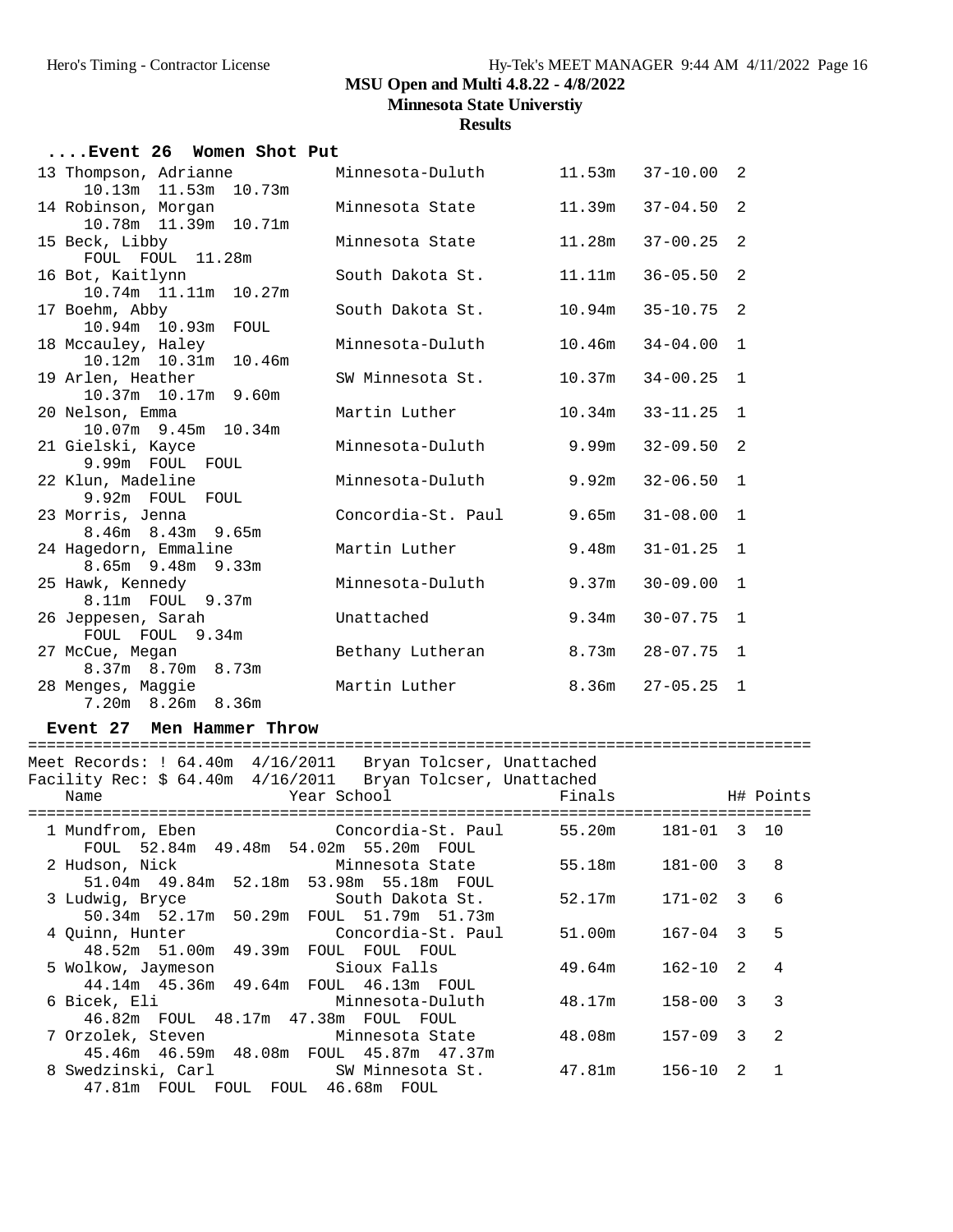**Minnesota State Universtiy**

**Results**

| Event 27 Men Hammer Throw                                           |                    |        |              |              |
|---------------------------------------------------------------------|--------------------|--------|--------------|--------------|
| 9 Shaner, Zachary<br>45.65m  47.25m  47.14m  43.99m  46.28m  44.46m | Minnesota State    | 47.25m | $155 - 00$ 2 |              |
| 10 Aguilera, Carter                                                 | Minnesota State    | 47.23m | $154 - 11$   | 3            |
| FOUL 47.23m 46.33m                                                  |                    |        |              |              |
| 11 Hagan, Patrick                                                   | Sioux Falls        | 46.75m | $153 - 04$   | 3            |
| FOUL FOUL 46.75m                                                    |                    |        |              |              |
| 12 Rex, Marek                                                       | Sioux Falls        | 43.55m | $142 - 10$   | 2            |
| 40.82m FOUL 43.55m                                                  |                    |        |              |              |
| 13 Hiatt, Tyler                                                     | Sioux Falls        | 42.91m | $140 - 09$   | 2            |
| 39.90m  41.32m  42.91m                                              | Minnesota State    | 42.50m | $139 - 05$   | 3            |
| 14 Kucera, Tommy<br>42.50m  40.88m  FOUL                            |                    |        |              |              |
| 15 Naba, Bedale                                                     | Minnesota State    | 42.06m | $138 - 00$   | $\mathbf{1}$ |
| 42.06m FOUL FOUL                                                    |                    |        |              |              |
| 16 Larson, Keegan                                                   | Concordia-St. Paul | 41.82m | $137 - 02$   | 3            |
| 41.82m  41.12m  FOUL                                                |                    |        |              |              |
| 17 Foelske, Caleb                                                   | Martin Luther      | 39.87m | $130 - 10$   | 2            |
| 36.64m 39.87m 38.51m                                                |                    |        |              |              |
| 18 Wieser, Ben                                                      | Unattached         | 39.58m | $129 - 10$   | $\mathbf{1}$ |
| 38.60m 39.56m 39.58m                                                |                    |        |              |              |
| 19 Nebelung, Tyler                                                  | SW Minnesota St.   | 38.22m | $125 - 05$   | 2            |
| FOUL 38.22m FOUL                                                    |                    |        |              |              |
| 20 Davito, Dawson                                                   | Sioux Falls        | 32.55m | $106 - 09$   | 2            |
| FOUL FOUL 32.55m                                                    |                    |        |              |              |
| 21 Gregorious, Zachary                                              | Martin Luther      | 27.89m | $91 - 06$    | $\mathbf{1}$ |
| FOUL 23.99m 27.89m                                                  |                    |        |              |              |
| 22 Kabengele, Aaron                                                 | Bethany Lutheran   | 26.74m | $87 - 09$    | $\mathbf{1}$ |
| 26.74m FOUL FOUL<br>23 Scheuerlein, Zach                            | Martin Luther      | 26.02m | $85 - 04$    | $\mathbf{1}$ |
| 25.53m FOUL 26.02m                                                  |                    |        |              |              |
| 24 Hahm, Isaiah                                                     | Martin Luther      | 24.90m | $81 - 08$    | $\mathbf{1}$ |
| 24.03m FOUL 24.90m                                                  |                    |        |              |              |
| 25 Skorenkyi, Kostiatyn                                             | Martin Luther      | 23.63m | $77 - 06$    | $\mathbf{1}$ |
| FOUL 23.63m FOUL                                                    |                    |        |              |              |
| 26 Helmer, Eric                                                     | Martin Luther      | 23.58m | $77 - 04$    | $\mathbf{1}$ |
| 23.58m FOUL FOUL                                                    |                    |        |              |              |
| 27 Johannes, Kelvin                                                 | Martin Luther      | 18.89m | $62 - 00$    | $\mathbf 1$  |
| FOUL 13.77m 18.89m                                                  |                    |        |              |              |
| -- Picazo, CJ                                                       | Concordia-St. Paul | FOUL   |              | 2            |
| FOUL FOUL FOUL                                                      |                    |        |              |              |
| -- Anvid, Deekon                                                    | SW Minnesota St.   | FOUL   |              | $\mathbf{1}$ |
| FOUL FOUL FOUL                                                      |                    |        |              |              |
| -- Kostynick, Colton<br>FOUL FOUL FOUL                              | Minnesota-Duluth   | FOUL   |              | 2            |
|                                                                     |                    |        |              |              |

#### **Event 28 Women Hammer Throw**

==================================================================================== Meet Records: ! 58.35m 4/9/2022 Emma Hertz, Sioux Falls Facility Rec: \$ 58.35m 4/9/2022 Emma Hertz, Sioux Falls Name Year School Finals H# Points ==================================================================================== Sioux Falls 58.35m! 191-05 3 10 58.35m 57.04m FOUL 49.36m FOUL FOUL 2 Perron, Brea Minnesota State 55.88m 183-04 3 8 54.14m FOUL 51.29m 54.42m 55.88m 55.34m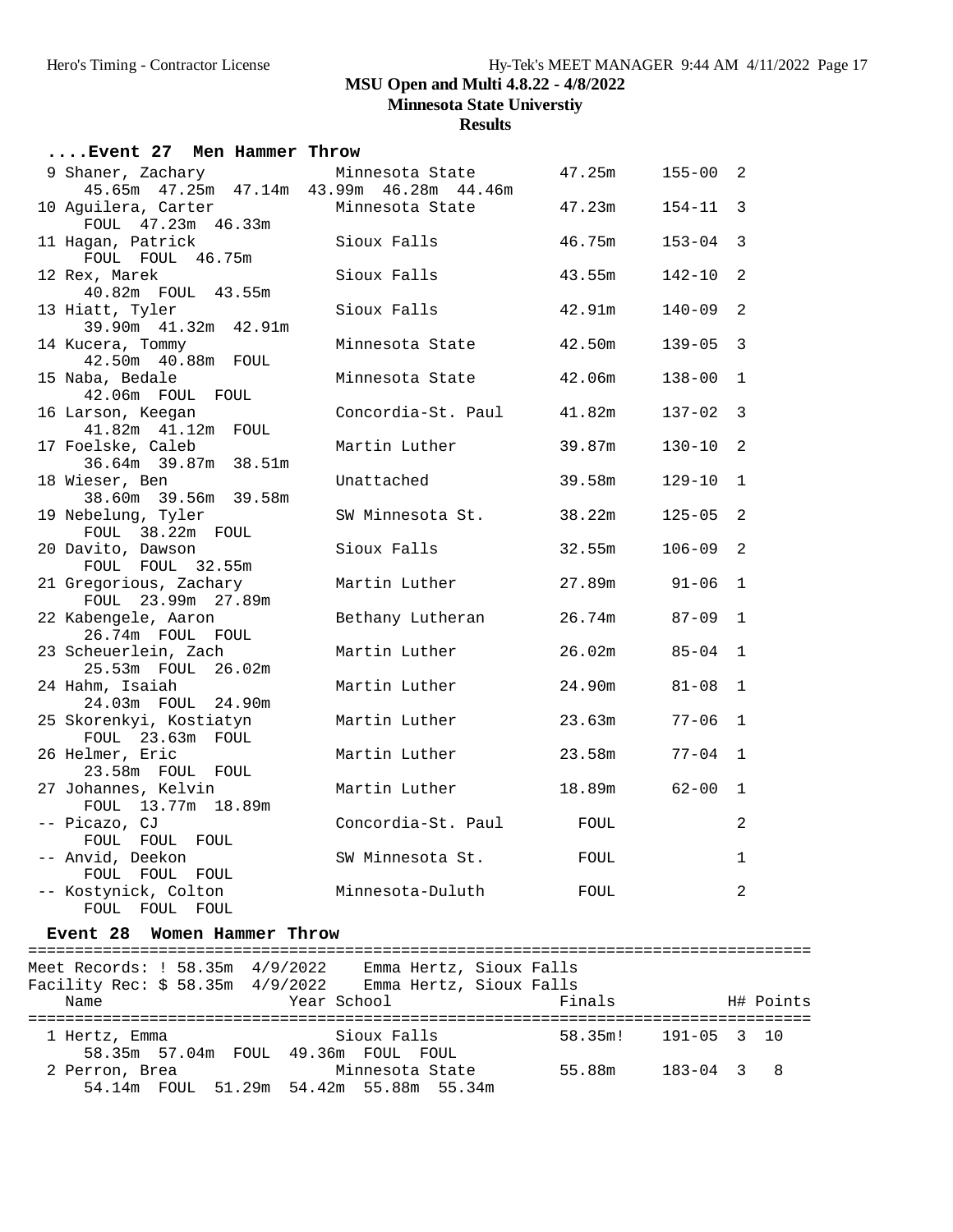**Minnesota State Universtiy**

| Event 28 Women Hammer Throw                                             |                    |        |              |                |                |
|-------------------------------------------------------------------------|--------------------|--------|--------------|----------------|----------------|
| 3 Jensen, Kaylee                                                        | Minnesota State    | 51.62m | $169 - 04$ 3 |                | 6              |
| 43.81m 51.62m FOUL FOUL FOUL 48.73m<br>4 Taylor, Katie                  | Minnesota State    | 51.61m | 169-04       | $\overline{3}$ | 5              |
| 51.61m FOUL FOUL FOUL FOUL FOUL<br>5 Robin, Marianne                    | South Dakota St.   | 49.15m | $161 - 03$   | $\overline{3}$ | $\overline{4}$ |
| 46.90m  47.97m  49.15m  FOUL  47.59m  FOUL<br>6 Glynn, Madison          | Minnesota State    | 48.63m | 159-06       | $\mathbf{3}$   | 3              |
| 42.10m  45.70m  48.07m  46.54m  45.67m  48.63m<br>7 Donlan, Tia         | Concordia-St. Paul | 48.05m | $157 - 08$   | $\overline{3}$ | $\overline{a}$ |
| 46.02m  48.02m  48.05m  44.00m  47.25m  46.33m<br>8 Bengtson, MacKenzie | Sioux Falls        | 44.09m | 144-08       | 3              | $\mathbf{1}$   |
| 44.09m FOUL FOUL FOUL 42.18m FOUL<br>9 Schroeder, Kaitlyn               | Minnesota State    | 43.16m | 141-07       | 2              |                |
| 43.16m  42.19m  39.84m  40.71m  41.15m  FOUL<br>10 Zimmerman, Dacoda    | St. Cloud State    | 42.95m | 140-11       | -2             |                |
| 42.69m  42.95m  FOUL<br>11 Welch, Ally                                  | Sioux Falls        | 40.37m | $132 - 05$   | 2              |                |
| FOUL 40.37m FOUL<br>12 Becher, Janae                                    | Augustana (S.D.)   | 39.50m | $129 - 07$   | 2              |                |
| 36.28m 35.75m 39.50m<br>13 Beck, Libby                                  | Minnesota State    | 39.18m | $128 - 06$   | 2              |                |
| 39.18m 37.39m 36.47m<br>14 Gielski, Kayce                               | Minnesota-Duluth   | 38.59m | 126-07       | 2              |                |
| 38.59m 36.40m FOUL<br>15 Mccauley, Haley                                | Minnesota-Duluth   | 38.23m | $125 - 05$   | 2              |                |
| FOUL 34.93m 38.23m<br>16 Sanford, Nadia                                 | SW Minnesota St.   | 37.28m | $122 - 04$   | 1              |                |
| 37.28m FOUL FOUL<br>17 Fretag, Madeline                                 | Minnesota State    | 37.15m | 121-10       | 2              |                |
| 35.84m 34.78m 37.15m<br>18 Jeppesen, Sarah                              | Unattached         | 36.22m | 118-10       | $\mathbf{1}$   |                |
| 36.22m FOUL FOUL<br>19 Thompson, Adrianne                               | Minnesota-Duluth   | 34.54m | $113 - 04$   | $\mathbf{1}$   |                |
| 34.38m 34.54m 34.07m<br>20 Morris, Jenna                                | Concordia-St. Paul | 31.49m | $103 - 04$   | 1              |                |
| 26.79m FOUL 31.49m<br>21 Robinson, Morgan                               | Minnesota State    | 30.40m | 99-09        | $\mathbf{1}$   |                |
| 29.50m 30.40m 27.29m<br>22 VanOsdel, Kayla                              | Sioux Falls        | 29.15m | $95 - 08$    | $\mathbf{1}$   |                |
| FOUL FOUL 29.15m<br>23 Kettler, Isabelle                                | Martin Luther      | 28.53m | $93 - 07$ 1  |                |                |
| 27.79m 28.30m<br>28.53m                                                 | Minnesota-Duluth   |        |              |                |                |
| 24 Hawk, Kennedy<br>27.45m 24.52m<br>FOUL                               |                    | 27.45m | $90 - 01$    | 1              |                |
| -- Klun, Madeline<br>FOUL FOUL FOUL                                     | Minnesota-Duluth   | FOUL   |              | 1              |                |
| -- Lindsey, Kamry<br>FOUL FOUL FOUL                                     | Sioux Falls        | FOUL   |              | 2              |                |
| -- Menges, Maggie<br>FOUL FOUL FOUL                                     | Martin Luther      | FOUL   |              | 1              |                |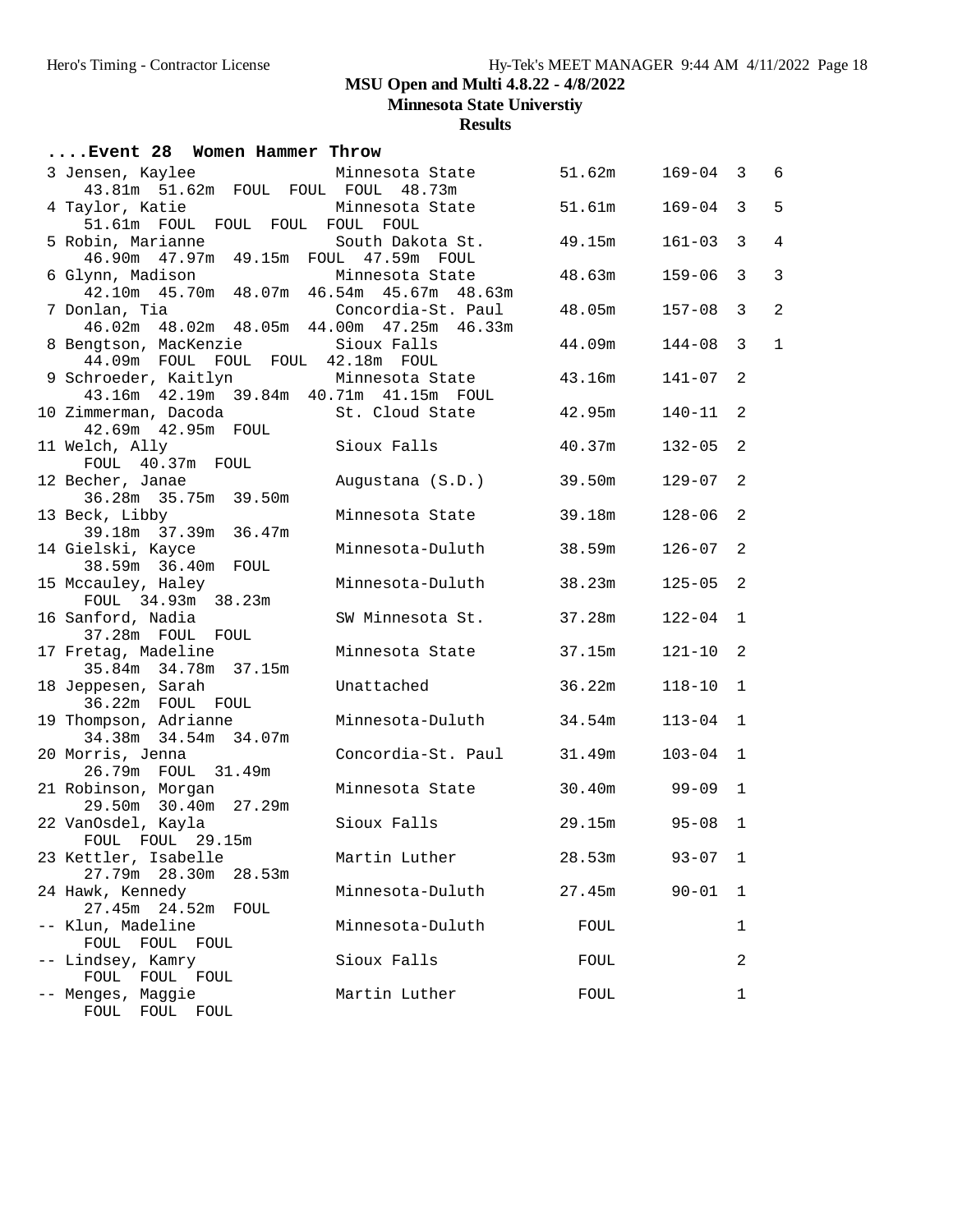# **Minnesota State Universtiy**

### **Results**

**Event 31 Men Triple Jump** 

| Meet Records: ! 14.94m 4/22/2017 Elijah Calderon-Pitchford, Minnesota St<br>Facility Rec: \$ 14.94m 4/22/2017 Elijah Calderon-Pitchford, Minnesota St                                                                                             |              |                |
|---------------------------------------------------------------------------------------------------------------------------------------------------------------------------------------------------------------------------------------------------|--------------|----------------|
| Year School <a> Finals Wind</a> Finals Wind<br>Name<br><b>Points</b>                                                                                                                                                                              |              |                |
| 1 Calderon-Pitchford, Elij Unattached 14.67m 1.6 48-01.75 10<br>$14.45m(1.5)$ FOUL $(2.0)$ $14.65m(2.1)$ FOUL FOUL $14.67m(1.6)$                                                                                                                  |              |                |
| 2 Ayobamidele, Stephen Minnesota State 14.10m 1.5 46-03.25<br>$13.60m(2.0)$ FOUL $(0.7)$ $13.49m(2.5)$ FOUL $(2.0)$ $13.71m(-0.3)$ $14.10m(1.5)$                                                                                                  | 8            |                |
| 3 Nelson, Isaiah               SW Minnesota St.         13.89m<br>1.8<br>45-07.00<br>12.76m(2.1) FOUL(1.1) 13.89m(1.8) FOUL 13.73m(0.4) PASS                                                                                                      |              | 6              |
| 4 Marzinske, Jake Bethany Lutheran 13.78m<br>1.7<br>$45 - 02.50$<br>$F0UL(1.2) F0UL(1.4) 13.78m(1.7) 13.50m(2.0) 13.23m(-0.3) 13.64m(1.5)$                                                                                                        |              | 5              |
| 5 Goehring, Tyler 5 South Dakota St. 13.34m<br>2.2<br>$43 - 09.25$<br>$FOUT(1.9) FOUT(1.3) 13.22m(1.6) 13.34m(2.2) FOUT(1.3) FOUT(+0.0)$                                                                                                          |              | 4              |
| 6 Caines, Mathew Minnesota-Duluth 13.32m<br>2.1<br>$43 - 08.50$<br>13.32m(2.1) FOUL(2.0) FOUL(1.7) 11.74m(+0.0) 11.68m(0.1) PASS                                                                                                                  | 3            |                |
| Minnesota-Duluth 13.06m<br>$42 - 10.25$<br>7 Hunt, Avery<br>2.2<br>12.78m(2.5) FOUL(1.8) 13.06m(2.2) 12.96m(0.3) FOUL(+0.0) PASS                                                                                                                  |              | 2              |
| 8 Ehlke, Joseph<br>Martin Luther                             12.65m     1.2     41-06.00<br>$11.37m(2.3)$ $12.36m(1.6)$ $12.65m(1.2)$ $11.47m(1.3)$ $11.76m(-0.2)$ $11.40m(1.3)$                                                                  | $\mathbf{1}$ |                |
| 9 Owens, Jarvis<br>Bethany Lutheran 12.18m 2.2 39-11.50<br>${\tt FOUL}(1.2) \ 12.18\text{m}(2.2) \ {\tt FOUL}(+0.0) \ 12.12\text{m}(1.1) \ {\tt FOUL} \hspace{1.5cm} {\tt FOUL}$                                                                  |              |                |
| Augustana (S.D.) FOUL<br>-- Woelber, Tyl<br>FOUL FOUL<br>FOUL                                                                                                                                                                                     |              |                |
| Event 32 Women Triple Jump                                                                                                                                                                                                                        |              |                |
| Meet Records: ! 12.09m 4/16/2016  Patience Yalartai, St. Cloud St                                                                                                                                                                                 |              |                |
|                                                                                                                                                                                                                                                   |              |                |
|                                                                                                                                                                                                                                                   |              |                |
| Facility Rec: \$ 12.09m 4/16/2016  Patience Yalartai, St. Cloud St<br>Year School<br>Finals Wind<br>Name                                                                                                                                          |              | H# Points      |
| St. Cloud State                 12.32m     3.9     40-05.00     2<br>1 Buske, Parker                                                                                                                                                              |              | 10             |
| $11.74m(1.9)$ $12.32m(3.9)$ $FOUL(2.8)$ $11.65m(1.1)$ $11.75m(0.1)$ $11.85m(0.9)$<br>Minnesota State 11.93m<br>2 Neophytou, Stella<br>1.7<br>$39 - 01.75$ 2                                                                                       |              | 8              |
| $FOUT(1.4) 11.93m(1.7) FOUT(2.9) 11.57m(0.9) FOUT(0.8) 11.84m(2.2)$<br>$38 - 08.25$ 2<br>3 Salemonsen, Kaja<br>Augustana (S.D.) 11.79m<br>1.3                                                                                                     |              | 6              |
| $11.79$ m $(1.3)$ FOUL $(1.6)$ $10.64$ m $(2.2)$ FOUL $(2.2)$ $11.30$ m $(0.4)$ FOUL $(2.1)$<br>4 Taylor, Maya                       St. Cloud State         11.45m   2.4   37-06.75   2                                                          |              | 5              |
| $FOUT(1.5) FOUT(2.6) 11.12m(+0.0) 11.45m(2.4) 11.34m(1.7) FOUT(1.3)$<br>5 Sundby, Sammi                                                                                                                                                           | 2            | $\overline{4}$ |
| undby, Sammi Augustana (S.D.) 10.98m 1.8 36-00.25<br>10.57m(1.8) FOUL(1.7) 10.98m(1.8) 10.21m(1.8) 10.66m(1.4) 10.54m(1.7)<br>South Dakota St.<br>6 Smith, Emma<br>10.93m<br>2.3<br>$35 - 10.50$                                                  | 2            | 3              |
| $FOUT(1.8) FOUT(3.0) 10.93m(2.3) 10.51m(2.0) 10.29m(0.8) FOUT(1.9)$<br>7 Witbrod, Stephanie<br>Bethany Lutheran<br>10.87m<br>$35 - 08.00$<br>2.6                                                                                                  | 2            | 2              |
| $FOUT(0.9) FOUT(2.5) 10.87m(2.6) FOUT(1.0) FOUT(2.2) 10.50m(1.9)$<br>8 Kahl, Molly<br>Minnesota State<br>10.76m<br>2.0<br>$35 - 03.75$                                                                                                            | 2            | 1              |
| $10.64m(1.0)$ $10.76m(2.0)$ $10.72m(1.2)$ $10.43m(1.4)$ $FOUL(2.2)$ $10.60m(1.4)$<br>Minnesota-Duluth<br>10.64m<br>$34 - 11.00$<br>9 Jones, Emily<br>0.9<br>FOUL $(0.9)$ 10.29m $(2.6)$ 10.53m $(1.8)$ FOUL $(1.7)$ 10.36m $(1.6)$ 10.64m $(0.9)$ | 1            |                |
| 10 Newman, Jaci<br>Minnesota State<br>10.47m<br>$34 - 04.25$<br>2.6                                                                                                                                                                               | 1            |                |
| $FOUL(1.2)$ 10.44m $(1.7)$ 10.47m $(2.6)$<br>11 Mouw, Sydney<br>South Dakota St.<br>10.18m<br>$33 - 04.75$<br>1.3<br>10.18m(1.3) FOUL(2.4) FOUL(3.1)                                                                                              | 1            |                |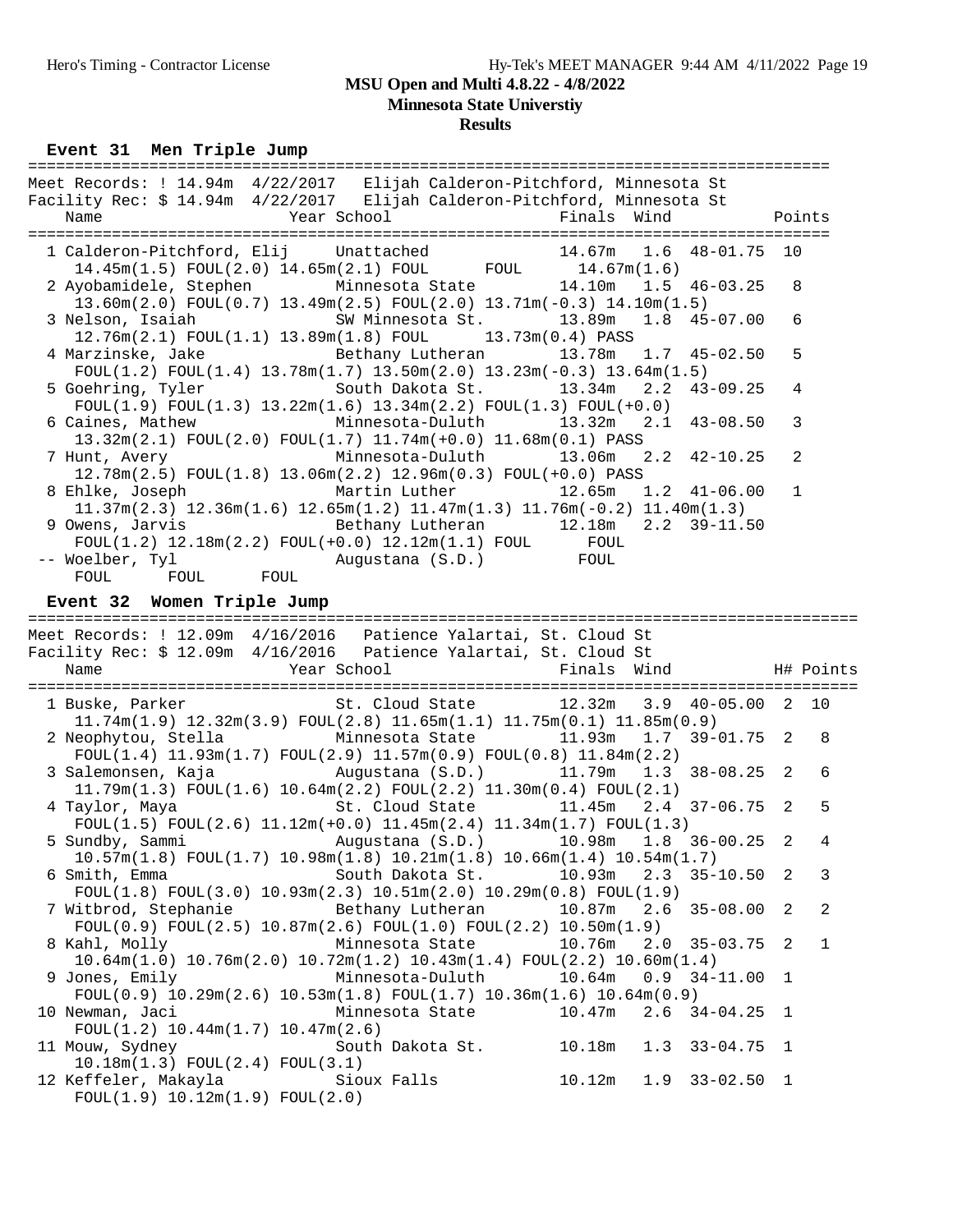**Minnesota State Universtiy**

| Event 32 Women Triple Jump |                                                |                                                                                                                                                   |  |               |                          |             |              |
|----------------------------|------------------------------------------------|---------------------------------------------------------------------------------------------------------------------------------------------------|--|---------------|--------------------------|-------------|--------------|
|                            | 9.66m(0.7) FOUL(3.1) 9.16m(2.4)                | 13 Stanton, Sierra               Sioux Falls           9.66m   0.7   31-08.50   1                                                                 |  |               |                          |             |              |
|                            | FOUL(1.3) FOUL(1.8) FOUL(2.2)                  | -- Plitzuweit, Madelyn Martin Luther FOUL                                                                                                         |  |               |                          | $\mathbf 1$ |              |
|                            |                                                |                                                                                                                                                   |  |               |                          |             |              |
| Event 33 Men Long Jump     |                                                |                                                                                                                                                   |  |               |                          |             |              |
|                            |                                                | Meet Records: ! 7.24m 4/9/2022 Caleb Kath, Minnesota St                                                                                           |  |               |                          |             |              |
|                            |                                                | Meet Records: ! 7.24m 4/22/2017 Mason Roomes, UNAT-Minneso                                                                                        |  |               |                          |             |              |
|                            |                                                |                                                                                                                                                   |  |               |                          |             |              |
|                            |                                                |                                                                                                                                                   |  |               |                          |             |              |
|                            |                                                | 1 Kath, Caleb Minnesota State 7.24m! +0.0 23-09.00 2 10                                                                                           |  |               |                          |             |              |
|                            |                                                | PASS $6.83m(-0.2) 6.73m(-1.1) PASS(0.9) 7.24m(+0.0) 6.95m(-1.2)$<br>2 Heald, Slade           Minnesota State       6.98m -2.0 22-11.00 2          |  |               |                          |             | 8            |
|                            |                                                | $6.68m(-0.1)$ $6.59m(-1.7)$ $FOUT(+0.0)$ $FOUT(-1.1)$ $6.98m(-2.0)$ $6.91m(-1.0)$                                                                 |  |               |                          |             |              |
| 3 Brown, Richard           |                                                | Unattached 6.76m 0.2 22-02.25 2<br>FOUL $(-0.1)$ 6.21m $(+0.0)$ 6.76m $(0.2)$ FOUL $(+0.0)$ 6.25m $(-1.6)$ FOUL $(-0.1)$                          |  |               |                          |             | 6            |
|                            |                                                |                                                                                                                                                   |  |               |                          |             | 5            |
|                            |                                                | 5 Mangwiro, Takudzwa $\qquad$ Minnesota State $\qquad$ 6.69m -0.6 21-11.50 2                                                                      |  |               |                          |             |              |
|                            |                                                | $6.62m(-1.7)$ $6.15m(+0.0)$ $FOUL(+0.0)$ $FOUL(-1.4)$ $6.50m(-0.3)$ $6.69m(-0.6)$                                                                 |  |               |                          |             | 4            |
| 6 Nelson, Isaiah           |                                                | SW Minnesota St. 6.67m +0.0 21-10.75 2                                                                                                            |  |               |                          |             | 3            |
|                            |                                                | 6.59m( $-1.3$ ) 6.67m( $+0.0$ ) 6.38m( $-0.7$ ) PASS PASS PASS<br>7 Tordsen, Jakob (Concordia-St. Paul 6.65m -1.7 21-10.00 2                      |  |               |                          |             | 2            |
|                            |                                                | $6.59m(+0.0)$ $6.65m(-1.7)$ $6.62m(+0.0)$ $6.58m(-1.0)$ $FOUL(-0.9)$ $6.58m(-1.1)$                                                                |  |               |                          |             |              |
|                            |                                                | 8 Marzinske, Jake           Bethany Lutheran         6.61m -0.6 21-08.25 1<br>FOUL(-1.1) FOUL(-2.0) 6.61m(-0.6) 6.46m(-0.1) 6.40m(-0.3) FOUL(0.1) |  |               |                          |             | $\mathbf{1}$ |
|                            |                                                | 9 Sikel, Jonathan           Augustana (S.D.)         6.40m -0.7 21-00.00 2                                                                        |  |               |                          |             |              |
|                            |                                                | $FOUT(+0.0) 6.40m(-0.7) FOUT(0.3) PASS(-1.1) FOUT(0.6) FOUT(-1.1)$                                                                                |  |               |                          |             |              |
|                            | $6.17m(-0.3) 6.35m(+0.0) 3.67m(-0.6)$          | 10 Erick, Calder (Concordia-St. Paul 6.35m +0.0 20-10.00 2                                                                                        |  |               |                          |             |              |
| 11 Lear, Nathan            |                                                | SW Minnesota St. 6.35m 0.2 20-10.00 2                                                                                                             |  |               |                          |             |              |
|                            | $6.35m(0.2) FOUL(+0.0) FOUL(-1.7)$             | 12 Raasch, Eric Martin Martin Luther 6.29m -0.1 20-07.75 1                                                                                        |  |               |                          |             |              |
|                            | $6.29m(-0.1) 6.05m(-0.4) F0UL(0.2)$            |                                                                                                                                                   |  |               |                          |             |              |
|                            | $6.27m(+0.0)$ FOUL $(-1.0)$ 6.24m $(0.1)$      | 13 DuVall, David SW Minnesota St. 6.27m +0.0 20-07.00 1                                                                                           |  |               |                          |             |              |
|                            |                                                | 14 Hunt, Avery Minnesota-Duluth 6.20m -1.2 20-04.25 2                                                                                             |  |               |                          |             |              |
| 15 Oberleitner, Luke       | 6.14m( $-0.5$ ) FOUL( $-1.5$ ) 6.20m( $-1.2$ ) | Minnesota-Duluth                                                                                                                                  |  |               | $5.96m - 0.8$ 19-06.75 1 |             |              |
|                            | $5.81m(0.5) 5.96m(-0.8) FOUL(-0.6)$            |                                                                                                                                                   |  |               |                          |             |              |
| 16 Dilly, Blain            | $5.87m(-1.1) 5.78m(+0.0) 5.85m(0.2)$           | SW Minnesota St.                                                                                                                                  |  |               | $5.87m - 1.1$ 19-03.25 1 |             |              |
| 17 Ashburn, Riley          |                                                | Bethany Lutheran                                                                                                                                  |  | $5.87m - 0.6$ | $19 - 03.25$ 1           |             |              |
|                            | $5.75m(-1.8) 5.81m(+0.0) 5.87m(-0.6)$          |                                                                                                                                                   |  |               |                          |             |              |
| 18 Enders, Peyton          | $5.46m(-1.2) 5.84m(+0.0) 5.49m(-0.6)$          | Concordia-St. Paul                                                                                                                                |  | $5.84m + 0.0$ | $19 - 02.00$ 1           |             |              |
| 19 Martin, Lucas           |                                                | Martin Luther                                                                                                                                     |  |               | $5.72m -1.1$ 18-09.25 1  |             |              |
| 20 Landwehr, Jonas         | $5.72m(-1.1) 5.43m(-1.1) 5.64m(-0.8)$          | Martin Luther                                                                                                                                     |  | $5.59m - 0.6$ | $18 - 04.25$ 1           |             |              |
|                            | $5.59m(-0.6) 5.52m(-1.0) 5.17m(+0.0)$          |                                                                                                                                                   |  |               |                          |             |              |
| 21 Ehlke, Joseph           | $5.55m(-2.1)$ FOUL $(-1.1)$ $5.55m(+0.0)$      | Martin Luther                                                                                                                                     |  |               | $5.55m -2.1$ 18-02.50 1  |             |              |
|                            |                                                |                                                                                                                                                   |  |               |                          |             |              |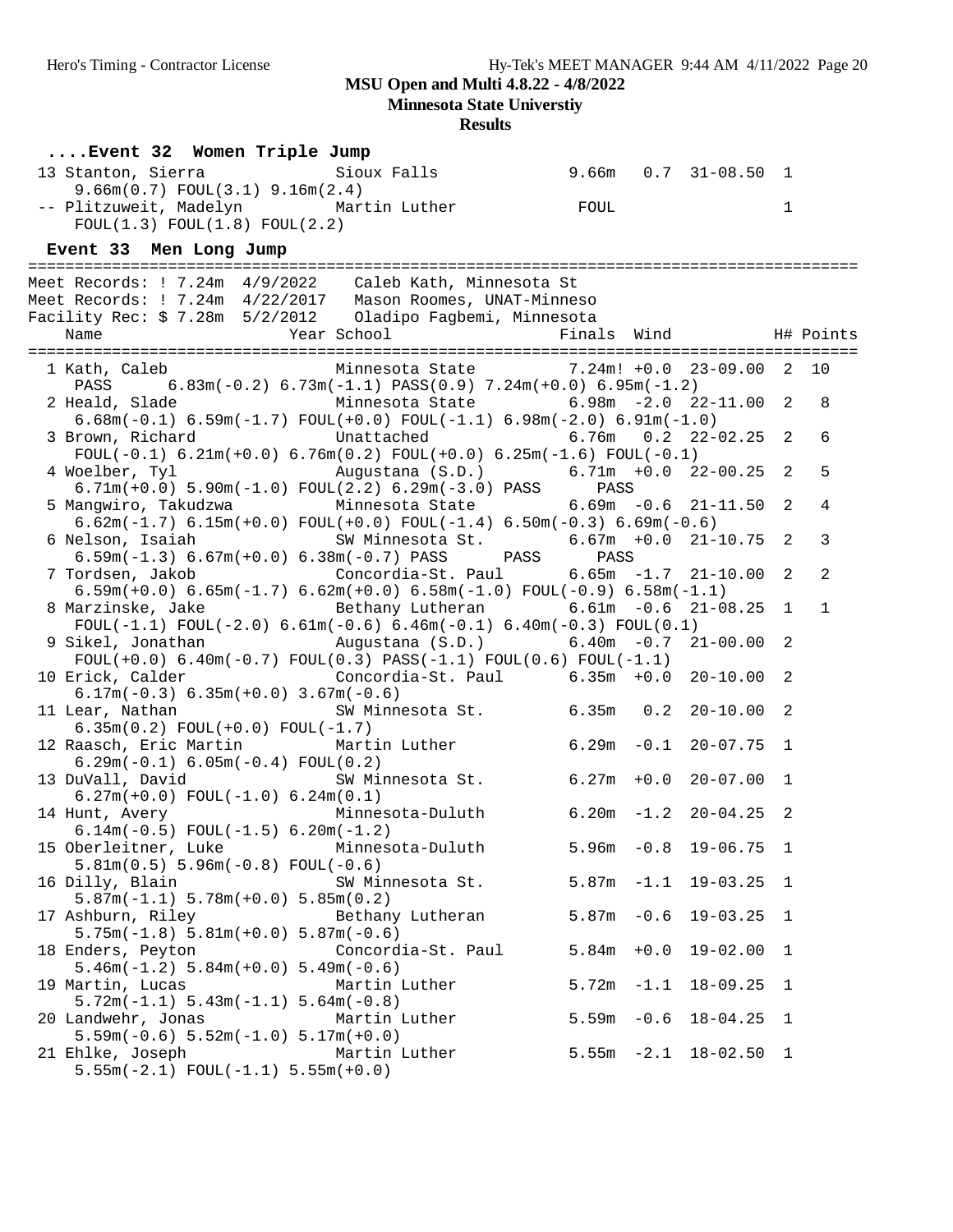**Minnesota State Universtiy**

| Event 33 Men Long Jump                                                                                                                                                 |                                       |                          |                  |                |              |
|------------------------------------------------------------------------------------------------------------------------------------------------------------------------|---------------------------------------|--------------------------|------------------|----------------|--------------|
| -- Berends, Cole                                                                                                                                                       |                                       |                          |                  | $\mathbf 1$    |              |
| FOUL                                                                                                                                                                   |                                       |                          |                  |                |              |
| Event 34 Women Long Jump                                                                                                                                               |                                       |                          |                  |                |              |
|                                                                                                                                                                        |                                       |                          |                  |                |              |
| Meet Records: ! 6.15m 4/9/2022 Kary Petricka, Minnesota St<br>Facility Rec: \$ 6.15m 4/9/2022 Kary Petricka, Minnesota St                                              |                                       |                          |                  |                |              |
|                                                                                                                                                                        |                                       |                          |                  |                |              |
|                                                                                                                                                                        |                                       |                          |                  |                |              |
| 1 Jackson, Makayla         Minnesota State         6.54m   2.4   21-05.50   3   10                                                                                     |                                       |                          |                  |                |              |
| $FOUT(2.2) 6.29m(1.4) FOUT(1.8) FOUT(1.1) FOUT(1.4) 6.54m(2.4)$                                                                                                        |                                       |                          |                  |                |              |
|                                                                                                                                                                        |                                       |                          | $1.2$ 20-02.25 3 |                | 8            |
|                                                                                                                                                                        |                                       |                          |                  |                |              |
| 2 Petricka, Kary Minnesota State 6.15m! 1.2<br>FOUL(1.2) 6.09m(2.2) 6.15m(1.2) FOUL FOUL FOUL 5 Buske, Parker St. Cloud State 5.77m 3.3                                |                                       |                          | $18 - 11.25$ 3   |                | 6            |
| $0.03m(3.4) FOUL(0.4) 5.70m(2.2) FOUL(2.6) 5.50m(1.5) 5.77m(3.3)$                                                                                                      |                                       |                          |                  |                |              |
| 4 Meyers, Natalie                                                                                                                                                      | Sioux Falls 5.72m                     | 3.1                      | $18 - 09.25$ 3   |                | 5            |
| $FOUL(2.4)$ 5.51m(1.0) 5.72m(3.1) 5.36m(2.6) 5.13m(+0.0) $FOUL(3.2)$                                                                                                   |                                       |                          |                  |                |              |
| 5 Sallee, Kylee Augustana (S.D.)                                                                                                                                       |                                       | 5.68m<br>2.8             | $18 - 07.75$ 3   |                | 4            |
| $5.49$ m $(0.4)$ $5.56$ m $(2.5)$ $5.57$ m $(0.6)$ $5.68$ m $(2.8)$ FOUL $(1.4)$ $5.59$ m $(2.5)$                                                                      |                                       |                          |                  |                |              |
| 6 Kahl, Molly 6 Minnesota State 5.53m 1.2                                                                                                                              |                                       |                          | $18 - 01.75$ 3   |                | 2.50         |
| $FOUL(2.7)$ 5.33m(+0.0) 5.53m(1.2) 5.22m(1.8) $FOUL(0.9)$ $FOUL(1.9)$                                                                                                  |                                       |                          |                  |                |              |
| 6 Becker, Jayda                                                                                                                                                        | Augustana (S.D.) 5.53m                |                          | $2.4$ 18-01.75 2 |                | 2.50         |
| $4.99m(-0.1)$ 5.53 $m(2.4)$ 5.24 $m(-1.3)$ 5.45 $m(2.7)$ 5.30 $m(0.6)$ FOUL $(1.5)$                                                                                    |                                       |                          |                  |                |              |
| 8 Lubner, Faith 5.39m St. Cloud State 5.39m 1.8 17-08.25 3<br>FOUL(1.9) FOUL(2.3) 5.39m(1.8) PASS PASS PASS PASS 9 Klink, Taytum SW Minnesota St. 5.30m 0.8 17-04.75 2 |                                       |                          |                  |                | $\mathbf{1}$ |
|                                                                                                                                                                        |                                       |                          |                  |                |              |
|                                                                                                                                                                        |                                       |                          |                  |                |              |
| $5.30m(0.8)$ $4.85m(-0.9)$ $5.13m(+0.0)$ $5.17m(1.4)$ $5.05m(+0.0)$ $FOUL(1.9)$                                                                                        |                                       |                          |                  |                |              |
| 10 Morgan, Hannah<br>5.25m(1.0) 5.06m(1.8) 5.17m(2.0)                                                                                                                  | SW Minnesota St. 5.25m 1.0 17-02.75 2 |                          |                  |                |              |
| 11 Rowles, Julia                                                                                                                                                       | St. Cloud State 5.20m +0.0 17-00.75 1 |                          |                  |                |              |
| $FOUL(2.0) 5.19m(+0.0) 5.20m(+0.0)$                                                                                                                                    |                                       |                          |                  |                |              |
| 12 Paschka, Kaye                                                                                                                                                       | Augustana $(S.D.)$ 5.20m +0.0         |                          | $17 - 00.75$ 2   |                |              |
| $FOUL(1.9) 5.20m(+0.0) 5.06m(-0.5)$                                                                                                                                    |                                       |                          |                  |                |              |
| 13 Root, Lindsey                                                                                                                                                       | Minnesota-Duluth                      | $5.13m$ $1.5$            | $16 - 10.00$ 2   |                |              |
| $FOUL(1.6)$ 4.96m $(0.1)$ 5.13m $(1.5)$                                                                                                                                |                                       |                          |                  |                |              |
| 14 Newman, Jaci         Minnesota State       5.11m   1.3   16-09.25   3                                                                                               |                                       |                          |                  |                |              |
| FOUL(2.7) 5.11m(1.3) 4.95m(1.6)                                                                                                                                        |                                       |                          |                  |                |              |
| 15 Romig, Shelby                                                                                                                                                       | St. Cloud State 5.06m +0.0            |                          | $16 - 07.25$ 1   |                |              |
| $FOUL(+0.0) 5.06m(+0.0) FOUL(0.8)$                                                                                                                                     |                                       |                          |                  |                |              |
|                                                                                                                                                                        |                                       | $5.05m + 0.0 16-07.00 2$ |                  |                |              |
| 16 Campbell, Shae South Dakota St.<br>5.05m(+0.0) FOUL(-0.8) FOUL(0.1)                                                                                                 |                                       |                          |                  |                |              |
| 17 Mlejnek, Jasmine                                                                                                                                                    | Minnesota State                       | 5.01m                    | $0.6$ 16-05.25 2 |                |              |
| $FOUL(1.8)$ 4.75m( $-1.6$ ) 5.01m(0.6)                                                                                                                                 |                                       |                          |                  |                |              |
| 18 Bartunek, Avery                                                                                                                                                     | Sioux Falls                           | 4.96m<br>1.2             | $16 - 03.25$ 2   |                |              |
| FOUL(1.7) 4.96m(1.2) PASS                                                                                                                                              |                                       |                          |                  |                |              |
| 19 Jackson, Emily                                                                                                                                                      | Bethany Lutheran                      | 4.93m<br>2.4             | $16 - 02.25$ 1   |                |              |
| $4.57m(+0.0)$ $4.88m(1.2)$ $4.93m(2.4)$                                                                                                                                |                                       |                          |                  |                |              |
| 20 Smith, Emma                                                                                                                                                         | South Dakota St.                      | 4.85m<br>$-0.5$          | $15 - 11.00$ 1   |                |              |
| $FOUL(2.4)$ 4.54m $(0.1)$ 4.85m $(-0.5)$                                                                                                                               |                                       |                          |                  |                |              |
| 21 Adler, Grayce                                                                                                                                                       | Augustana (S.D.)                      | $4.85m -1.1$ 15-11.00    |                  | $\overline{2}$ |              |
| $FOUL(1.3)$ 4.85m( $-1.1$ ) $FOUL(1.6)$                                                                                                                                |                                       |                          |                  |                |              |
| 22 Mensah, Courtney                                                                                                                                                    | Concordia-St. Paul                    | $4.77m - 0.3$            | $15 - 07.75$     | 1              |              |
| $FOUL(1.9)$ 4.77m(-0.3) $FOUL(1.5)$                                                                                                                                    |                                       |                          |                  |                |              |
| 23 Mickelson, Isadora                                                                                                                                                  | SW Minnesota St.                      | 4.65m<br>0.6             | $15 - 03.25$ 1   |                |              |
| $3.47m(-1.0)$ 4.65 $m(0.6)$ 4.37 $m(1.6)$                                                                                                                              |                                       |                          |                  |                |              |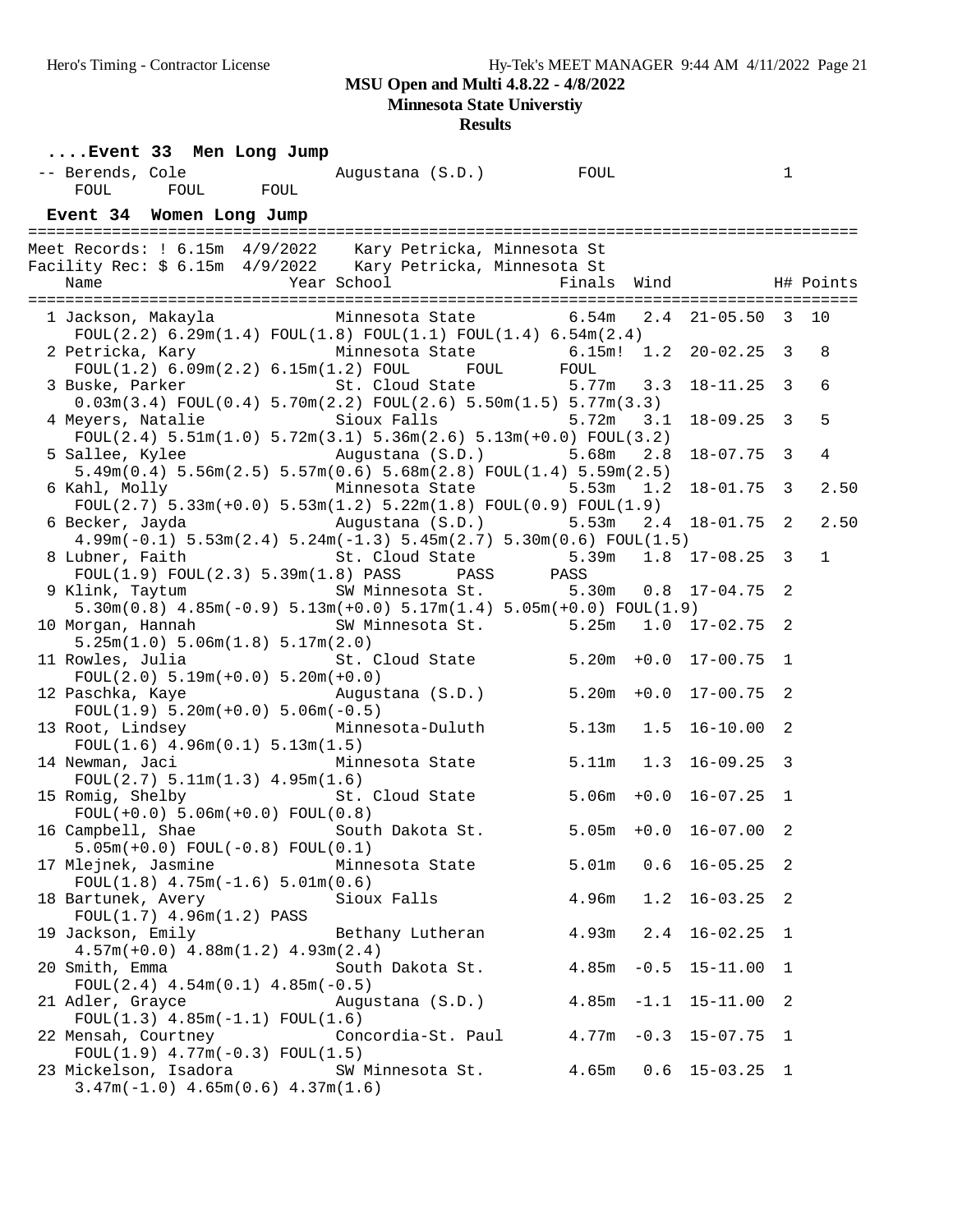**Minnesota State Universtiy**

| Event 34 Women Long Jump                                                                                                                                                                                                                                                                                                                                                                                                                                                    |                                                                                                             |                            |                  |        |              |
|-----------------------------------------------------------------------------------------------------------------------------------------------------------------------------------------------------------------------------------------------------------------------------------------------------------------------------------------------------------------------------------------------------------------------------------------------------------------------------|-------------------------------------------------------------------------------------------------------------|----------------------------|------------------|--------|--------------|
| 24 Fox, Olivia<br>$4.63m(0.4)$ $4.54m(0.9)$ $4.34m(1.0)$                                                                                                                                                                                                                                                                                                                                                                                                                    | Sioux Falls                                                                                                 | $4.63m$ $0.4$ $15-02.25$ 1 |                  |        |              |
| 25 McCue, Megan Moreover Bethany Lutheran Muslem 4.26m +0.0 13-11.75 1<br>$4.05m(1.1)$ $4.26m(+0.0)$ $4.08m(2.0)$                                                                                                                                                                                                                                                                                                                                                           |                                                                                                             |                            |                  |        |              |
| -- Williams, Mariah           Minnesota State         FOUL<br>FOUL(1.2) FOUL(2.7) FOUL(2.7)                                                                                                                                                                                                                                                                                                                                                                                 |                                                                                                             |                            |                  |        | 3            |
| -- Witbrod, Stephanie Mathany Lutheran<br>$FOUL(1.4) FOUL(+0.0) FOUL(-0.1)$                                                                                                                                                                                                                                                                                                                                                                                                 |                                                                                                             | FOUL                       |                  |        | $\mathbf{1}$ |
| -- Kai, Monique (Concordia-St. Paul FOUL)<br>$FOUL(1.7) FOUL(2.3) FOUL(+0.0)$                                                                                                                                                                                                                                                                                                                                                                                               |                                                                                                             |                            |                  |        | $\mathbf{1}$ |
| -- Keffeler, Makayla         Sioux Falls<br>FOUL(2.4) FOUL(1.1) FOUL(2.3)                                                                                                                                                                                                                                                                                                                                                                                                   | <b>EXECUTE TO THE EXECUT</b>                                                                                |                            |                  |        | $\mathbf{1}$ |
| Event 35 Men Pole Vault                                                                                                                                                                                                                                                                                                                                                                                                                                                     |                                                                                                             |                            |                  |        |              |
| Meet Records: ! 5.35m 4/16/2016  Zach Siegmeier, TCTC / NRR                                                                                                                                                                                                                                                                                                                                                                                                                 |                                                                                                             |                            |                  |        |              |
| Year School<br>Name                                                                                                                                                                                                                                                                                                                                                                                                                                                         |                                                                                                             | Finals                     |                  | Points |              |
| 1 Dittel, Carson Minnesota State 4.78m 15-08.25 10                                                                                                                                                                                                                                                                                                                                                                                                                          | 3.58 3.73 3.88 4.03 4.18 4.33 4.48 4.63 4.78 4.93 5.08 5.09<br>--- --- --- --- --- --- --- XO 0 --- --- XXX |                            |                  |        |              |
| 2 Lindsey, Thomas Minnesota State 4.63m 15-02.25 7<br>3.58 3.73 3.88 4.03 4.18 4.33 4.48 4.63 4.78<br>--- --- --- --- --- --- 0 XXO XXX                                                                                                                                                                                                                                                                                                                                     |                                                                                                             |                            |                  |        |              |
| 2 Peters, Jaden South Dakota St.<br>3.58 3.73 3.88 4.03 4.18 4.33 4.48 4.63 4.78<br>--- --- --- --- --- 0 0 XXO XXX                                                                                                                                                                                                                                                                                                                                                         |                                                                                                             | $4.63m$ $15-02.25$ 7       |                  |        |              |
| 4 Bousema, Luke bordt<br>3.58 3.73 3.88 4.03 4.18 4.33 4.48 4.63<br>--- --- --- 0 0 0 XO XXX                                                                                                                                                                                                                                                                                                                                                                                |                                                                                                             |                            | 4.48m 14-08.25 5 |        |              |
| 5 Erick, Calder<br>3.58 3.73 3.88 4.03 4.18 4.33 4.48<br>XO O O XXO XXO XXX<br>$\frac{1}{2} \frac{1}{2} \frac{1}{2} \frac{1}{2} \frac{1}{2} \frac{1}{2} \frac{1}{2} \frac{1}{2} \frac{1}{2} \frac{1}{2} \frac{1}{2} \frac{1}{2} \frac{1}{2} \frac{1}{2} \frac{1}{2} \frac{1}{2} \frac{1}{2} \frac{1}{2} \frac{1}{2} \frac{1}{2} \frac{1}{2} \frac{1}{2} \frac{1}{2} \frac{1}{2} \frac{1}{2} \frac{1}{2} \frac{1}{2} \frac{1}{2} \frac{1}{2} \frac{1}{2} \frac{1}{2} \frac{$ | Concordia-St. Paul 4.33m 14-02.50                                                                           |                            |                  | 4      |              |
| 6 Alto, Shea<br>3.58 3.73 3.88 4.03 4.18 4.33<br>--- --- --- --- XXO XXX                                                                                                                                                                                                                                                                                                                                                                                                    | Minnesota-Duluth 4.18m 13-08.50                                                                             |                            |                  | 3      |              |
| 7 Olson, Samuel<br>3 50 3 72 3 80 4 03<br>3.58 3.73 3.88 4.03                                                                                                                                                                                                                                                                                                                                                                                                               | Sioux Falls 3.88m 12-08.75 1.50                                                                             |                            |                  |        |              |
| 7 Johnson, Arik<br>3.58 3.73 3.88 4.03<br>XO<br>0<br>$\circ$<br>XXX                                                                                                                                                                                                                                                                                                                                                                                                         | Concordia-St. Paul                                                                                          | 3.88m                      | $12 - 08.75$     | 1.50   |              |
| 9 Durnin, Nick<br>3.58 3.73 3.88<br>XO<br>O XXX                                                                                                                                                                                                                                                                                                                                                                                                                             | Minnesota State                                                                                             | 3.73m                      | $12 - 02.75$     |        |              |
| -- Veers, Seth<br>3.58<br>XXX                                                                                                                                                                                                                                                                                                                                                                                                                                               | Martin Luther                                                                                               | NH                         |                  |        |              |
| -- Schibbelhut, Micah<br>3.58<br>XXX                                                                                                                                                                                                                                                                                                                                                                                                                                        | Martin Luther                                                                                               | NH                         |                  |        |              |
| -- Little, Caleb<br>3.58<br>XXX                                                                                                                                                                                                                                                                                                                                                                                                                                             | Martin Luther                                                                                               | NH                         |                  |        |              |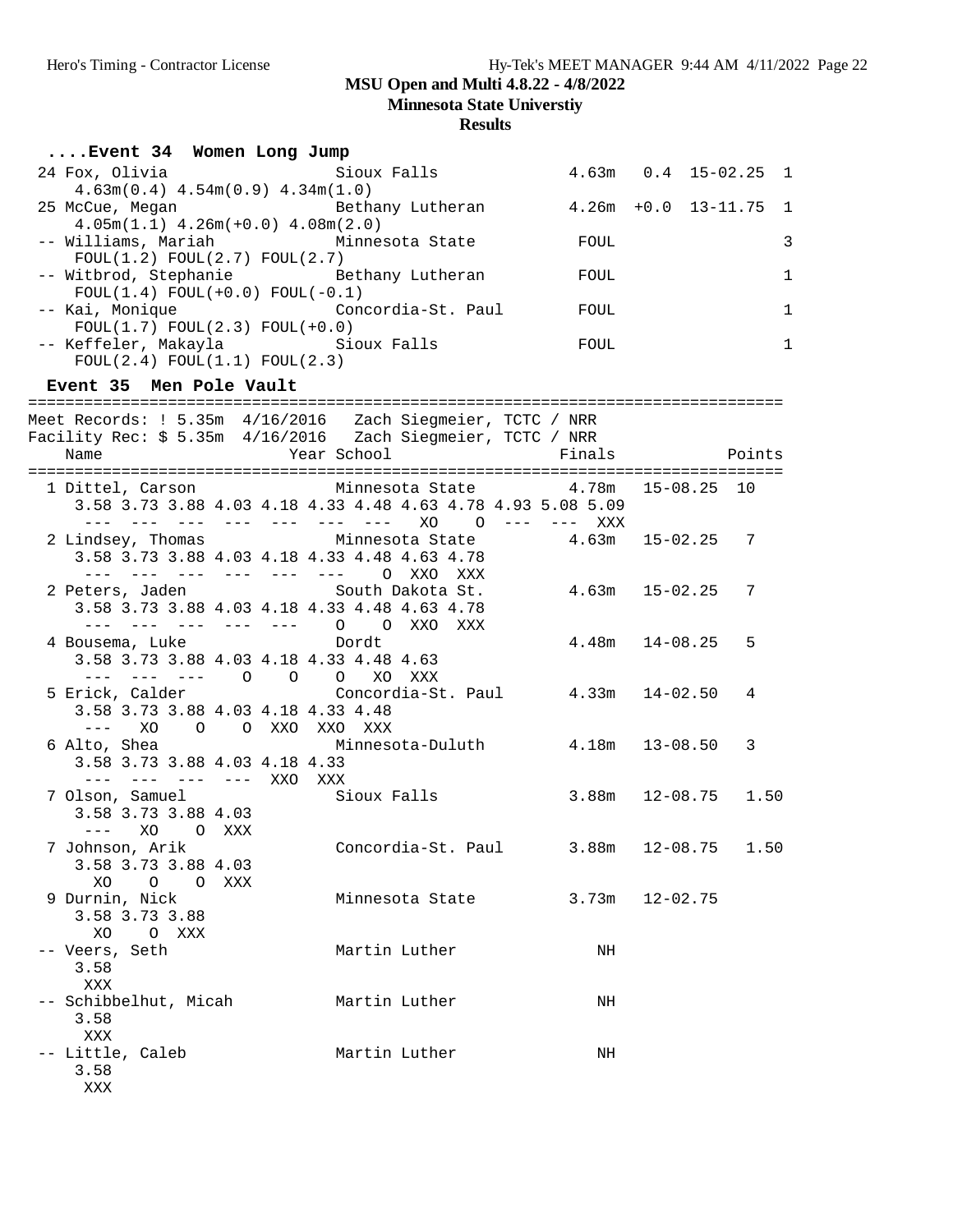**Minnesota State Universtiy**

| Event 35 Men Pole Vault                                                                                                         |                                       |        |                      |        |
|---------------------------------------------------------------------------------------------------------------------------------|---------------------------------------|--------|----------------------|--------|
| -- Wietzke, Andrew<br>3.58<br>XXX                                                                                               | Martin Luther                         | ΝH     |                      |        |
| -- Grannes, Luke<br>3.58<br>XXX                                                                                                 | SW Minnesota St.                      | NH     |                      |        |
| -- Alam, Basheer<br>3.58<br>XXX                                                                                                 | Concordia-St. Paul                    | NH     |                      |        |
| -- McPherson, Mark Minnesota State<br>3.58 3.73 3.88 4.03 4.18 4.33<br>--- --- --- --- --- XXX<br>Event 36 Women Pole Vault     |                                       | NH     |                      |        |
|                                                                                                                                 |                                       |        |                      |        |
| Meet Records: ! 4.25m 4/16/2016 Leslie Brost, Twin Cities<br>Facility Rec: \$ 4.25m 4/16/2016 Leslie Brost, Twin Cities<br>Name | Year School                           | Finals |                      | Points |
|                                                                                                                                 |                                       |        |                      |        |
| 1 Edmonds, Kylee<br>2.67 2.82 2.97 3.12 3.27 3.42 3.81<br>--- --- --- --- 0 XO XXX                                              | South Dakota St. 3.42m 11-02.50 10    |        |                      |        |
| 2 Comstock, McKenna<br>2.67 2.82 2.97 3.12 3.27 3.42<br>$---XO$<br>O XO XXO<br>XXX                                              | Sioux Falls                           |        | $3.27m$ $10-08.75$ 8 |        |
| 3 Worden, Eden<br>2.67 2.82 2.97 3.12 3.27<br>--- --- XO O XXX                                                                  | Minnesota-Duluth 3.12m 10-02.75       |        |                      | 6      |
| 4 Tom, Shealyn<br>2.67 2.82 2.97 3.12 3.27<br>$-- ---$ 0<br>XO XXX                                                              | SW Minnesota St.                      |        | 3.12m 10-02.75       | 5      |
| 5 York, Abigail<br>2.67 2.82 2.97 3.12 3.27<br>--- --- XO XO XXX                                                                | Concordia-St. Paul $3.12m$ $10-02.75$ |        |                      | 4      |
| 6 Reintsma, Callie<br>2.67 2.82 2.97 3.12<br>O O XXX                                                                            | Concordia-St. Paul                    |        | $2.97m$ $9-09.00$    | 3      |
| $\circ$<br>7 Snaza, Greta<br>2.67 2.82 2.97<br>$\circ$<br>O XXX                                                                 | Sioux Falls                           | 2.82m  | $9 - 03.00$ 1.50     |        |
| 7 Johnson, Greta<br>2.67 2.82 2.97<br>$\frac{1}{2}$                                                                             | South Dakota St.                      | 2.82m  | $9 - 03.00$          | 1.50   |
| O XXX<br>9 Glanzer, Makenna<br>2.67 2.82 2.97<br>$\circ$<br>XO XXX                                                              | SW Minnesota St.                      | 2.82m  | $9 - 03.00$          |        |
| 10 Clark, Saydie<br>2.67 2.82 2.97<br>O XXO XXX                                                                                 | Dordt                                 | 2.82m  | $9 - 03.00$          |        |
| 11 Richards, Toryn<br>2.67 2.82<br>O XXX                                                                                        | Minnesota State                       | 2.67m  | $8 - 09.00$          |        |
| -- Lawrence, Ashley<br>2.67 2.82 2.97<br>--- --- XXX                                                                            | Minnesota-Duluth                      | NH     |                      |        |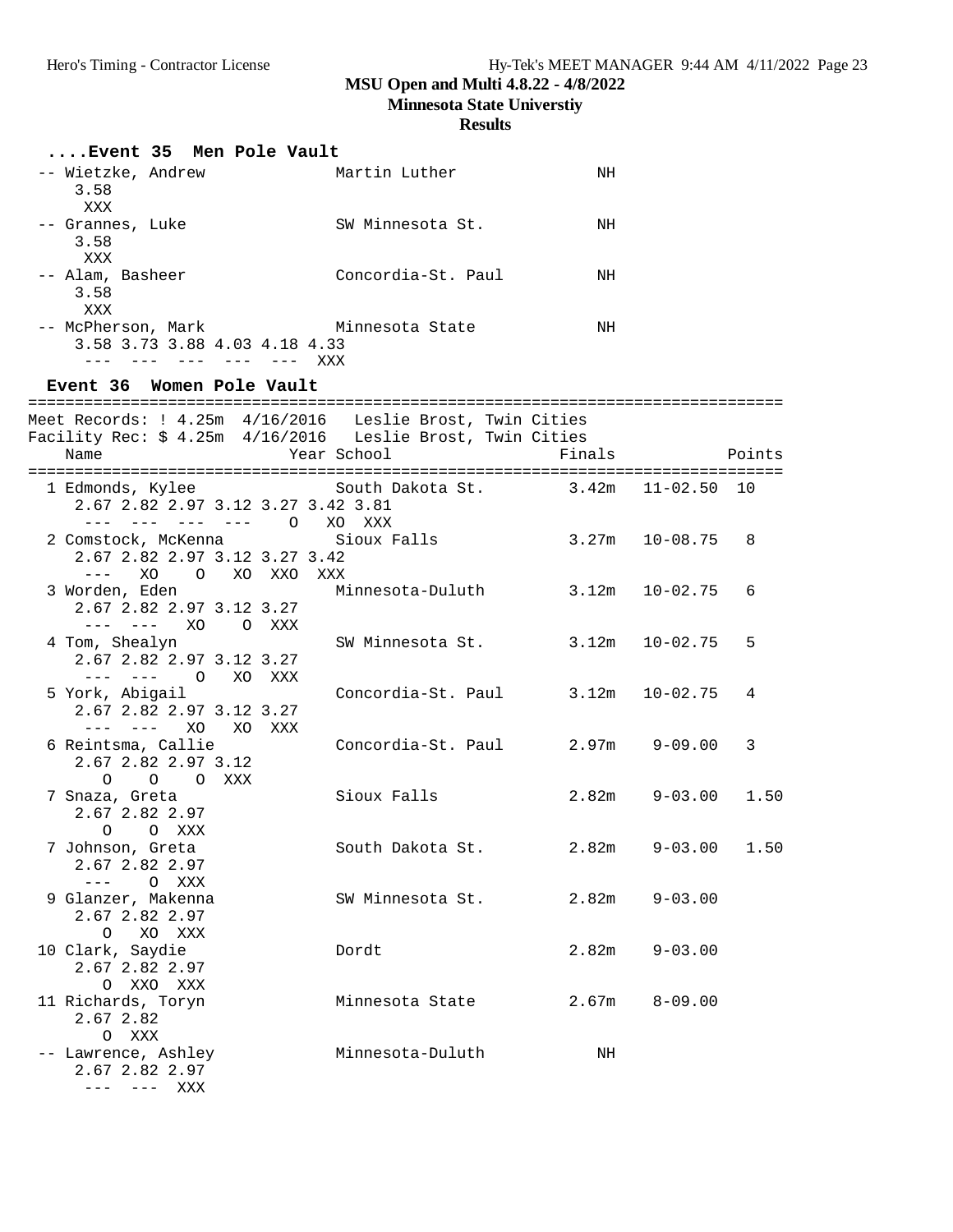#### **Results**

| Event 36 Women Pole Vault                                                     |                    |    |
|-------------------------------------------------------------------------------|--------------------|----|
| -- Hawley, Annabelle<br>2.67<br>XXX                                           | South Dakota St.   | NH |
| -- Zaemisch, Micah<br>2.67 2.82 2.97 3.12<br>$--- - --- - --- -$              | Minnesota State    | NH |
| -- Hickson, Paige<br>2.67 2.82 2.97 3.12 3.27 3.42<br>--- --- --- --- --- XXX | Minnesota State    | NH |
| -- Johnstone, Madyson<br>2.67 2.82 2.97<br>$-- ---$ XXX                       | Minnesota State    | NH |
| -- Segar, Sabrina<br>2.67 2.82<br>$---$ XXX                                   | Minnesota-Duluth   | NH |
| -- Platzer, Ally<br>2.67<br>XXX                                               | Martin Luther      | NH |
| -- Koehler, Jenna<br>2.67<br>XXX                                              | Martin Luther      | NH |
| -- Adams, MaKenzie<br>2.67<br>XXX                                             | Sioux Falls        | NH |
| -- Gyi, Nedoh<br>2.67<br>XXX                                                  | SW Minnesota St.   | NH |
| -- Dodge, Sofia<br>2.67 2.82 2.97 3.12<br>$--- - --- - --- XXX$               | Concordia-St. Paul | NH |
| -- Haman, Jessie<br>2.67<br>XXX                                               | SW Minnesota St.   | NH |
| -- Hinkle, MaryGrace<br>2.67<br>XXX                                           | SW Minnesota St.   | NH |

**Event 37 Men High Jump**

================================================================================= Meet Records: ! 2.03m 4/22/2017 Alex Campbell, Minnesota St Facility Rec: \$ 2.06m 5/2/2012 Dustin McColley, St. Cloud State Name **Name** Year School Finals Points ================================================================================= 1 Smith, McKallen SW Minnesota St. 2.02m 6-07.50 10 1.51 1.56 1.61 1.66 1.71 1.76 1.81 1.86 1.91 1.96 1.99 2.02 2.05 --- --- --- --- --- --- --- --- --- 0 XXO 0 XO XXX<br>--- --- --- --- --- --- --- 0 XXO 0 XO XXX 2 Powers, Conner South Dakota St. 2.02m 6-07.50 8 1.51 1.56 1.61 1.66 1.71 1.76 1.81 1.86 1.91 1.96 1.99 2.02 2.05 --- --- --- --- --- --- O O O XXO O XXO XXX 3 Ziebarth, Jacob Minnesota State 1.96m 6-05.00 6 1.51 1.56 1.61 1.66 1.71 1.76 1.81 1.86 1.91 1.96 1.99 --- --- --- --- --- --- --- O O XXO XXX Minnesota State 1.91m 6-03.25 5 1.51 1.56 1.61 1.66 1.71 1.76 1.81 1.86 1.91 1.96 --- --- --- --- --- --- --- O XXO XXX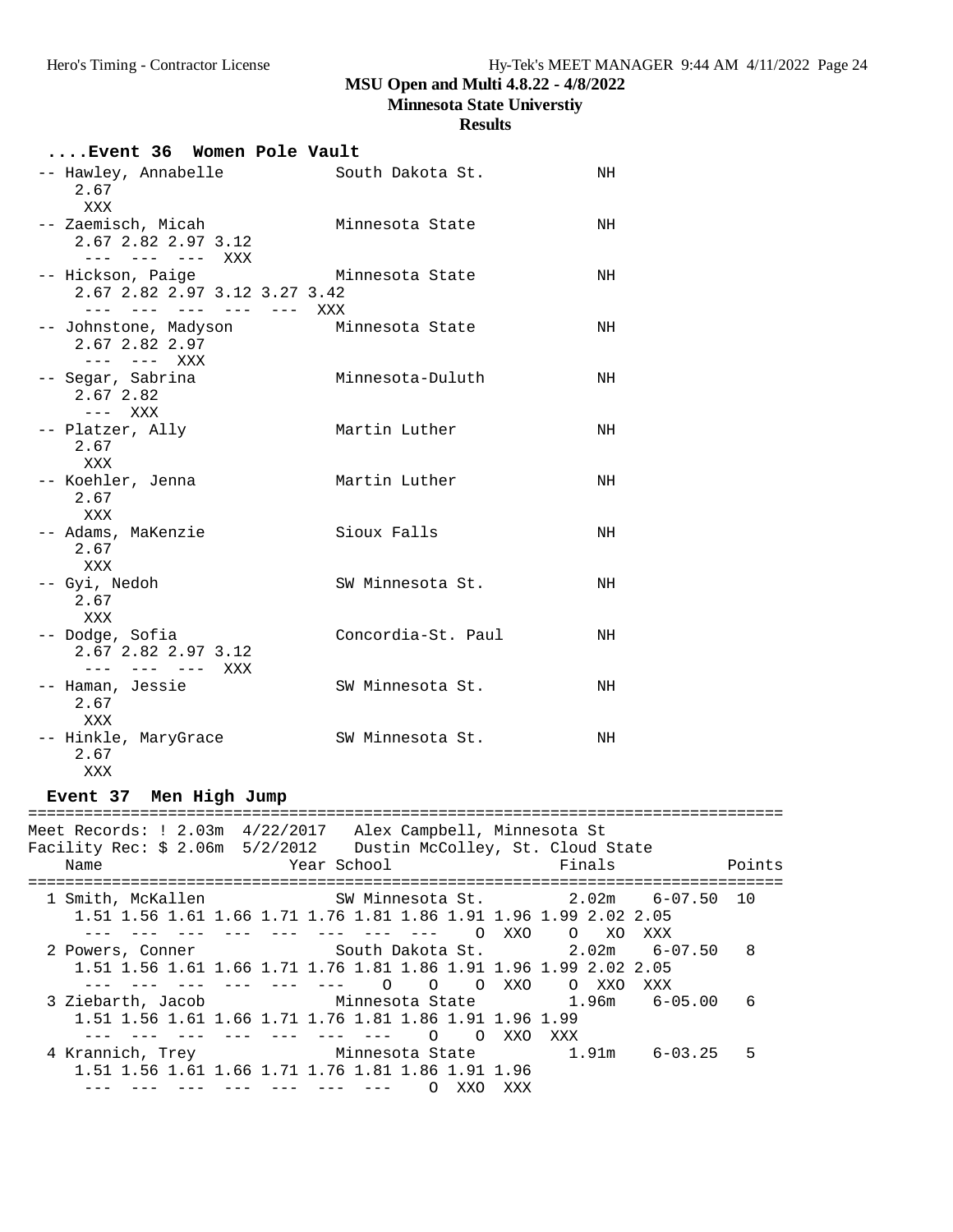**Minnesota State Universtiy**

**Results**

## **....Event 37 Men High Jump**

|                                                                   | 5 Johnson, Andrew Concordia-St. Paul                                   |    | $1.86m$ $6-01.25$ 4 |                |
|-------------------------------------------------------------------|------------------------------------------------------------------------|----|---------------------|----------------|
| 1.51 1.56 1.61 1.66 1.71 1.76 1.81 1.86 1.91                      |                                                                        |    |                     |                |
| --- --- --- --- --- --- 0<br>6 Oberleitner, Luke Minnesota-Duluth | O XXX                                                                  |    | 1.86m 6-01.25 3     |                |
| 1.51 1.56 1.61 1.66 1.71 1.76 1.81 1.86 1.91                      |                                                                        |    |                     |                |
|                                                                   | --- --- --- --- --- --- XO O XXX                                       |    |                     |                |
| 7 Woelber, Tyl Mugustana (S.D.)                                   |                                                                        |    | $1.86m$ $6-01.25$   | $\overline{2}$ |
| 1.51 1.56 1.61 1.66 1.71 1.76 1.81 1.86 1.91                      |                                                                        |    |                     |                |
|                                                                   | --- --- --- --- --- --- --- XO XXX                                     |    |                     |                |
| 8 Friedrichsen, Jonah Unattached                                  |                                                                        |    | $1.76m$ $5-09.25$ 1 |                |
| 1.51 1.56 1.61 1.66 1.71 1.76 1.81                                |                                                                        |    |                     |                |
| --- --- 0 XO XO 0 XXX                                             |                                                                        |    |                     |                |
|                                                                   | 9 Sikel, Jonathan           Augustana (S.D.)         1.76m     5-09.25 |    |                     |                |
| 1.51 1.56 1.61 1.66 1.71 1.76 1.81                                |                                                                        |    |                     |                |
| --- --- --- --- XO XO XXX                                         |                                                                        |    |                     |                |
|                                                                   | 10 Little, Caleb Martin Luther 1.71m 5-07.25                           |    |                     |                |
| 1.51 1.56 1.61 1.66 1.71 1.76                                     |                                                                        |    |                     |                |
| --- --- --- XO O XXX                                              |                                                                        |    |                     |                |
|                                                                   | 11 Hillmer, Benjamin Martin Luther                                     |    | $1.71m$ $5-07.25$   |                |
| 1.51 1.56 1.61 1.66 1.71 1.76                                     |                                                                        |    |                     |                |
| --- --- O O XXO XXX                                               |                                                                        |    |                     |                |
|                                                                   | 12 Cowles, Caleb Chattached 1.66m 5-05.25                              |    |                     |                |
| 1.51 1.56 1.61 1.66 1.71 1.76                                     |                                                                        |    |                     |                |
| --- --- --- 0 --- XXX                                             |                                                                        |    |                     |                |
|                                                                   | 12 Weyiouanna, Esau an Bethany Lutheran                                |    | $1.66m$ $5-05.25$   |                |
| 1.51 1.56 1.61 1.66 1.71 1.76                                     |                                                                        |    |                     |                |
| --- --- 0 0 --- XXX                                               |                                                                        |    |                     |                |
| 1.51 1.56 1.61 1.66 1.71                                          | -- Morin-Baxter, Isaiah     Augustana (S.D.)                           | NH |                     |                |
| --- --- --- --- XXX                                               |                                                                        |    |                     |                |
| -- Buendorf, Aiden Minnesota State                                |                                                                        | NH |                     |                |
| 1.51 1.56 1.61 1.66 1.71 1.76 1.81 1.86                           |                                                                        |    |                     |                |
| --- --- --- --- --- --- --- XXX                                   |                                                                        |    |                     |                |
| -- Landwehr, Jonas Martin Luther                                  |                                                                        | NH |                     |                |
| 1.51 1.56 1.61                                                    |                                                                        |    |                     |                |
| --- --- XXX                                                       |                                                                        |    |                     |                |

#### **Event 38 Women High Jump**

================================================================================= Meet Records: ! 1.76m 4/9/2022 Mearah Miedema, Augustana (S Facility Rec: \$ 1.76m 4/9/2022 Mearah Miedema, Augustana (S Name **Name** Year School **Finals** Points ================================================================================= 1 Miedema, Mearah Augustana (S.D.) 1.76m! 5-09.25 10 1.30 1.35 1.40 1.45 1.50 1.55 1.58 1.61 1.64 1.67 1.70 1.73 1.76 1.78 --- --- --- --- --- --- O O O XO O O XO XXX 2 Elliott, Taylor Minnesota State 1.70m 5-07.00 8 1.30 1.35 1.40 1.45 1.50 1.55 1.58 1.61 1.64 1.67 1.70 1.73 --- --- --- --- --- --- O O O O O XXX 3 Stone, Zoe Minnesota State 1.70m 5-07.00 6 1.30 1.35 1.40 1.45 1.50 1.55 1.58 1.61 1.64 1.67 1.70 1.73 --- --- --- --- --- --- O O O XXO XXO XXX 4 Swanson, Emily Sioux Falls 1.30 1.35 1.40 1.45 1.50 1.55 1.58 1.61 1.64 1.67 --- --- --- --- 0 0 0 XXO XO XXX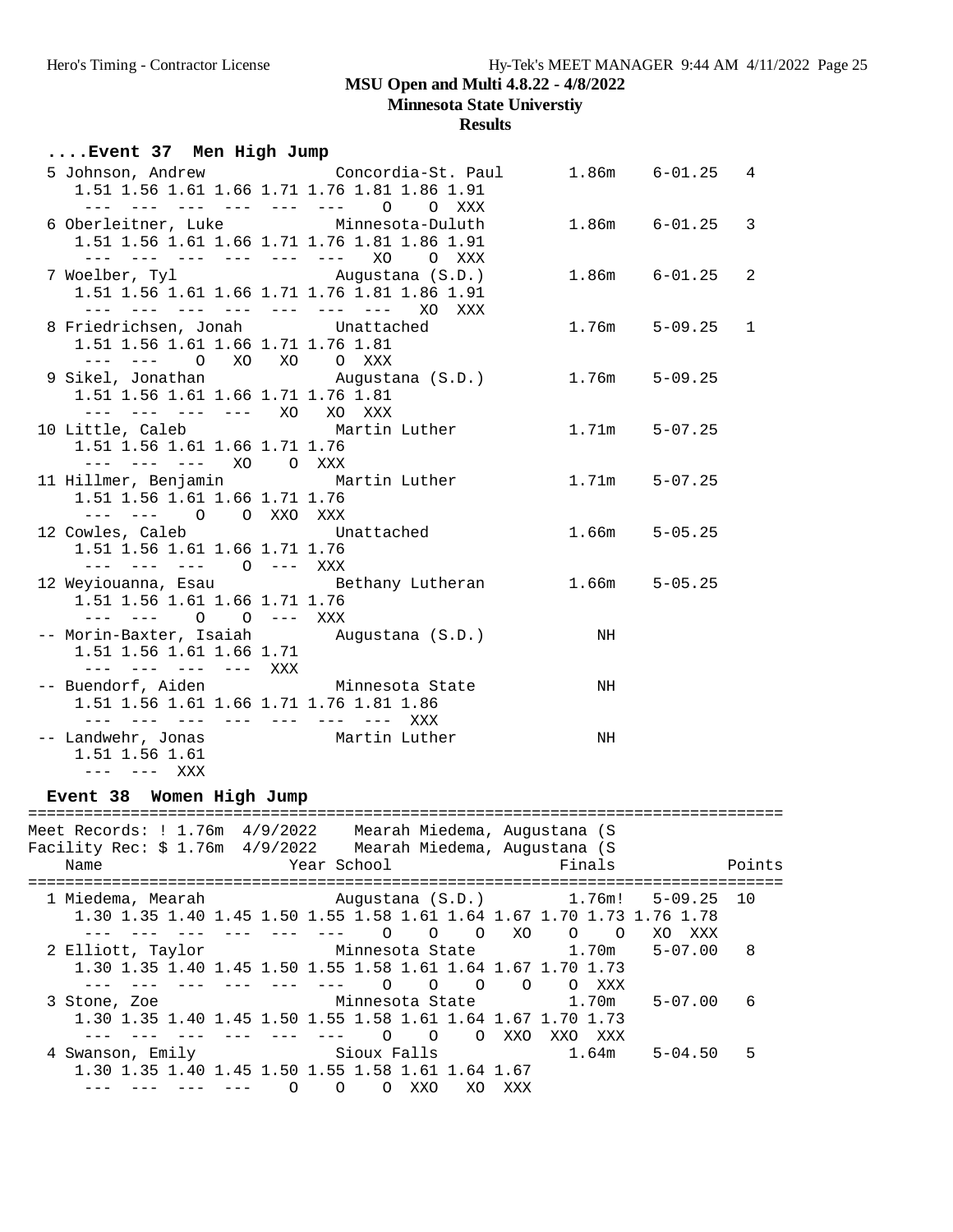**Minnesota State Universtiy**

| Event 38 Women High Jump                                                                                                                                                                                                                                                                                                                                                                                       |       |                                                                                  |       |                    |              |
|----------------------------------------------------------------------------------------------------------------------------------------------------------------------------------------------------------------------------------------------------------------------------------------------------------------------------------------------------------------------------------------------------------------|-------|----------------------------------------------------------------------------------|-------|--------------------|--------------|
|                                                                                                                                                                                                                                                                                                                                                                                                                |       | 5 Richards, Toryn Minnesota State                                                |       | 1.61m 5-03.25 3.50 |              |
|                                                                                                                                                                                                                                                                                                                                                                                                                |       | 1.30 1.35 1.40 1.45 1.50 1.55 1.58 1.61 1.64                                     |       |                    |              |
|                                                                                                                                                                                                                                                                                                                                                                                                                |       | --- --- --- --- 0 0 0 XXO XXX                                                    |       |                    |              |
| 5 Cridlebaugh, Ashley Minnesota State                                                                                                                                                                                                                                                                                                                                                                          |       |                                                                                  |       | 1.61m 5-03.25 3.50 |              |
|                                                                                                                                                                                                                                                                                                                                                                                                                |       | 1.30 1.35 1.40 1.45 1.50 1.55 1.58 1.61 1.64                                     |       |                    |              |
|                                                                                                                                                                                                                                                                                                                                                                                                                |       | --- --- --- 0 0 0 0 XXO XXX                                                      |       |                    |              |
|                                                                                                                                                                                                                                                                                                                                                                                                                |       | 7 Paaverud, Ella                      Concordia-St. Paul        1.58m    5-02.25 |       |                    | 2            |
| 1.30 1.35 1.40 1.45 1.50 1.55 1.58 1.61                                                                                                                                                                                                                                                                                                                                                                        |       |                                                                                  |       |                    |              |
| --- --- --- --- 0 0 0 XXX                                                                                                                                                                                                                                                                                                                                                                                      |       |                                                                                  |       |                    |              |
|                                                                                                                                                                                                                                                                                                                                                                                                                |       | 8 Rowles, Julia (St. Cloud State 1.55m 5-01.00                                   |       |                    | $\mathbf{1}$ |
| 1.30 1.35 1.40 1.45 1.50 1.55 1.58                                                                                                                                                                                                                                                                                                                                                                             |       |                                                                                  |       |                    |              |
| --- --- --- 0 0 0 XXX                                                                                                                                                                                                                                                                                                                                                                                          |       |                                                                                  |       |                    |              |
|                                                                                                                                                                                                                                                                                                                                                                                                                |       | 9 Sallee, Kylee Mugustana (S.D.) 1.55m 5-01.00                                   |       |                    |              |
| 1.30 1.35 1.40 1.45 1.50 1.55 1.58                                                                                                                                                                                                                                                                                                                                                                             |       |                                                                                  |       |                    |              |
| --- --- 0 0 0 XO XXX                                                                                                                                                                                                                                                                                                                                                                                           |       |                                                                                  |       |                    |              |
|                                                                                                                                                                                                                                                                                                                                                                                                                |       | 10 Preiner, Lauren           Minnesota State           1.55m                     |       | $5 - 01.00$        |              |
| 1.30 1.35 1.40 1.45 1.50 1.55 1.58                                                                                                                                                                                                                                                                                                                                                                             |       |                                                                                  |       |                    |              |
| --- --- 0 0 0 XXO XXX                                                                                                                                                                                                                                                                                                                                                                                          |       |                                                                                  |       |                    |              |
|                                                                                                                                                                                                                                                                                                                                                                                                                |       | 11 Paschka, Kaye (S.D.) 1.55m 5-01.00                                            |       |                    |              |
| 1.30 1.35 1.40 1.45 1.50 1.55 1.58                                                                                                                                                                                                                                                                                                                                                                             |       |                                                                                  |       |                    |              |
| --- --- 0 0 XXO XXO XXX                                                                                                                                                                                                                                                                                                                                                                                        |       |                                                                                  |       |                    |              |
|                                                                                                                                                                                                                                                                                                                                                                                                                |       | 12 Anderson, Stella (SW Minnesota St. 1.50m 4-11.00)                             |       |                    |              |
| 1.30 1.35 1.40 1.45 1.50 1.55                                                                                                                                                                                                                                                                                                                                                                                  |       |                                                                                  |       |                    |              |
| --- --- O XO O XXX                                                                                                                                                                                                                                                                                                                                                                                             |       |                                                                                  |       |                    |              |
|                                                                                                                                                                                                                                                                                                                                                                                                                |       | 12 Sunnarborg, Samantha Minnesota State 1.50m 4-11.00                            |       |                    |              |
| 1.30 1.35 1.40 1.45 1.50 1.55                                                                                                                                                                                                                                                                                                                                                                                  |       |                                                                                  |       |                    |              |
| --- --- --- XO OXXX                                                                                                                                                                                                                                                                                                                                                                                            |       |                                                                                  |       |                    |              |
|                                                                                                                                                                                                                                                                                                                                                                                                                |       | 14 Solis, Olivia             Minnesota State         1.50m     4-11.00           |       |                    |              |
| 1.30 1.35 1.40 1.45 1.50 1.55                                                                                                                                                                                                                                                                                                                                                                                  |       |                                                                                  |       |                    |              |
| --- --- --- --- XO XXX                                                                                                                                                                                                                                                                                                                                                                                         |       |                                                                                  |       |                    |              |
|                                                                                                                                                                                                                                                                                                                                                                                                                |       | 15 Pedroso, Maria (S.D.) 1.50m 4-11.00                                           |       |                    |              |
| 1.30 1.35 1.40 1.45 1.50 1.55<br>--- --- --- XO XO XXX                                                                                                                                                                                                                                                                                                                                                         |       |                                                                                  |       |                    |              |
|                                                                                                                                                                                                                                                                                                                                                                                                                |       | 16 Stands, Rainbow 5W Minnesota St. 1.50m 4-11.00                                |       |                    |              |
| 1.30 1.35 1.40 1.45 1.50 1.55                                                                                                                                                                                                                                                                                                                                                                                  |       |                                                                                  |       |                    |              |
| --- --- O O XXO XXX                                                                                                                                                                                                                                                                                                                                                                                            |       |                                                                                  |       |                    |              |
|                                                                                                                                                                                                                                                                                                                                                                                                                |       | 16 Jones, Emily Minnesota-Duluth 1.50m 4-11.00                                   |       |                    |              |
| 1.30 1.35 1.40 1.45 1.50 1.55                                                                                                                                                                                                                                                                                                                                                                                  |       |                                                                                  |       |                    |              |
| --- --- --- 0 XXO XXX                                                                                                                                                                                                                                                                                                                                                                                          |       |                                                                                  |       |                    |              |
| 18 Jackson, Emily                                                                                                                                                                                                                                                                                                                                                                                              |       | Bethany Lutheran                                                                 | 1.50m | $4 - 11.00$        |              |
| 1.30 1.35 1.40 1.45 1.50 1.55                                                                                                                                                                                                                                                                                                                                                                                  |       |                                                                                  |       |                    |              |
| $- - -$<br>XO                                                                                                                                                                                                                                                                                                                                                                                                  | O XXO | XXX                                                                              |       |                    |              |
| 19 Bartunek, Avery                                                                                                                                                                                                                                                                                                                                                                                             |       | Sioux Falls                                                                      | 1.45m | $4 - 09.00$        |              |
| 1.30 1.35 1.40 1.45 1.50                                                                                                                                                                                                                                                                                                                                                                                       |       |                                                                                  |       |                    |              |
| $\frac{1}{2} \frac{1}{2} \frac{1}{2} \frac{1}{2} \frac{1}{2} \frac{1}{2} \frac{1}{2} \frac{1}{2} \frac{1}{2} \frac{1}{2} \frac{1}{2} \frac{1}{2} \frac{1}{2} \frac{1}{2} \frac{1}{2} \frac{1}{2} \frac{1}{2} \frac{1}{2} \frac{1}{2} \frac{1}{2} \frac{1}{2} \frac{1}{2} \frac{1}{2} \frac{1}{2} \frac{1}{2} \frac{1}{2} \frac{1}{2} \frac{1}{2} \frac{1}{2} \frac{1}{2} \frac{1}{2} \frac{$<br>$\overline{O}$ | O XXX |                                                                                  |       |                    |              |
| 19 Witbrod, Stephanie                                                                                                                                                                                                                                                                                                                                                                                          |       | Bethany Lutheran                                                                 | 1.45m | $4 - 09.00$        |              |
| 1.30 1.35 1.40 1.45 1.50                                                                                                                                                                                                                                                                                                                                                                                       |       |                                                                                  |       |                    |              |
| $\frac{1}{2} \frac{1}{2} \frac{1}{2} \frac{1}{2} \frac{1}{2} \frac{1}{2} \frac{1}{2} \frac{1}{2} \frac{1}{2} \frac{1}{2} \frac{1}{2} \frac{1}{2} \frac{1}{2} \frac{1}{2} \frac{1}{2} \frac{1}{2} \frac{1}{2} \frac{1}{2} \frac{1}{2} \frac{1}{2} \frac{1}{2} \frac{1}{2} \frac{1}{2} \frac{1}{2} \frac{1}{2} \frac{1}{2} \frac{1}{2} \frac{1}{2} \frac{1}{2} \frac{1}{2} \frac{1}{2} \frac{$<br>$\overline{O}$ | O XXX |                                                                                  |       |                    |              |
| 21 Benson, Ciara                                                                                                                                                                                                                                                                                                                                                                                               |       | South Dakota St.                                                                 | 1.45m | $4 - 09.00$        |              |
| 1.30 1.35 1.40 1.45 1.50                                                                                                                                                                                                                                                                                                                                                                                       |       |                                                                                  |       |                    |              |
| $- - - \,$<br>XO<br>XXO                                                                                                                                                                                                                                                                                                                                                                                        | XXX   |                                                                                  |       |                    |              |
| 22 Hazel, Moira                                                                                                                                                                                                                                                                                                                                                                                                |       | Concordia-St. Paul                                                               | 1.40m | $4 - 07.00$        |              |
| 1.30 1.35 1.40 1.45                                                                                                                                                                                                                                                                                                                                                                                            |       |                                                                                  |       |                    |              |
| O O O XXX                                                                                                                                                                                                                                                                                                                                                                                                      |       |                                                                                  |       |                    |              |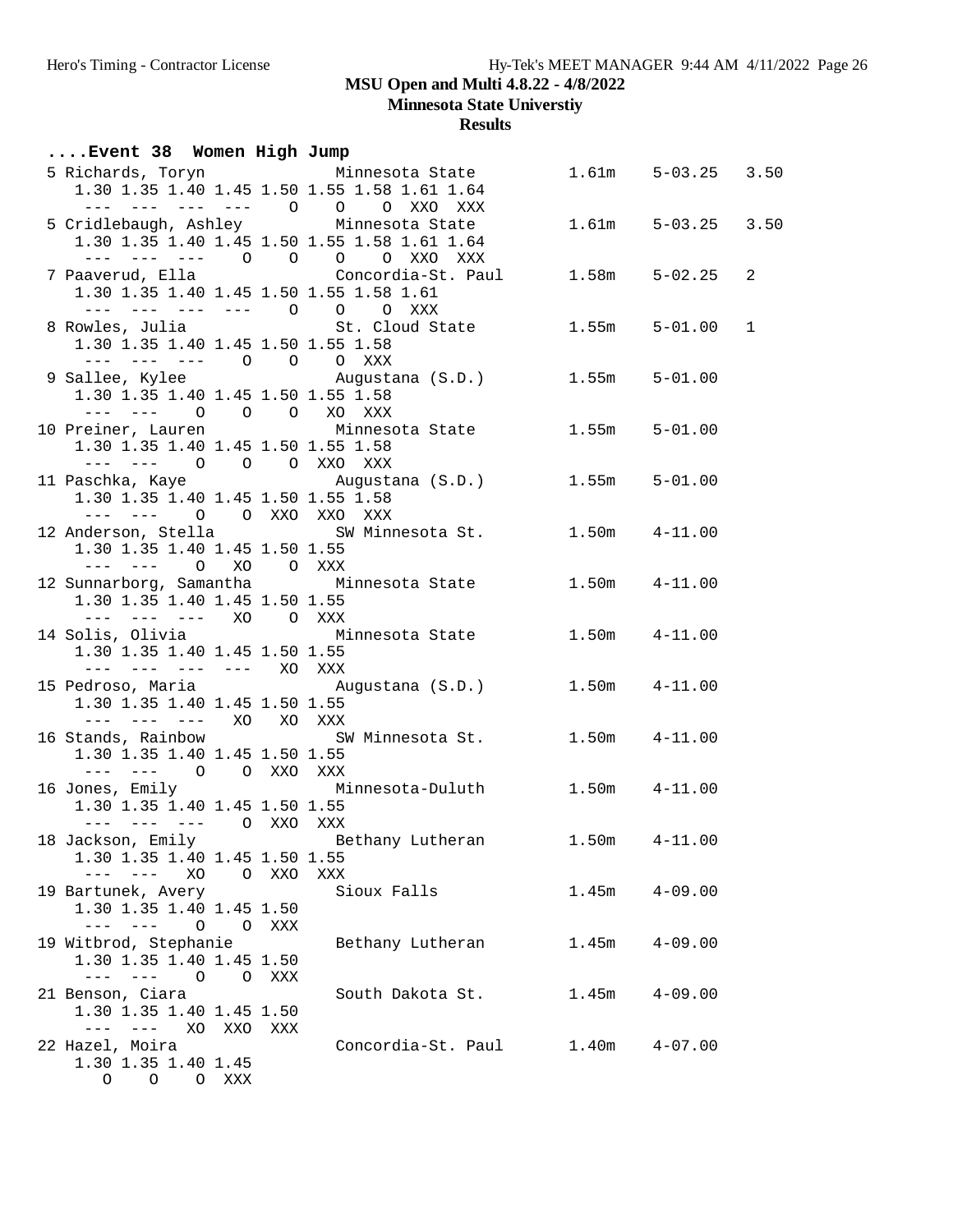**Minnesota State Universtiy**

#### **Results**

| Event 38 Women High Jump |                    |       |             |
|--------------------------|--------------------|-------|-------------|
| 23 Seim, Grace           | Martin Luther      | 1.40m | $4 - 07.00$ |
| 1.30 1.35 1.40 1.45      |                    |       |             |
| $\Omega$<br>XO XXX       |                    |       |             |
| 24 Mensah, Courtney      | Concordia-St. Paul | 1.35m | $4 - 05.00$ |
| 1.30 1.35 1.40           |                    |       |             |
| XO.<br>XO XXX            |                    |       |             |
| -- Becker, Jayda         | Augustana (S.D.)   | ΝH    |             |
| 1.30                     |                    |       |             |
| XXX                      |                    |       |             |
| -- Hoppe, Sophia         | Martin Luther      | ΝH    |             |
| 1.30                     |                    |       |             |
| XXX                      |                    |       |             |

# **Event 39 Women 3000 Meter Steeplechase**

| Meet Records: ! 10:52.13 4/9/2022<br>Facility Rec: \$ 10:52.13 4/9/2022<br>Name | Rebekah Rairdon, Augustana (S<br>Rebekah Rairdon, Augustana (S<br>Year School | Finals Points |                |
|---------------------------------------------------------------------------------|-------------------------------------------------------------------------------|---------------|----------------|
| 1 Rairdon, Rebekah                                                              | Augustana (S.D.)                                                              | 10:52.13!     | 10             |
| 2 Christopherson, Kayla                                                         | South Dakota St.                                                              | 11:06.03      | 8              |
| 3 Rairdon, Rachel                                                               | Augustana (S.D.)                                                              | 11:09.94      | 6              |
| 4 Boersma, Claire                                                               | Augustana (S.D.)                                                              | 11:13.93      | 5              |
| 5 Dergan, Bailey                                                                | South Dakota St.                                                              | 11:16.00      | 4              |
| 6 Welhouse, Clara                                                               | St. Cloud State                                                               | 11:48.15      | 3              |
| 7 Whipps, Kayleigh                                                              | Sioux Falls                                                                   | 11:48.87      | $\mathfrak{D}$ |
| 8 Simmons, Karlee                                                               | Sioux Falls                                                                   | 11:57.00      |                |
| 9 Voigt, Tianna                                                                 | Sioux Falls                                                                   | 11:57.77      |                |
| 10 Renier, Lauryn                                                               | Minnesota-Duluth                                                              | 12:07.43      |                |
| 11 Conrad, Erica                                                                | St. Cloud State                                                               | 12:30.64      |                |
| 12 Thelen, Kelsey                                                               | Concordia-St. Paul                                                            | 13:36.74      |                |
| 13 Mathena, Karly                                                               | Martin Luther                                                                 | 14:25.45      |                |
|                                                                                 |                                                                               |               |                |

## **Event 40 Men 3000 Meter Steeplechase**

| Meet Records: ! 9:03.72 4/9/2022<br>Facility Rec: $$9:03.72$ 4/9/2022<br>Name | Ryan Hartman, Augustana (S<br>Ryan Hartman, Augustana (S<br>Year School | Finals   | Points         |
|-------------------------------------------------------------------------------|-------------------------------------------------------------------------|----------|----------------|
| 1 Hartman, Ryan                                                               | Augustana (S.D.)                                                        | 9:03.72! | 10             |
| 2 Ure, Ray                                                                    | Minnesota State                                                         | 9:26.64  | 8              |
| 3 Voigt, Aaron                                                                | Sioux Falls                                                             | 9:27.78  | 6              |
| 4 Haberman, Ben                                                               | Augustana (S.D.)                                                        | 9:39.25  | 5              |
| 5 Larson, Cody                                                                | Unat-South D                                                            | 9:41.74  | 4              |
| 6 VanKempen, Jack                                                             | Minnesota-Duluth                                                        | 9:53.70  | 3              |
| 7 Krummel, Matthew                                                            | Concordia-St. Paul                                                      | 10:03.38 | $\mathfrak{D}$ |
| 8 Schroeder, Ryan                                                             | Augustana (S.D.)                                                        | 10:07.76 |                |
| 9 Larson, Nick                                                                | Augustana (S.D.)                                                        | 10:09.94 |                |
| 10 Fink, Isaac                                                                | Augustana (S.D.)                                                        | 10:26.49 |                |
| 11 Tegethoff, Caden                                                           | Augustana (S.D.)                                                        | 10:31.94 |                |
|                                                                               |                                                                         |          |                |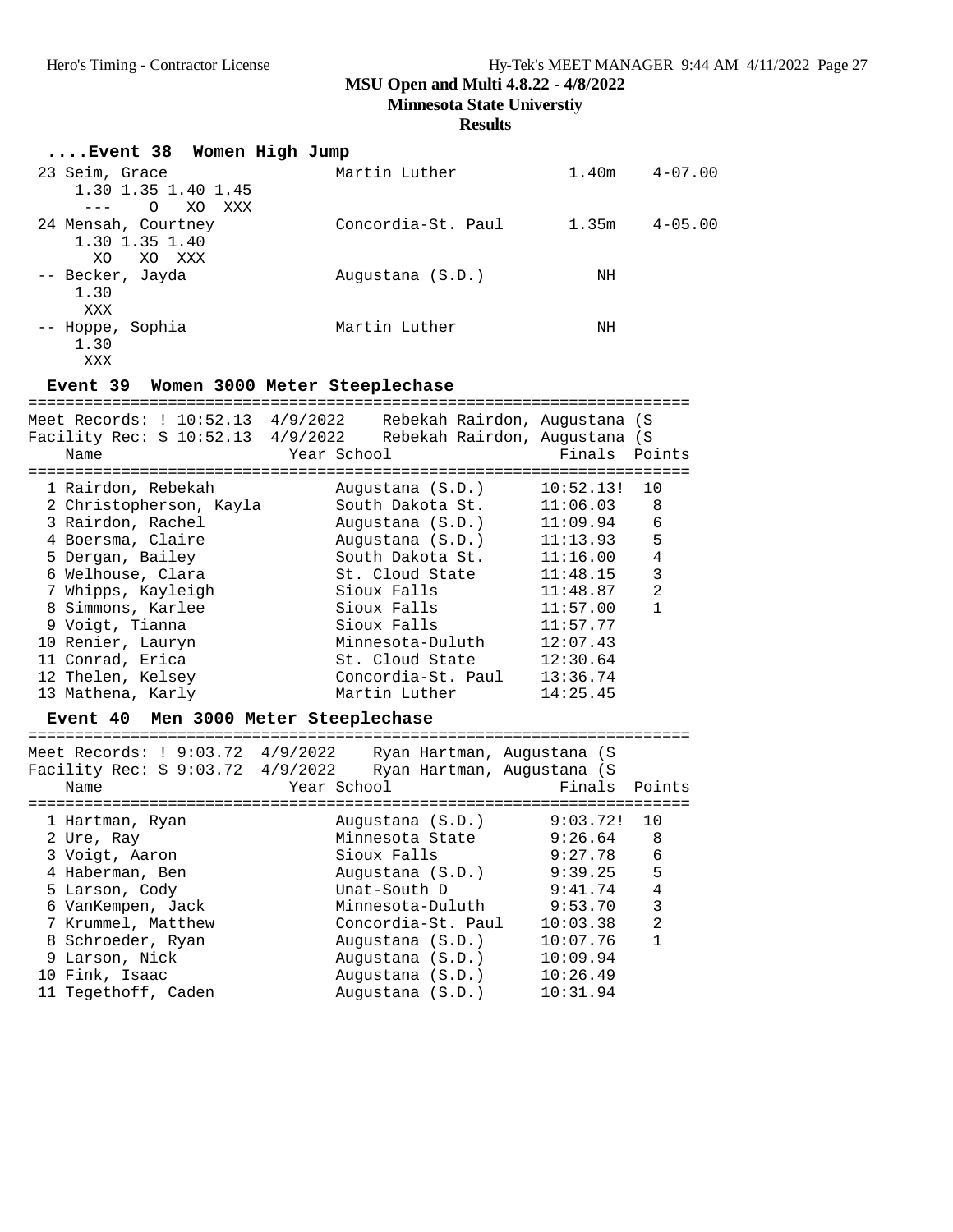# Hero's Timing - Contractor License Hy-Tek's MEET MANAGER 9:44 AM 4/11/2022 Page 28

# **MSU Open and Multi 4.8.22 - 4/8/2022**

**Minnesota State Universtiy**

**Results**

**Event 41 Men Discus Throw** 

| Meet Records: ! 51.05m 4/8/2022 Tyler Hiatt, Sioux Falls                                                       |                           |         |              |                |                |
|----------------------------------------------------------------------------------------------------------------|---------------------------|---------|--------------|----------------|----------------|
| Facility Rec: \$ 51.05m 4/8/2022 Tyler Hiatt, Sioux Falls<br>Name                                              | Year School               | Finals  |              |                | H# Points      |
|                                                                                                                |                           |         |              |                |                |
| 1 Hiatt, Tyler<br>47.79m  48.98m  49.22m  FOUL  51.05m  50.28m                                                 | Sioux Falls               | 51.05m! | $167 - 06$ 3 |                | 10             |
| 2 Aguilera, Carter<br>46.13m  47.63m  50.95m  50.44m  50.13m  42.25m                                           | Minnesota State           | 50.95m  | $167 - 02$ 3 |                | 8              |
| 3 Picazo, CJ                                                                                                   | Concordia-St. Paul        | 47.65m  | $156 - 04$ 3 |                | 6              |
| 47.65m  46.15m  FOUL  44.55m  47.27m  44.94m<br>4 Naba, Bedale<br>42.33m  40.32m  45.44m  43.59m  46.33m  FOUL | Minnesota State           | 46.33m  | $152 - 00$ 3 |                | 5              |
| 5 Foelske, Caleb Martin Luther<br>45.46m FOUL FOUL FOUL 41.29m FOUL                                            |                           | 45.46m  | $149 - 02$ 3 |                | 4              |
| 6 Wolkow, Jaymeson Sioux Falls<br>45.21m FOUL 42.82m 43.04m 42.24m 38.94m                                      |                           | 45.21m  | $148 - 04$ 3 |                | 3              |
| 7 Mundfrom, Eben (Concordia-St. Paul<br>39.00m  42.85m  44.60m  42.88m  43.37m  FOUL                           |                           | 44.60m  | $146 - 04$ 3 |                | $\overline{2}$ |
| 8 Hagan, Patrick<br>38.35m  44.53m  41.81m  39.82m  41.74m  FOUL                                               | Sioux Falls               | 44.53m  | $146 - 01$ 3 |                | $\mathbf{1}$   |
| 9 Ludwig, Bryce<br>FOUL 42.34m 41.68m FOUL FOUL 40.88m                                                         | South Dakota St.          | 42.34m  | $138 - 11$   | $\overline{3}$ |                |
| 10 Rex, Marek<br>36.76m FOUL 39.42m                                                                            | Sioux Falls               | 39.42m  | $129 - 04$   | 2              |                |
| 11 Quinn, Hunter                                                                                               | Concordia-St. Paul 38.99m |         | $127 - 11$   | 2              |                |
| 38.99m FOUL 36.69m<br>12 Tordsen, Jakob                                                                        | Concordia-St. Paul 38.81m |         | $127 - 04$   | 2              |                |
| 36.52m 38.81m FOUL<br>13 Gribble, Nathan                                                                       | Unattached                | 38.34m  | $125 - 09$   | 2              |                |
| 37.77m FOUL 38.34m<br>14 Kucera, Tommy                                                                         | Minnesota State           | 38.34m  | $125 - 09$   | 2              |                |
| 37.23m 37.09m 38.34m<br>15 Iverson, Simon                                                                      | Unattached                | 35.42m  | $116 - 02$ 1 |                |                |
| 35.42m 31.10m 34.78m<br>16 Wenz, Gustav                                                                        | Martin Luther             | 32.68m  | $107 - 03$   | 2              |                |
| FOUL 32.68m FOUL<br>17 Ashburn, Riley                                                                          | Bethany Lutheran          | 30.29m  | $99 - 04$ 1  |                |                |
| 30.29m 25.51m 26.67m<br>18 Hahm, Isaiah                                                                        | Martin Luther             | 28.49m  | $93 - 06$    | 1              |                |
| 27.29m 27.94m 28.49m<br>19 Gregorious, Zachary                                                                 | Martin Luther             | 27.99m  | $91 - 10$    | 1              |                |
| 22.18m 27.99m 27.35m<br>20 Helmer, Eric                                                                        | Martin Luther             | 26.68m  | $87 - 06$    | 1              |                |
| 26.05m FOUL 26.68m<br>21 Skorenkyi, Kostiatyn                                                                  | Martin Luther             | 26.23m  | $86 - 01$    | $\mathbf 1$    |                |
| 26.23m FOUL 26.17m<br>22 Costin, William                                                                       | Martin Luther             | 26.21m  | $86 - 00$    | 1              |                |
| 26.21m 25.43m<br>24.30m<br>23 Scheuerlein, Zach                                                                | Martin Luther             | 25.41m  | $83 - 04$    | 1              |                |
| FOUL<br>25.41m 20.78m<br>24 Johannes, Kelvin                                                                   | Martin Luther             | 22.28m  | $73 - 01$    | 1              |                |
| FOUL 22.01m 22.28m<br>25 Wildauer, Nathan                                                                      | Bethany Lutheran          | 15.41m  | $50 - 07$    | 1              |                |
| 8.24m 10.09m 15.41m                                                                                            |                           |         |              |                |                |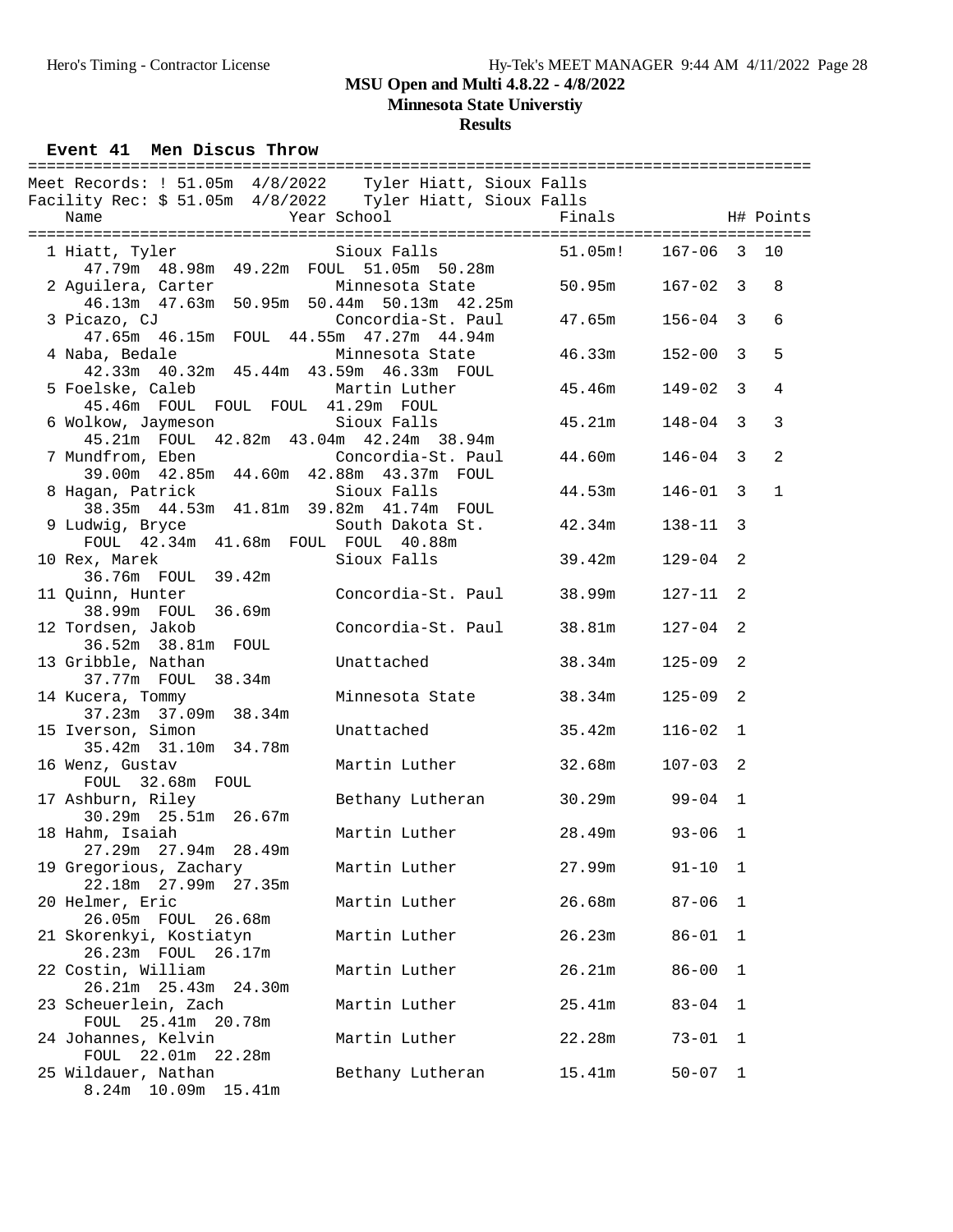**Minnesota State Universtiy**

| Event 41 Men Discus Throw                          |                                                           |             |            |              |                |
|----------------------------------------------------|-----------------------------------------------------------|-------------|------------|--------------|----------------|
| -- Feist, Cullen<br>FOUL FOUL FOUL                 | Concordia-St. Paul                                        | <b>FOUL</b> |            | 2            |                |
| -- Larson, Keegan<br>FOUL FOUL FOUL                | Concordia-St. Paul                                        | FOUL        |            | 3            |                |
| Event 42 Women Discus Throw                        |                                                           |             |            |              |                |
|                                                    | Meet Records: ! 54.52m  4/8/2022  Emma Hertz, Sioux Falls |             |            |              |                |
|                                                    | Facility Rec: $$54.52m$ 4/8/2022 Emma Hertz, Sioux Falls  |             |            |              |                |
| Name                                               | Year School                                               | Finals      | H# Points  |              |                |
| 1 Hertz, Emma                                      | Sioux Falls                                               | 54.52m!     | 178-10 2   |              | 10             |
| FOUL 46.60m 54.52m FOUL FOUL FOUL                  |                                                           |             |            |              |                |
| 2 Donlan, Tia                                      | Concordia-St. Paul 46.19m                                 |             | $151 - 06$ | 2            | 8              |
| FOUL FOUL 46.19m FOUL FOUL FOUL<br>3 Taylor, Katie | Minnesota State                                           | 45.45m      | 149-01     | 2            | 6              |
|                                                    | 42.64m FOUL 45.45m FOUL FOUL 38.41m                       |             |            |              |                |
| 4 Lindsey, Kamry Sioux Falls                       |                                                           | 44.86m      | 147-02     | 2            | 5              |
| 5 Bengtson, MacKenzie                              | 42.37m 40.49m 41.35m 36.67m 44.49m 44.86m<br>Sioux Falls  | 44.12m      | $144 - 09$ | 2            | 4              |
|                                                    | 42.35m  42.26m  44.12m  36.20m  42.84m  FOUL              |             |            |              |                |
| 6 Thorne, True                                     | South Dakota St.                                          | 43.02m      | 141-02     | 2            | 3              |
|                                                    | 42.20m FOUL FOUL FOUL 31.91m 43.02m                       |             |            |              |                |
| 7 Robin, Marianne                                  | South Dakota St.                                          | 42.85m      | 140-07     | $\mathbf{1}$ | $\overline{2}$ |
| 8 Glynn, Madison                                   | FOUL 41.38m 40.78m 42.85m FOUL FOUL<br>Minnesota State    | 42.06m      | $138 - 00$ | $\mathbf{1}$ | $\mathbf{1}$   |
|                                                    | 40.42m 39.88m 37.10m 38.86m 41.19m 42.06m                 |             |            |              |                |
| 9 Schroeder, Kaitlyn                               | Minnesota State                                           | 40.15m      | $131 - 09$ | 2            |                |
|                                                    | FOUL 36.49m 40.15m 39.71m FOUL 36.38m                     |             |            |              |                |
| 10 Waldemar, Kaley                                 | South Dakota St.                                          | 38.07m      | 124-11     | 2            |                |
| 37.69m 38.07m 35.88m<br>11 Fretag, Madeline        | Minnesota State                                           | 36.05m      | $118 - 03$ | 2            |                |
| 36.05m  FOUL  35.12m                               |                                                           |             |            |              |                |
| 12 Bot, Kaitlynn                                   | South Dakota St.                                          | 35.47m      | $116 - 04$ | 1            |                |
| 35.47m 29.93m 33.00m                               |                                                           |             |            |              |                |
| 13 VanOsdel, Kayla                                 | Sioux Falls                                               | 34.88m      | $114 - 05$ | $\mathbf{1}$ |                |
| 34.47m 33.13m 34.88m<br>14 Nelson, Abby            |                                                           | 32.17m      | $105 - 06$ | 1            |                |
| 32.17m 30.65m FOUL                                 | Bethany Lutheran                                          |             |            |              |                |
| 15 Rath, Mack                                      | Minnesota State                                           | 31.91m      | 104-08 2   |              |                |
| FOUL 31.91m FOUL                                   |                                                           |             |            |              |                |
| 16 Boehm, Abby                                     | South Dakota St.                                          | 29.61m      | $97 - 02$  | 1            |                |
| 24.53m FOUL 29.61m                                 |                                                           |             |            |              |                |
| 17 Kettler, Isabelle<br>27.55m<br>27.10m FOUL      | Martin Luther                                             | 27.55m      | $90 - 05$  | 1            |                |
| 18 Morris, Jenna                                   | Concordia-St. Paul                                        | 25.67m      | $84 - 03$  | 1            |                |
| 23.69m 25.67m<br>FOUL                              |                                                           |             |            |              |                |
| 19 Hagedorn, Emmaline                              | Martin Luther                                             | 23.15m      | $75 - 11$  | 1            |                |
| 21.47m<br>21.42m 23.15m                            |                                                           |             |            |              |                |
| 20 Nelson, Emma                                    | Martin Luther                                             | 22.63m      | $74 - 03$  | 1            |                |
| 22.63m FOUL<br>FOUL<br>21 Menges, Maggie           | Martin Luther                                             | 20.95m      | $68 - 09$  | 1            |                |
| 20.95m FOUL 20.78m                                 |                                                           |             |            |              |                |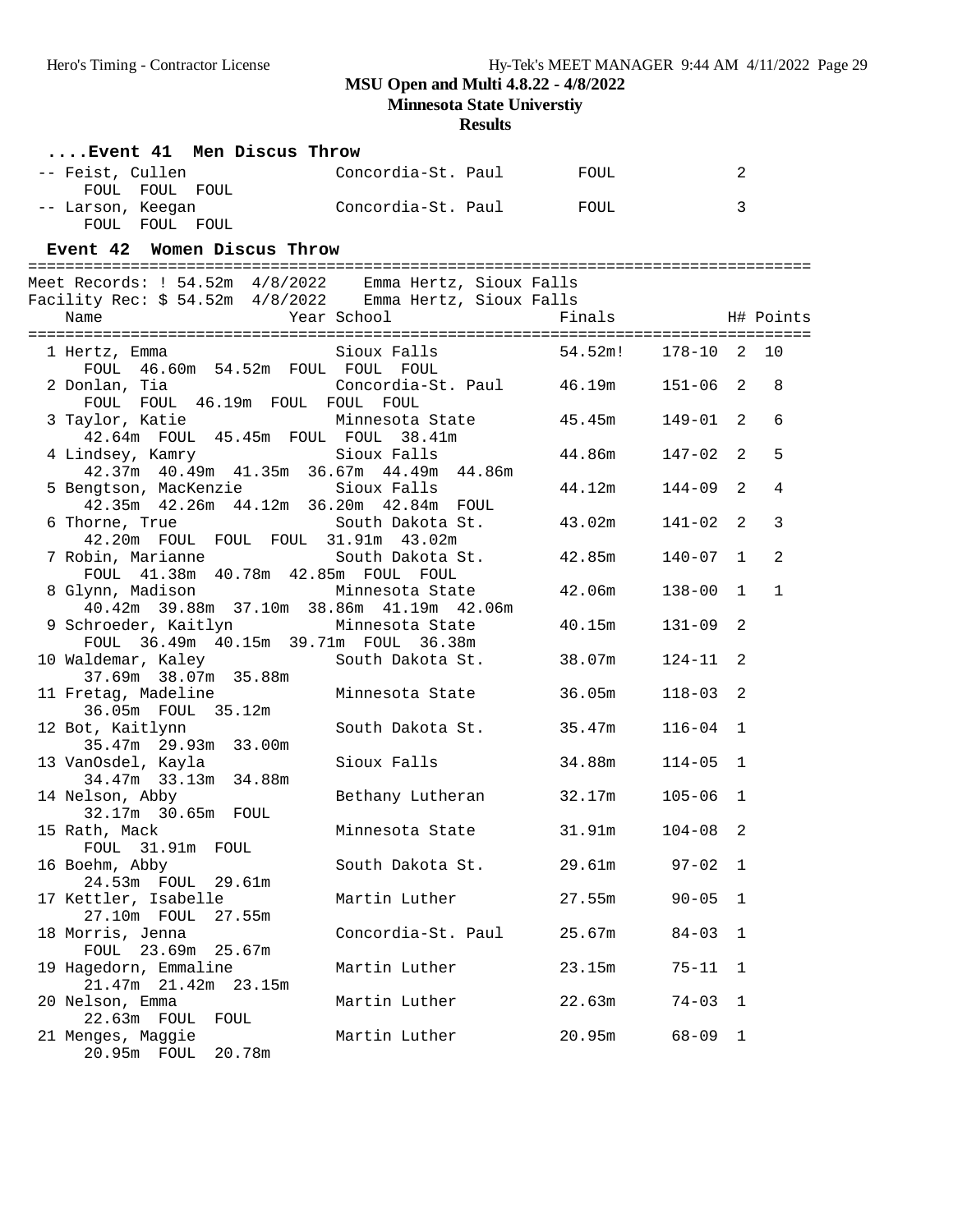**Results**

#### Event 45 Women 10000 Meter Run

| Meet Records: ! 35:56.02 4/9/2022<br>Facility Rec: $$35:56.02$ 4/9/2022<br>Name                                                                             | Mackenzie Hall, Minnesota-Du<br>Mackenzie Hall, Minnesota-Du<br>Year School in the School and the School and School                                    | Finals Points                                                                                                                          |
|-------------------------------------------------------------------------------------------------------------------------------------------------------------|--------------------------------------------------------------------------------------------------------------------------------------------------------|----------------------------------------------------------------------------------------------------------------------------------------|
| 1 Hall, Mackenzie<br>2 Nielsen, Julia<br>3 Robran, Alexandra<br>4 McCabe, Ana<br>5 Freed, Greta<br>6 Kowal, Cambrie<br>7 Anderson, Maggie<br>8 Habben, Maya | Minnesota-Duluth<br>Minnesota-Duluth<br>Minnesota-Duluth<br>Augustana (S.D.)<br>St. Cloud State<br>St. Cloud State<br>Minnesota State<br>Martin Luther | 35:56.02!<br>10<br>8<br>35:56.65<br>6<br>37:42.96<br>5<br>38:23.44<br>4<br>40:35.55<br>3<br>41:37.08<br>2<br>41:51.94<br>1<br>43:13.27 |
| Event 46 Men 10000 Meter Run                                                                                                                                |                                                                                                                                                        |                                                                                                                                        |
| Meet Records: ! 31:18.86 4/9/2022<br>Name                                                                                                                   | Matthew Trutna, Minnesota-Du<br>Facility Rec: \$ 31:18.86 4/9/2022 Matthew Trutna, Minnesota-Du<br>Year School                                         | Finals Points                                                                                                                          |
| 1 Trutna, Matthew                                                                                                                                           | Minnesota-Duluth 31:18.86! 10                                                                                                                          |                                                                                                                                        |

| 2 Shumway, Micade  | Sioux Falls        | 31:33.57 | $\mathbf{R}$ |
|--------------------|--------------------|----------|--------------|
| 3 Lietz, Christian | Sioux Falls        | 33:29.25 | 6            |
| 4 Erickson, Owen   | Concordia-St. Paul | 34:35.10 | Б.           |
| 5 Lash, Caleb      | Martin Luther      | 34:53.36 | 4            |
| 6 Stanford, Avery  | Sioux Falls        | 35:10.50 |              |

## **Event 47 Women 5000 Meter Run**

| Meet Records: ! 17:52.71 4/9/2022<br>Facility Rec: \$ 17:52.71 4/9/2022 | Aubrey Surage, Augustana (S<br>Aubrey Surage, Augustana (S |                            |
|-------------------------------------------------------------------------|------------------------------------------------------------|----------------------------|
| Name                                                                    | Year School                                                | Finals Points              |
|                                                                         |                                                            |                            |
| 1 Surage, Aubrey                                                        | Augustana (S.D.)                                           | 17:52.71!<br>10            |
| 2 Bakken, Ella                                                          | Augustana (S.D.)                                           | 17:53.87<br>8              |
| 3 Radel, Morgan                                                         | Minnesota-Duluth                                           | 6<br>18:21.27              |
| 4 Bragg, Skylar                                                         | Minnesota State                                            | 5<br>18:23.48              |
| 5 Henne, Bridget                                                        | South Dakota St.                                           | 4<br>18:33.98              |
| 6 Tobin, Kayla                                                          | Bethany Lutheran                                           | 3<br>19:06.60              |
| 7 Young, Ashlin                                                         | Minnesota State                                            | $\mathfrak{D}$<br>19:13.36 |
| 8 Kelley, Michaela                                                      | South Dakota St.                                           | 1<br>19:14.60              |
| 9 Stadler, Abbey                                                        | South Dakota St.                                           | 19:40.02                   |
| 10 Neusch, Hannah                                                       | South Dakota St.                                           | 19:41.62                   |
| 11 Houglum, Tess                                                        | Concordia-St. Paul                                         | 21:26.35                   |
| -- Sievers, Megan                                                       | South Dakota St.                                           | DNF                        |

### Event 48 Men 5000 Meter Run

| Meet Records: ! 14:59.13 4/9/2022<br>Facility Rec: \$ 14:59.13 4/9/2022 | Alexander Auch, South Dakota<br>Alexander Auch, South Dakota |                 |  |
|-------------------------------------------------------------------------|--------------------------------------------------------------|-----------------|--|
| Name                                                                    | Year School                                                  | Finals Points   |  |
|                                                                         |                                                              |                 |  |
| 1 Auch, Alexander                                                       | South Dakota St.                                             | $14:59.13!$ 10  |  |
| 2 Street, Daniel                                                        | Augustana (S.D.)                                             | 14:59.66<br>- 8 |  |
| 3 Myran, Evan                                                           | Augustana (S.D.)                                             | -6<br>15:05.63  |  |
| 4 Dickenson, Owen                                                       | Minnesota-Duluth                                             | - 5<br>15:29.43 |  |
|                                                                         |                                                              |                 |  |